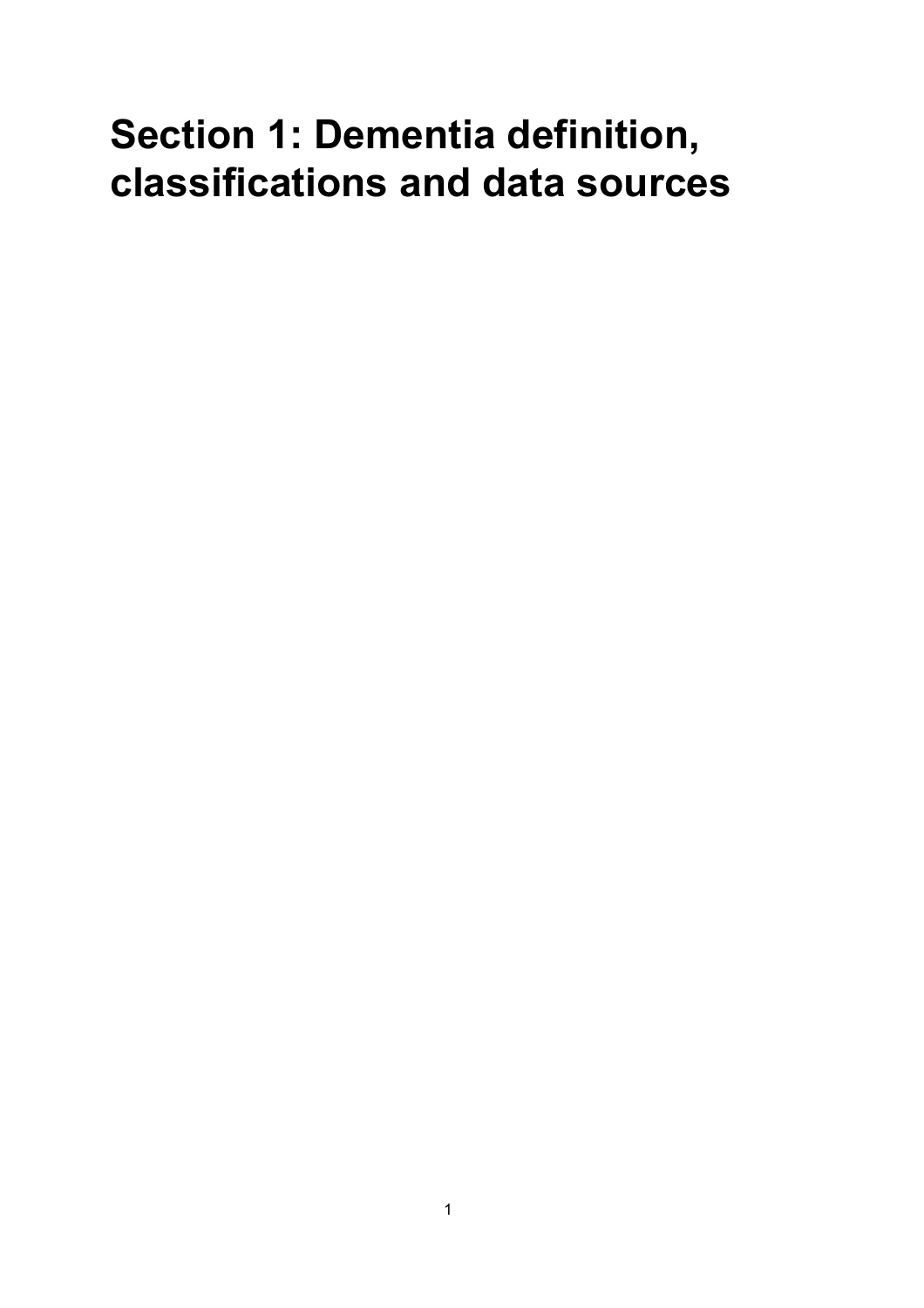# **1 Introduction**

# **1.1 Background**

Dementia describes a syndrome associated with a range of diseases which are characterised by the impairment of brain functions, including language, memory, perception, personality and cognitive skills. Dementia is not a single specific disease. It affects people differently, and the impact on their carers and families also varies. Dementia is not a natural part of ageing, although most people with dementia are older. After the age of 65 the likelihood of living with dementia doubles every five years and it affects 24% of those aged 85 and over (Henderson & Jorm 1998).

Dementia is the most significant neurological disorder experienced by those over 80. It is the greatest single contributor to burden of disease due to disability at older ages as well as the second greatest single contributor to the cost of care in residential aged care after incontinence. The service needs experienced by someone with dementia may vary greatly with the severity of the cognitive impairments (AIHW 2004f). People with dementia eventually become dependent on their care providers in most or all areas of daily living placing considerable strain on those who care for them.

Because Australia's population is ageing, there has been growing recognition that dementia represents a significant challenge to health, aged care and social policy. In the 20 years to 2024, the proportion of the population aged over 65 is projected to increase from 13% to 20%. The number and proportion of people in the 'older old' age groups (85 years and over) are expected to rise even more rapidly, more than doubling from 298,300 (1.5%) to 725,300 (2.9%) (AIHW 2005b:138).

The number of people with dementia will grow correspondingly from over 175,000 in 2003 to almost 465,000 in 2031, assuming the continuation of current dementia prevalence rates. In recognition of the challenges this presents to governments, families and health and care providers, the Australian Government introduced the *Helping Australians with dementia, and their carers—making dementia a National Health Priority* in the 2005 Federal Budget. This \$320.6 million over five years funding package will support people with dementia and their carers through three measures:

- *Dementia—A National Health Priority*—for additional research, improved care initiatives and early intervention programs for people with dementia
- *Extended Aged Care at Home (EACH) Dementia Packages*—for 2,000 new EACH community care places dedicated to helping people with dementia remain at home and in their community
- *Training to Care for People with Dementia*—for dementia-specific training for aged care workers and community workers.

Caring for people with dementia is a responsibility and a challenge for all levels of government. Looking to the future, Australian health ministers noted that within 10 years dementia is predicted to be the major cause of disability for Australians, overtaking cardiovascular disease, cancer and depression. Ministers agreed that an action program is necessary to address this health problem and endorsed a *National Framework for Action on Dementia* in April 2006. The development of the framework was guided by a nation-wide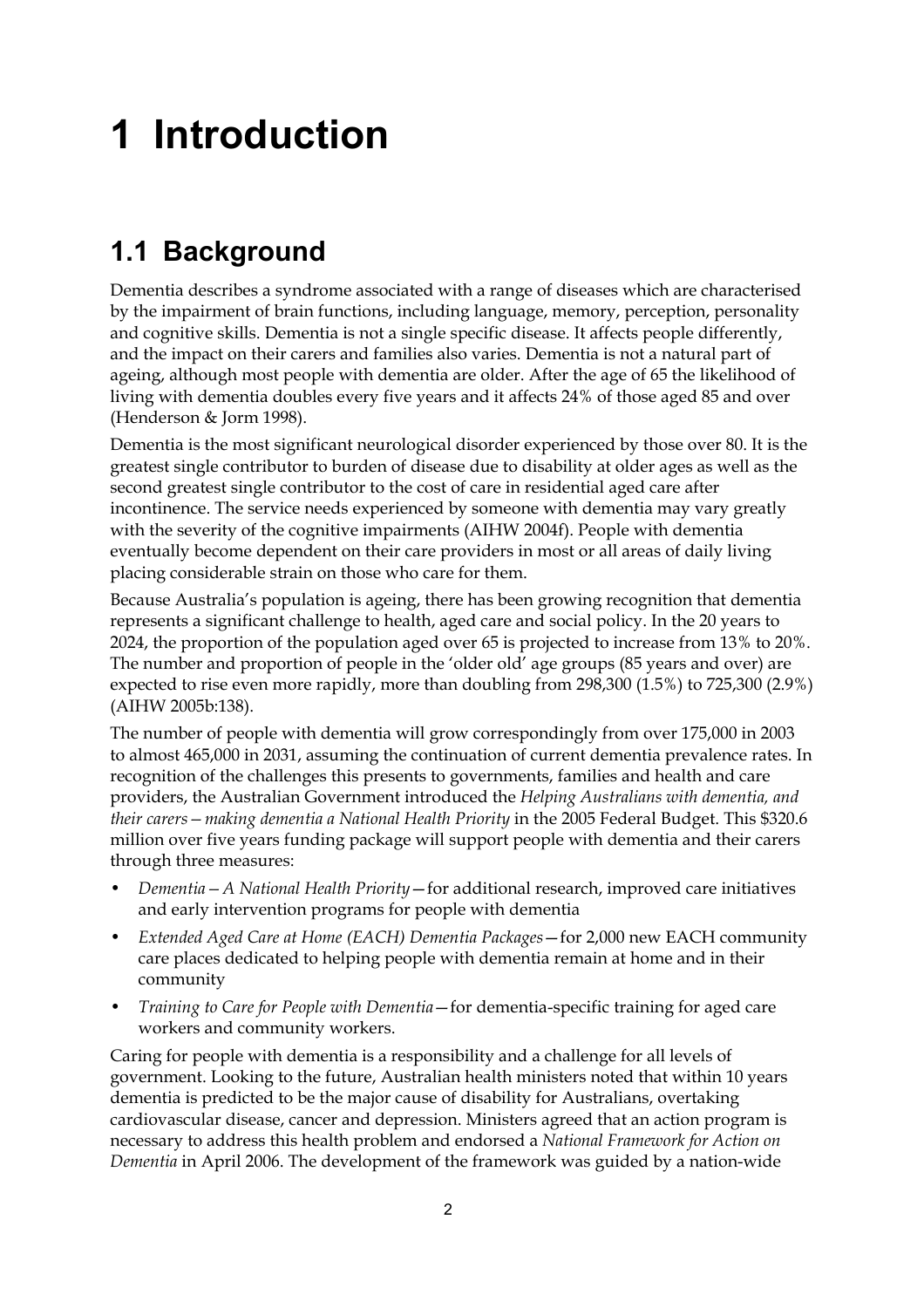consultation that included the combined input of governments, health care providers, peak bodies, and people with dementia, their families and carers. The framework focuses on outcomes that can best be achieved nationally, with the cooperation of the Australian, state and territory governments. Consultations culminated in a national forum attended by around 70 stakeholders. This forum supported five key priority areas for action which health ministers had previously identified:

- research
- information and education
- access and equity
- quality, integration and continuum of care
- workforce and training.

# **1.2 Purpose of this report**

In 2004 the Australian Government Department of Health and Ageing (DoHA) commissioned the Australian Institute of Health and Welfare (AIHW) to undertake the present study to provide a profile of the Australian population who experience dementia and to review the availability and quality of data. This would support research, policy planning and program monitoring and evaluation. An important objective of the report is to provide a guide for improving national dementia data by identifying possible data elements that would be suitable for possible inclusion in a range of data collection contexts. Recommendations for these data elements are presented as areas of information and options for potential data element sets that are considered vital to collecting relevant, informative and comparable data on dementia prevalence estimates, management and outcomes.

This report supports work undertaken in relation to the Key Priority Area of Research in the *National Framework for Action on Dementia*. Among the priorities for action are to research the projected prevalence of dementia, including prevalence among groups with diverse needs, and to design and implement uniform and effective data standards and systems which can be used in all jurisdictions and which ensure dementia data elements are included in key minimum data sets (MDS). The data analysis included in this report is, however, undertaken at the national level only.

The report will also support and complement Australian Government initiatives in respect of dementia research and data development activity occurring in community aged care and residential aged care programs. This work has been conducted alongside comparable work in relation to incontinence (AIHW 2006a) and community care data alignment to ensure cross-fertilisation and comparable outcomes.

Any data development activity in relation to dementia data needs to recognise that there are very real issues that affect its collection and quality. There is currently no cure for dementia and treatment approaches are few. Diagnosis is difficult, especially since dementia is a secondary complication for a number of other diseases, for example stroke and other cardiovascular diseases, diabetes, Parkinson's disease and acquired immunodeficiency syndrome (AIDS). In this context, and particularly while there continues to be stigma associated with dementia, there may be little incentive to seek and/or provide a diagnosis. A diagnosis may also not be obtained while any problems remain manageable, or the symptoms of dementia are masked by symptoms of comorbid health conditions. While these factors remain, it is possible that the availability and quality of data about early stage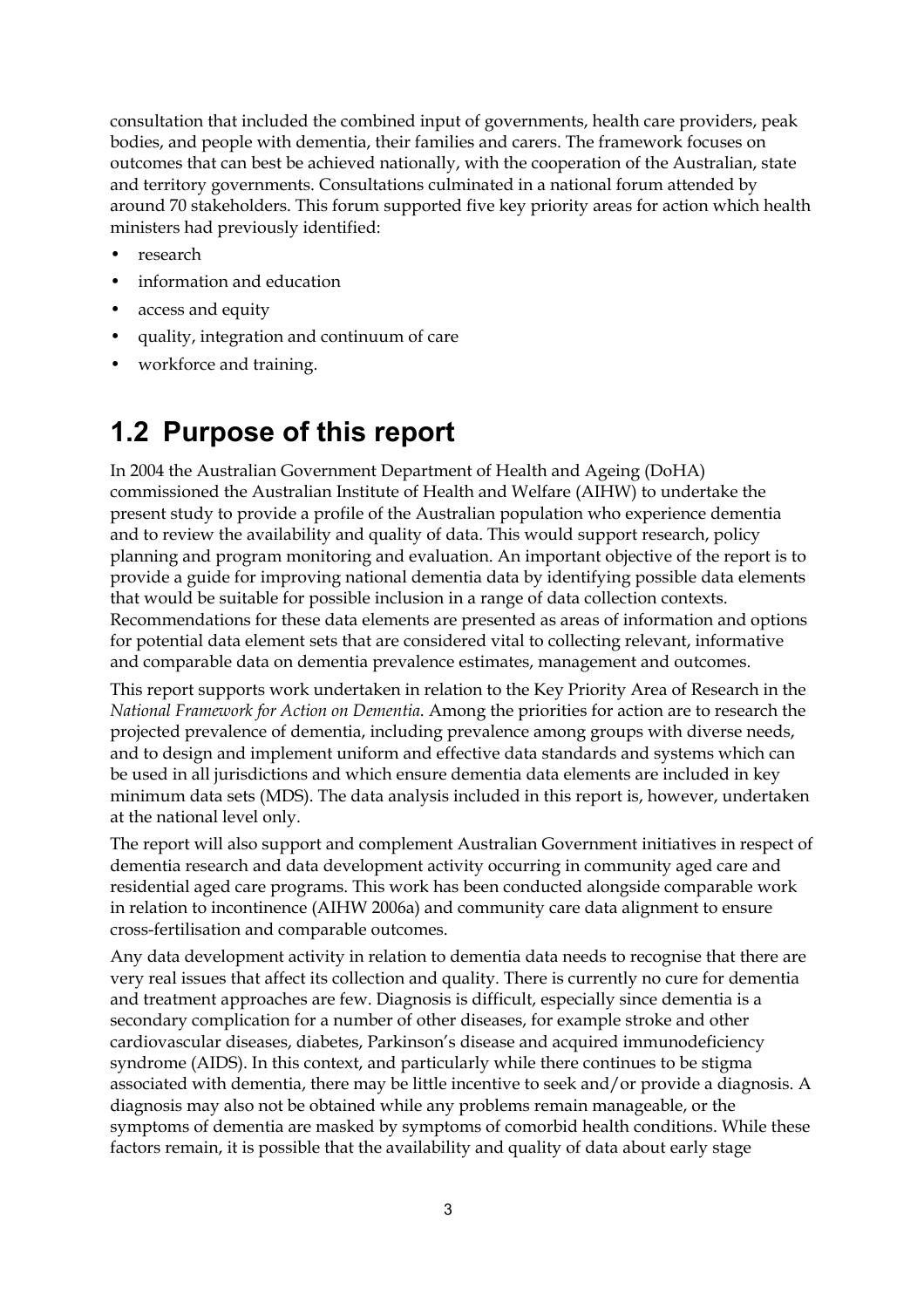dementia will continue to be poor. In other words, improving dementia data is not simply a technical process, but will also depend on changes in diagnosis and assessment practices.

# **1.3 Structure of this report**

The **introductory section** includes this introduction and Chapters 2 and 3:

- Chapter 2 describes the definitions and classifications of dementia used in clinical and epidemiological research settings. It also discusses some of the problems encountered in identifying people with dementia.
- Chapter 3 reviews the available data sources and summarises their scope, purpose and content, together with a brief description of data elements related to dementia.

**Section 2** provides a profile of dementia in Australia. This section includes the following chapters:

- Chapter 4 reviews Australian and international prevalence estimates of dementia, and discusses differences in prevalence by age, sex, dementia severity and residential setting. The chapter provides estimates of the incidence of dementia, and also estimates the impact of dementia on the quality of life for people in the community and in residential aged care. These estimates are projected to 2030–31.
- Chapter 5 examines some of the relevant characteristics of people with dementia, including their living arrangements and carer support, their level of disability, behavioural and psychological symptoms and need for assistance.
- Chapter 6 examines the data available about carers of people with dementia, including the impact of their caring role on their physical and social wellbeing.
- Chapter 7 explores use of health and aged care services by people with dementia. It includes newly derived estimates of the dependency profile of people with dementia in residential aged care.
- Chapter 8 discusses the expenditure associated with dementia, including estimates of medical, pharmaceutical, hospital and aged care expenditure. Costs are projected to 2030–31.
- Chapter 9 outlines the strengths and limitations of available data as revealed by the previous chapters.

**Section 3** of the report focuses on developing dementia data standards. It includes the following chapters:

- Chapter 10 discusses principles of data development and describes key data standards that should be adhered to in developing data recommendations.
- Chapter 11 describes and compares dementia-related data elements currently collected in Australian data collections.
- Chapter 12 recommends possible data elements relevant to dementia for inclusion in data collections.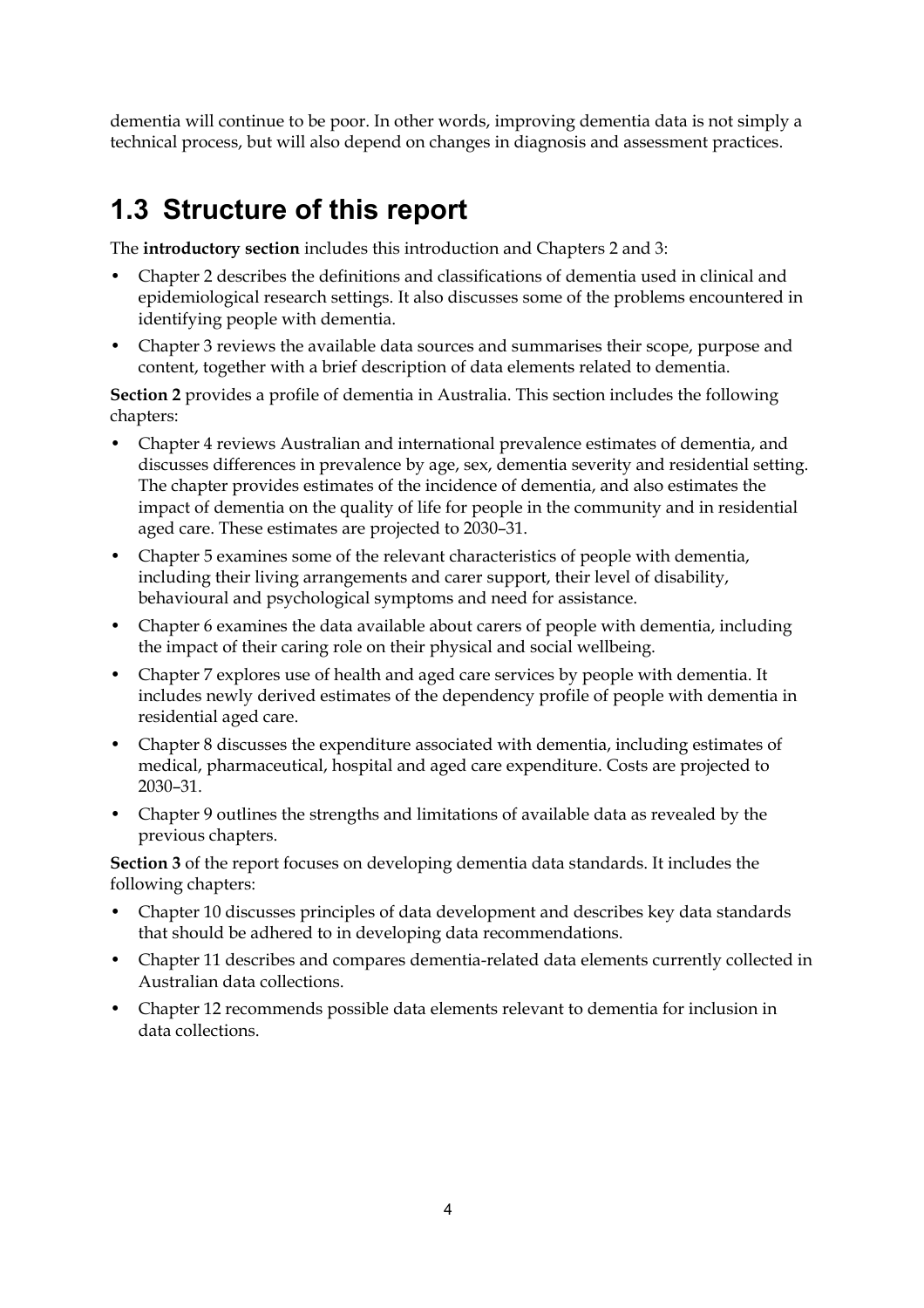# **2 Definition, diagnosis and classification of dementia**

The way in which dementia is defined and classified has implications for the accuracy with which we can estimate the prevalence of dementia in the community. The application of diagnostic guidelines which accompany classificatory systems has consequences for the diagnosis, treatment and care of individuals as well as for statistical measurement, for example through the failure to recognise and identify particular types of dementia. Improving the quality and consistency of dementia data must therefore begin with the use of agreed definitions and classifications. This chapter discusses how dementia and its outcomes are defined and classified within relevant international classifications. It briefly examines some of the complications for defining and classifying dementia and describes some of the common screening tests and assessment tools used to identify and diagnose dementia.

# **2.1 Describing dementia**

The term 'dementia' is derived from the Latin word *demens* meaning 'without mind'. Today, dementia describes a syndrome associated with a range of diseases which are characterised by the impairment of brain functions, including language, memory, perception, personality and cognitive skills. These declines<sup>1</sup> in mental function may manifest themselves through different symptoms at various times and often relate to the cause of dementia (see Alzheimer's Australia 2005b). In the early stages of dementia, difficulty may be experienced with familiar tasks such as shopping, driving or handling money. As dementia progresses, more basic or core activities of daily living such as self-care (e.g. eating, bathing, dressing) are affected. More specifically, the cognitive, psychiatric and behavioural manifestations of dementia may include:

- memory problems, especially for recent events (long-term memory usually remains in the early stages)
- communication difficulties through problems with speech and understanding language
- confusion, wandering, getting lost

 $\overline{a}$ 

- personality changes and behaviour changes such as agitation, repetition, following
- depression, delusions, apathy and withdrawal.

There are over 100 illnesses and conditions that can result in dementia—a comprehensive list of these is included in the International Statistical Classification of Diseases and Related Health Problems (ICD), 10th Revision (WHO 1992a) and the Australian modification (ICD-10-AM) (NCCH 2002b). The most common types of dementia in Australia are:

• dementia in Alzheimer's disease, estimated to be responsible for around 50–70% of dementia cases, involving abnormal plaques and tangles in the brain.

<sup>1</sup> Use of the term 'decline' excludes people with cognitive impairment due to developmental disorders, but includes people with non-progressive forms of dementia (such as dementia caused by head injury) that involve an initial loss of cognitive functioning.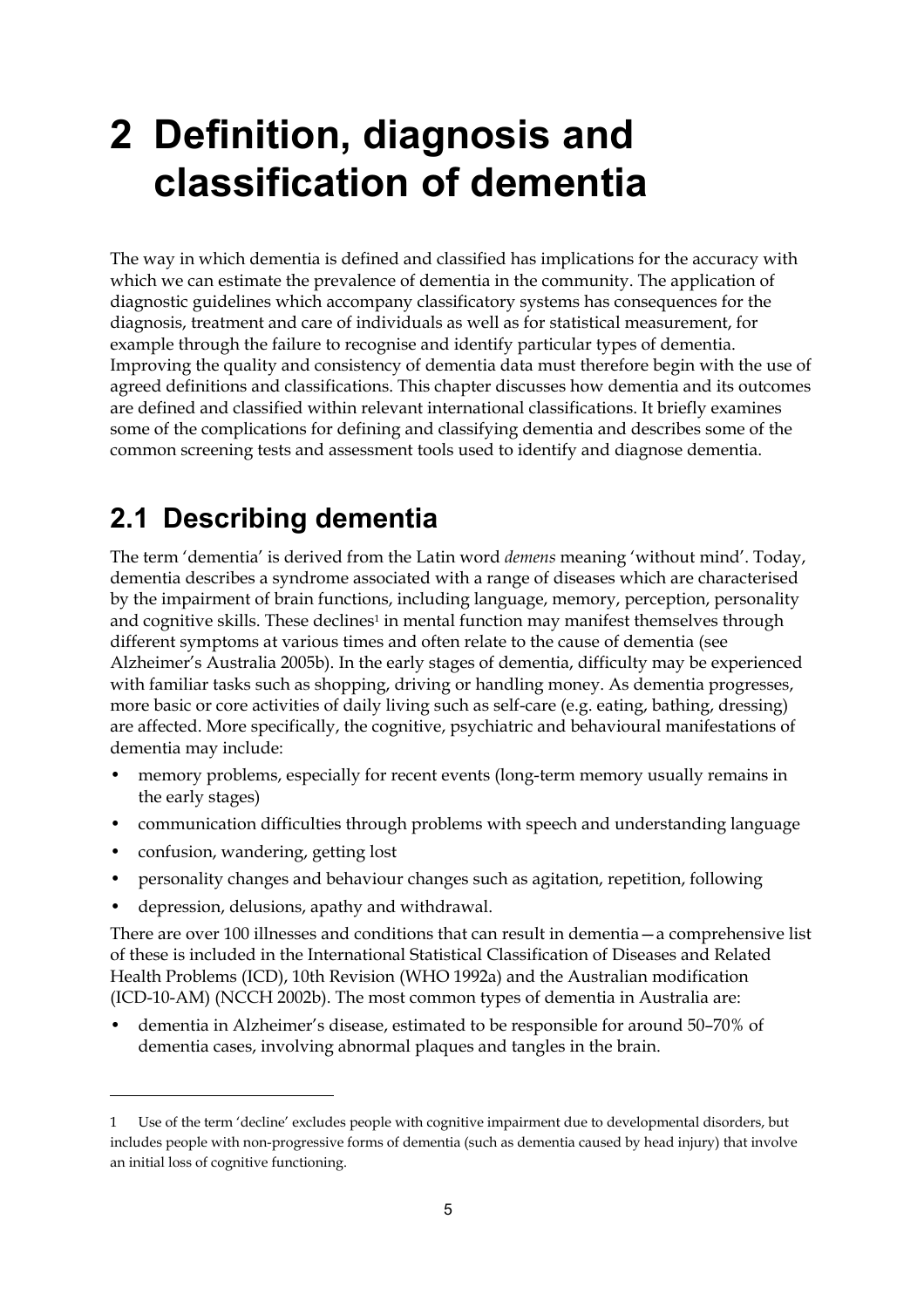- vascular dementia (formerly known as arteriosclerotic or multi-infarct dementia), resulting from significant brain damage caused by cerebrovascular disease—onset may be sudden, following a stroke, or gradual, following a number of mini-strokes or because of small vessel disease
- dementia with Lewy bodies, in which abnormal brain cells (Lewy bodies) form in all parts of the brain. Progress of the disease is more rapid than for dementia in Alzheimer's disease
- frontotemporal dementia (e.g. Pick's disease), in which damage starts in the front part of the brain, with personality and behavioural symptoms commonly occurring in the early stages
- mixed dementia, in which features of more than one type of dementia are present. For example, many people with dementia have features of both Alzheimer's disease and vascular dementia.

There are also a number of less common types of dementia, including:

- dementia in Parkinson's disease, resulting from the loss of the neurotransmitter, dopamine, in the brain (dopamine is implicated in the control of voluntary movements)—dementia is common in people with Parkinson's but not everyone with Parkinson's develops dementia
- alcohol-induced dementia (e.g. Wernicke/Korsakoff syndrome), in which brain function deterioration is associated with excess alcohol consumption, particularly in conjunction with a diet low in Vitamin B1 (thiamine)
- drug-related dementia, where neurological deficits result from substance abuse, such as petrol sniffing
- head injury dementia, which involves brain damage resulting from head injuries
- Huntington's disease, an inherited disorder of the central nervous system, which is characterised by jerking or twisting movements of the body and is usually eventually accompanied by dementia
- other forms of dementia such as that developing in the course of human immunodeficiency virus (HIV), or Creutzfeldt-Jakob disease
- reversible forms of dementia, such as dementia from B12 deficiency or hypothyroidism, which, although rare, are important to identify.

A definitive diagnosis of many of the diseases associated with the syndrome of dementia is often only possible after death, based on post-mortem examination of the brain, although serial magnetic resonance imaging (MRI) scans show potential in helping diagnose some types of dementia. However, the syndrome of dementia is more amenable to diagnosis and a number of screening tests, assessment and diagnostic tools and international classifications, are available for its diagnosis and classification.

## **Cognitive impairment and dementia**

Cognitive impairment is generally considered to be the defining feature of dementia, although dementia is also associated with functional impairment and changes in behaviour that result in care and support needs. Additionally, the level of cognitive impairment, including any behavioural manifestations, has an impact on carers of people with dementia. Memory loss, reduced capacity for decision making and problem solving, unacceptable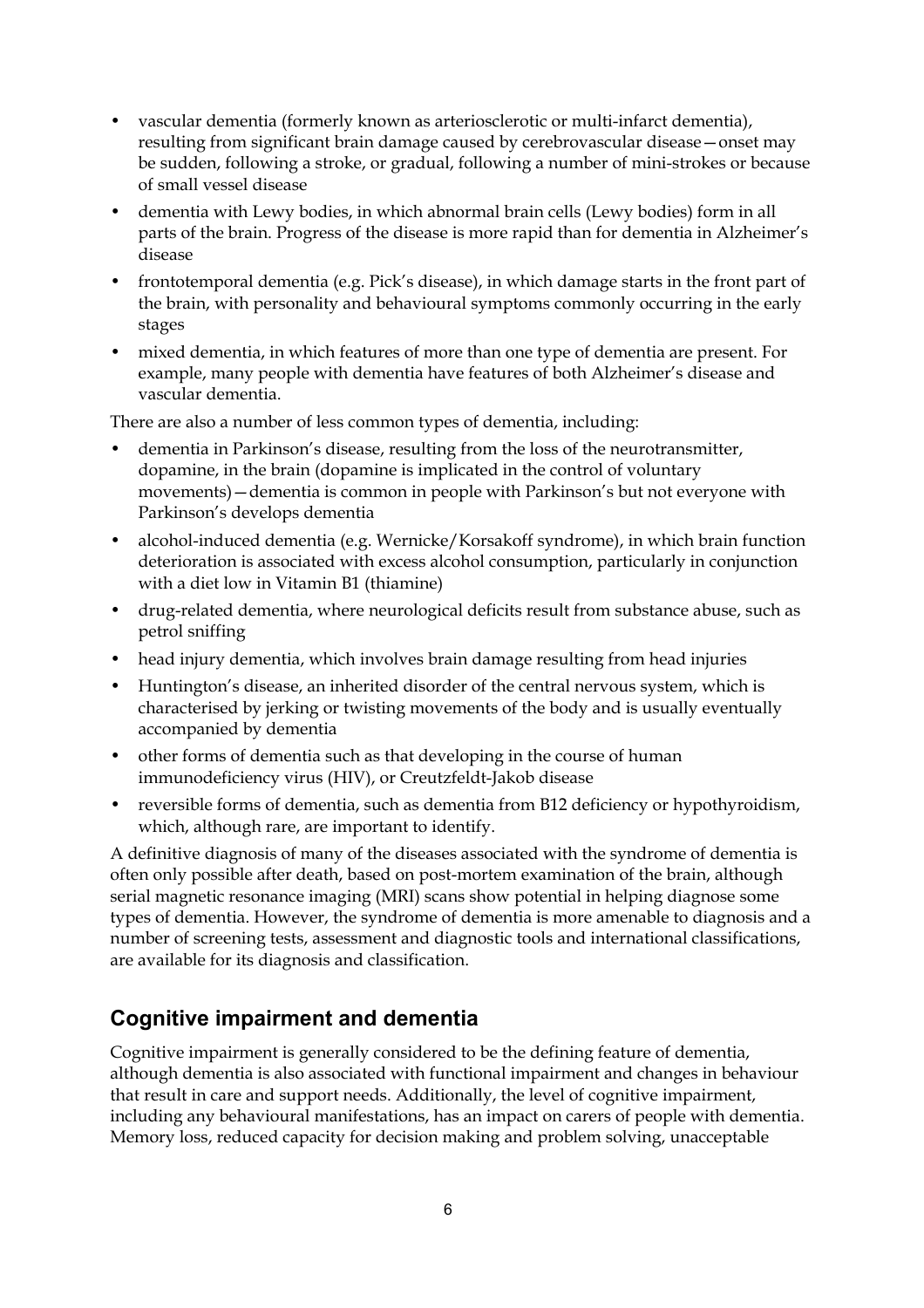social behaviour and nocturnal activity all contribute to the labour intensity and distress that can be associated with caring for a person with dementia.

The number of screening tests and neuropsychological assessments that focus on various domains of cognition (see Section 2.2), reflects the large number of specific mental functions that comprise cognition. *Cognitive impairment* is impairment in one or more of these functions, which include short-term memory (learning skills), long-term memory, executive function (abstract thinking, judgement, problem solving) or other higher cortical function (aphasia, apraxia, agnosia, constructional abilities, calculation), among others. Cognitive impairment is generally defined in respect of the disease or condition being discussed, as the specific cognitive domains that are affected may vary.

It is generally accepted that there are states of memory and other cognitive impairments that fall short of criteria for a diagnosis of dementia (Henderson 1994a). The concept of subclinical cognitive impairment has been the focus of intense research, and there are many existing terms that describe this concept, each with different definitions and criteria. Generally, subclinical cognitive impairment has been considered as an intermediate stage between normal ageing and dementia, and the condition has been viewed as either physiological ageing or the beginnings of a pathological process—*mild cognitive impairment* has received the most attention (Peterson 2004, cited in Chong & Sahadevan 2005). Whether a number of these subclinical cognitive impairments progress to dementia, particularly Alzheimer's disease, is still debated. A number of authors, including Ritchie & Touchon (2000), Burns & Zaudig (2002) and Feldman & Jacova (2005) have reviewed the concept of subclinical cognitive impairment, and a significant proportion of the following discussion is drawn from these sources.

Kral (1962) first proposed *benign senescent forgetfulness* which describes a stable impairment commonly featuring depressive symptoms, characterised by an awareness of memory problems, an inability to recall remote rather than recent events and loss of memory for minor details. Crook et al. (1986) developed the notion of *age-associated memory impairment*, quantifying the degree of memory impairment required for diagnosis as at least one standard deviation below the mean for young adults. *Late-life forgetfulness* was defined by Blackford & LaRue (1989) as a more severe form of this concept, requiring a score of between one and two standard deviations below the mean established for age on at least two of at least four tests.

However, Levy (1994) argued that cognitive impairment occurs in domains other than memory, and that memory impairment itself occurs with other impairments. *Ageingassociated cognitive decline* refers to an impairment of one standard deviation below age- and education-corrected norms in one of a wider range of cognitive functions such as attention, memory, learning, thinking, language and visuospatial function. A similar concept, *agerelated cognitive decline*, is included in the Diagnostic and Statistical Manual of Mental Disorders (DSM), Fourth Edition, Text Revision, and is defined as a complaint of difficulties in recalling names and appointments or in problem solving, which cannot be related to a specific mental problem or a neurological disorder (American Psychiatric Association 2000). However, strict criteria of deviation from a population norm are not specified for diagnosis.

Although these concepts are all regarded as falling within the (extreme) limits of normal ageing, Ritchie & Touchon (2000) question whether they may be partly due to underlying disease which may be differentiated from normal ageing-related physiological changes subjects with objectively demonstrated deficits have been shown to be at increased risk for neurodegenerative disease, and to show quantitative and qualitative differences in cerebral imaging and share common biologic and environmental risk factors. *Mild cognitive disorder*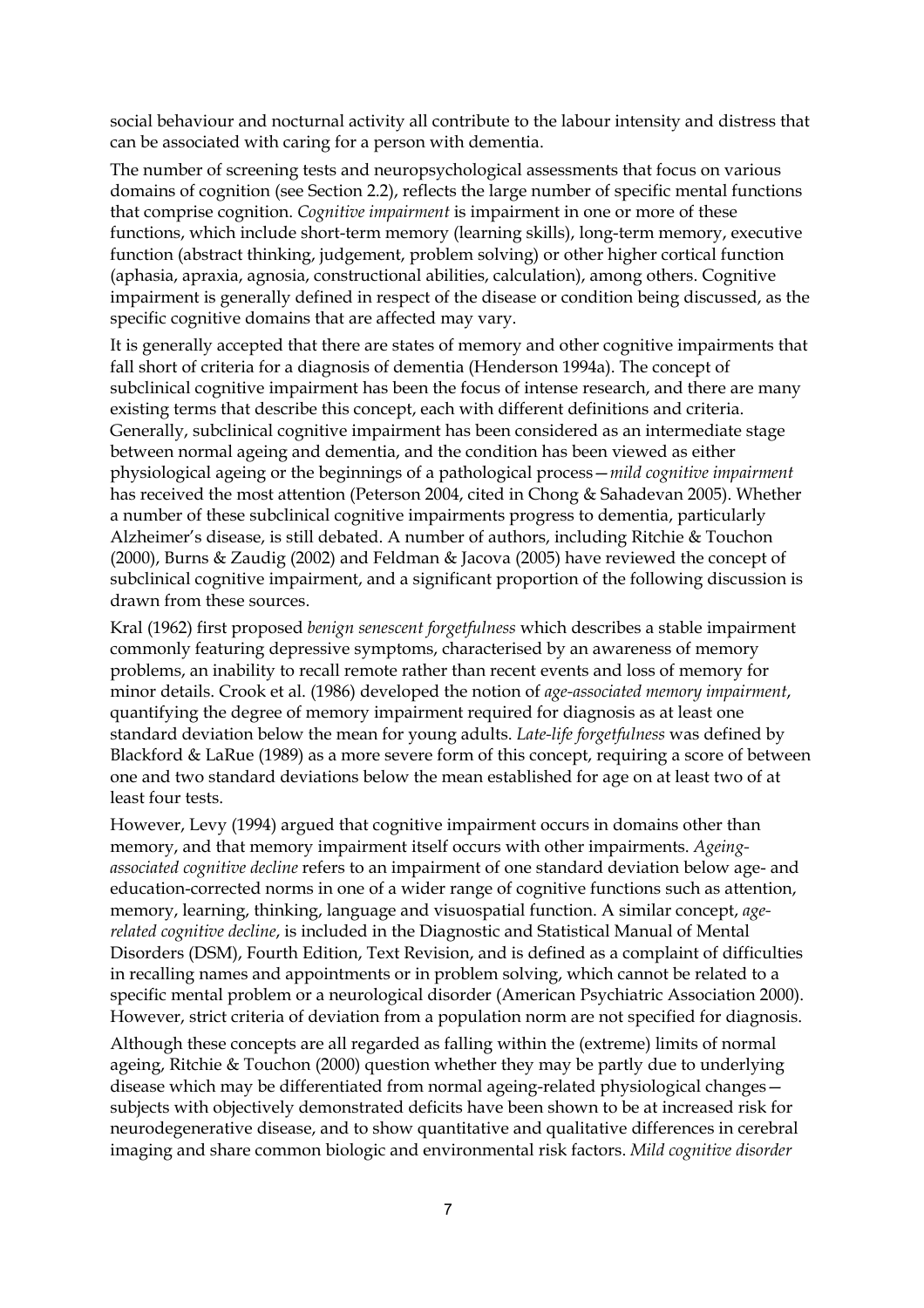and *mild neurocognitive disorder,* defined in the ICD and DSM, are examples of conditions due to underlying disease which occur at any age and involve symptoms as well as memory loss (Table 2.1).

| Table 2.1: Definition of mild cognitive disorder in the ICD and age-related cognitive decline and |  |
|---------------------------------------------------------------------------------------------------|--|
| mild neurocognitive disorder in the DSM                                                           |  |

| <b>Classification</b> | Terminology                                                                                                                 | <b>Definition</b>                                                                                                                                                                                                                                                                                                                                                                                                                                                                                                                                                                                                                                                                                                                                                                                                                                                                                                                                                                                                                                                                                                                                                                                                                                                                                                                                                                                                                                                                                                                                        |
|-----------------------|-----------------------------------------------------------------------------------------------------------------------------|----------------------------------------------------------------------------------------------------------------------------------------------------------------------------------------------------------------------------------------------------------------------------------------------------------------------------------------------------------------------------------------------------------------------------------------------------------------------------------------------------------------------------------------------------------------------------------------------------------------------------------------------------------------------------------------------------------------------------------------------------------------------------------------------------------------------------------------------------------------------------------------------------------------------------------------------------------------------------------------------------------------------------------------------------------------------------------------------------------------------------------------------------------------------------------------------------------------------------------------------------------------------------------------------------------------------------------------------------------------------------------------------------------------------------------------------------------------------------------------------------------------------------------------------------------|
| ICD-10 &<br>ICD-10-AM | Mild cognitive<br>disorder                                                                                                  | A disorder characterised by impairment of memory, learning difficulties & reduced ability to<br>concentrate on a task for more than brief periods. There is often a marked feeling of mental<br>fatigue when mental tasks are attempted, & new learning is found to be subjectively difficult<br>even when objectively successful. None of these symptoms is so severe that a diagnosis of<br>either dementia (F00–F03) or delirium (F05–) can be made. This diagnosis should be made<br>only in association with a specified physical disorder, & should not be made in the presence<br>of any of the mental or behavioural disorders classified to F10–F99. The disorder may<br>precede, accompany or follow a wide variety of infections & physical disorders, both cerebral<br>& systemic, but direct evidence of cerebral involvement is not necessarily present. It can be<br>differentiated from postencephalitic syndrome (F07.1) & post-concussional syndrome (F07.2)<br>by its different aetiology, more restricted range of generally milder symptoms & usually<br>shorter duration.                                                                                                                                                                                                                                                                                                                                                                                                                                                          |
| <b>DSM-IV-TR</b>      | Age-related<br>cognitive<br>decline                                                                                         | This category can be used when the focus of clinical attention is an objectively identified<br>decline in cognitive functioning consequent to the ageing process that is within normal limits<br>given the person's age. Individuals with this condition may report problems remembering<br>names or appointments or may experience difficulty in solving complex problems. This<br>category should be considered only after it has been determined that the cognitive<br>impairment is not attributable to a specific mental disorder or neurological condition.                                                                                                                                                                                                                                                                                                                                                                                                                                                                                                                                                                                                                                                                                                                                                                                                                                                                                                                                                                                        |
|                       | Mild<br>neurocognitive<br>disorder<br>(included as<br>an example of<br>cognitive<br>disorder not<br>otherwise<br>specified) | The essential feature is the development of impairment in neurocognitive functioning that is<br>due to a general medical condition. By definition, the level of cognitive impairment & the<br>impact on everyday functioning is mild (e.g. the individual is able to partially compensate for<br>cognitive impairment with additional effort). Individuals with this condition have a new onset<br>of deficits in at least two areas of cognitive functioning. These may include disturbances in<br>memory (learning or recalling new information), executive functioning (e.g. planning,<br>reasoning), attention or speed of information processing (e.g. concentration, rapidity of<br>assimilating or analysing information), perceptual motor abilities (e.g. integrating visual,<br>tactile or auditory information with motor activities) or language (e.g. word-finding difficulties,<br>reduced fluency). The report of cognitive impairment must be corroborated by the results of<br>neuropsychological testing or bedside standardised cognitive assessment techniques.<br>Furthermore, the cognitive deficits cause marked distress or interfere with the individual's<br>social, occupational or other important areas of functioning & represent a decline from a<br>previous level of functioning. The cognitive disturbance does not meet the criteria for a<br>delirium, a dementia, or an amnestic disorder & is not better accounted for by another mental<br>disorder (e.g. substance-related disorder, major depressive disorder). |

*Sources:* American Psychiatric Association 2000; NCCH 2002b; WHO 1992a.

The Canadian Study of Health and Aging (Graham et al. 1997) referred to *cognitive impairment no dementia* which, like mild cognitive disorder and mild neurocognitive disorder, is attributable to an underlying physical disorder. This diagnostic grouping includes individuals with problems of memory and/or other areas of cognitive functioning that are insufficient to meet dementia diagnostic criteria—the grouping is the most broad-based and inclusive, as it has virtually no exclusions (Feldman & Jacova 2005). However, there are currently no clear defining criteria for the condition.

*Mild cognitive impairment* is a term in evolution, seeking precise nosological definition (Burns & Zaudig 2002). Ritchie et al. (2001) describe the difficulties among clinicians in reaching a consensus on diagnostic criteria for mild cognitive impairment. The term was first introduced to denote abnormal cognitive functioning in any domain (Flicker et al. 1991 and Zaudig 1992, cited in Feldman & Jacova 2005). However, Petersen et al. (1999) subsequently refined the term to refer to those with a memory impairment beyond that expected for age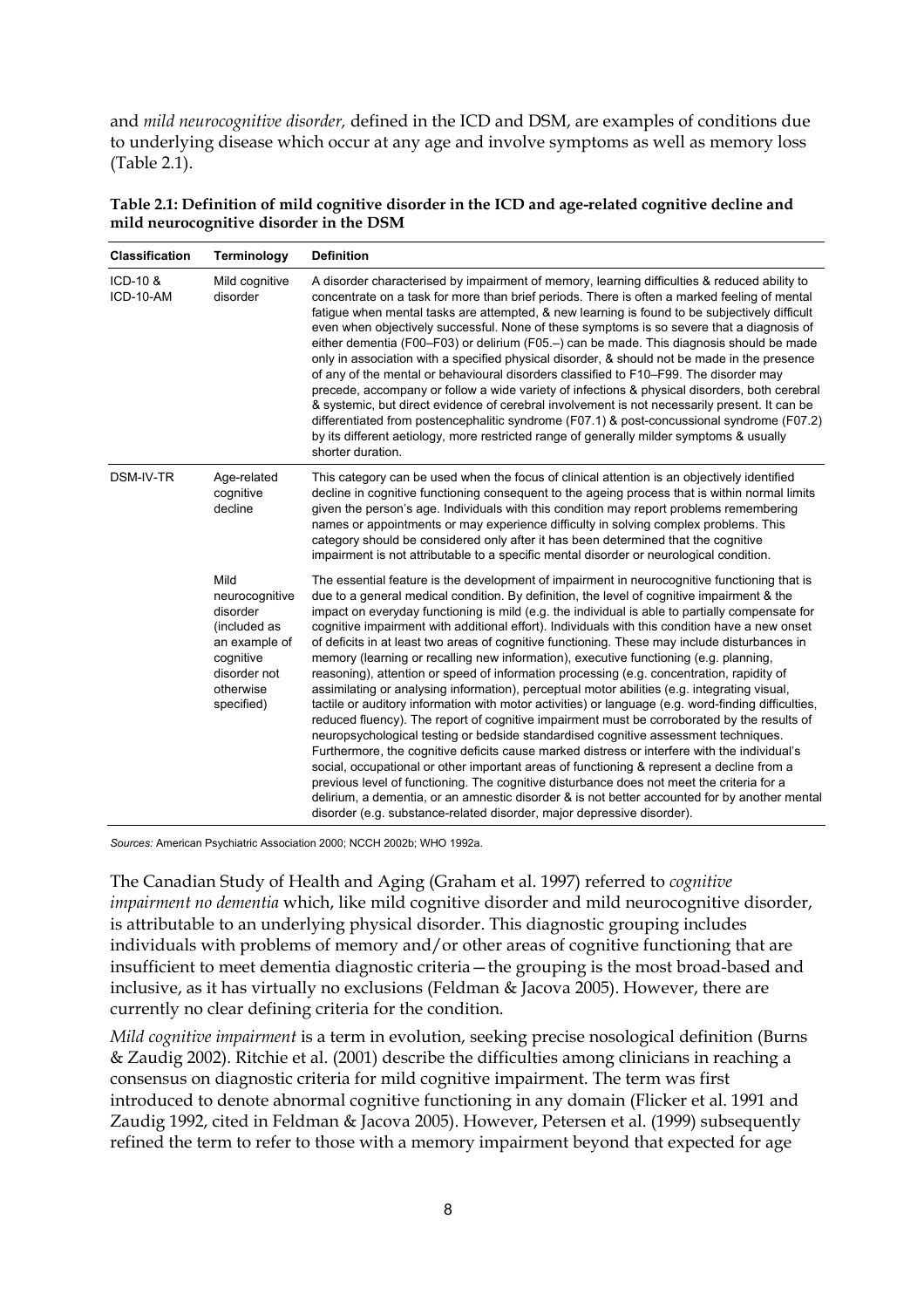and education (yet are not considered as extreme as 'demented'), to describe the transitional state between normal ageing and early or mild (or clinically probable) Alzheimer's disease. Many (but not all) people with mild cognitive impairment were reported to progress to Alzheimer's disease at an accelerated rate. Diagnostic criteria included memory complaint, normal activities of daily living, normal general cognitive function, abnormal memory for age and not demented.

Recognising that other presentations of mild cognitive impairment exist, Petersen et al. (2001) later used the term *amnestic mild cognitive impairment* to emphasise memory loss, and specified diagnostic criteria that included memory complaint (preferably corroborated by an informant), impaired memory function for age and education, preserved general cognitive function, intact activities of daily living and not demented. Other hypothetical presentations of mild cognitive impairment were also proposed, including *multiple domains slightly impaired* (that may progress to Alzheimer's disease, vascular dementia or is possibly associated with normal ageing) and *single non-memory domain* (that may progress to frontotemporal dementia, Lewy body dementia, vascular dementia, primary progressive aphasia, Parkinson's disease or Alzheimer's disease).

Recently, Winblad et al. (2004) proposed an evolved model of mild cognitive impairment, which specifies that individuals are considered to be neither normal nor demented, there is self- and/or informant report of cognitive decline that is supported by impairment on objective cognitive tasks (with evidence of decline over time) and functional activities are mainly preserved with only minimal impairment (particularly on complex instrumental activities of daily living). Individuals are classified as memory impaired or non-memory impaired, and then subclassified as having a single or multi-domain impairment.

Diagnosticians have also noted the difficulties in diagnosing very early dementia – Pond  $\&$ Brodaty (2004) have documented issues in the early detection of dementia, noting the similarities in manifestations of mild cognitive impairment, early dementia and cognitive impairment associated with depression. The relatively arbitrary nature of dementia diagnosis is based largely on interference with activities (Burns & Zaudig 2002). The difficulties in identifying and distinguishing between early dementia and mild cognitive impairment have implications for measuring the prevalence of dementia.

The term *mild cognitive impairment* may also be used more broadly (like *cognitive impairment no dementia*) to refer to a number of the subclinical cognitive impairments previously discussed—in this report the term is also used more generally to describe the state of cognitive functioning that falls below defined norms, but falls short of dementia in severity (Feldman & Jacova 2005). This definition captures people with cognitive impairment that may or may not progress to dementia, which is due to conditions that may not be associated with ageing, or is actually an early stage of (undiagnosed) dementia. Defining mild cognitive impairment in this way allows for further investigation where the reliability of disease coding is questionable, or where the care requirements for people with dementia are not easily distinguished from other people with similar symptoms.

# **2.2 Diagnosing dementia**

Despite the difficulties associated with diagnosing dementia outlined above, the importance of diagnosing the syndrome as early as possible is becoming more widely accepted. There are a number of benefits of an accurate and early diagnosis of dementia and its causes. Identification and recognition of the problem, as well as involvement of health professionals,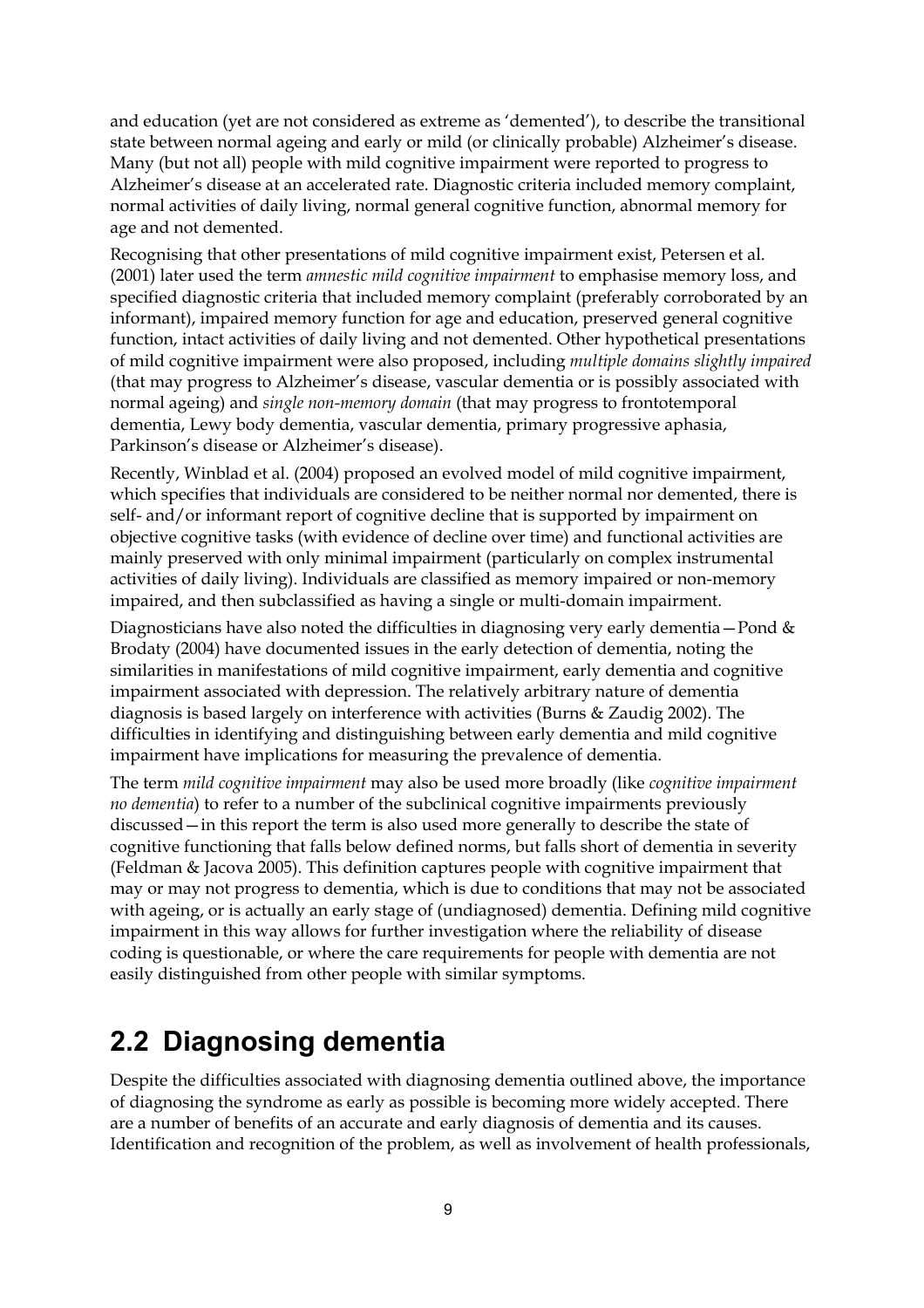may provide some relief to a person with dementia, their family and carers (Ministerial Task Force on Dementia Services in Victoria 1997, cited in Black et al. 2001).

Early diagnosis allows a person with dementia, their family and carers to plan for future living arrangements and care options, organise their financial affairs, and make decisions relating to power of attorney. A diagnosis of dementia also influences decisions relating to rehabilitation programs and provision of aids and services (Wilkinson 2000, cited in Black et al. 2001). Functional assessment enables identification of strategies to reduce risks, maximise independence in daily tasks and identify necessary modifications of the home environment to maximise function (Patterson et al. 1999, cited in Black et al. 2001). Additionally, a diagnosis of dementia can facilitate access to a number of medications that may reduce the symptoms of dementia—for people in the mild or moderate stages of dementia, medications may improve clear thinking and the ability to carry out daily tasks, as well as reducing hallucinations and delusions (Wilkinson 2000, cited in Black et al. 2001).

The diagnostic process may in involve the use of initial screening and/or assessment tools, followed by more comprehensive assessment by a specialist, culminating in a differential diagnosis of dementia. The general practitioner may become aware of the possibility of dementia in their patients in three ways: presenting problems, noting early pointers when treating other conditions, or screening. A significant number of cases of dementia may only become apparent when the individual's carer dies or becomes unable to cope (Bridges-Webb & Wolk 2003:10).

### **Initial screening and assessment**

The purpose of initial screening is to identify people who may benefit from more intense assessment—it has the dual purpose of identifying potential need and also minimising the potential drain on resources caused by unnecessary intense assessment processes. Screening is different from case-finding as it refers to action to determine the presence of likely or possible disease in a person without problems or symptoms pointing to the possibility of dementia (Bridges-Webb & Wolk 2003:31). An assessment of dementia not only aims to determine the condition causing the symptoms (whether to rule out dementia, or determine which disease is causing dementia), but also to assess the needs of the person with dementia and their family and carers.

Barriers to early diagnosis include a lack of routine screening for dementia and a lack of access to specialty consultative services (Shores et al. 2004). However, many experts are reluctant to advocate a population-based screening program, arguing that there is currently insufficient evidence to justify the resources that would be required to implement routine screening for dementia of people who do not display symptoms using existing standardised assessment tools (Bridges-Webb & Wolk 2003:31). Further arguments against the implementation of a screening program are that there does not currently exist a screening test that can reliably detect dementia in a cost-effective manner before patients develop noticeable symptoms, and secondly that, even if such a test did exist, there is no treatment available that can cure dementia if applied in the pre-symptomatic phase (refer to Box 2.1 for characteristics of an effective population-based screening program).

Thus, initial screening and assessment for dementia is generally initiated when a patient or his/her family expresses concern about symptoms, or when the clinician notices changes or signs which may be associated with a dementing illness in the course of their contact with the patient (Bridges-Webb & Wolk 2003:31). This requires that clinicians, in particular general practitioners (GPs), are aware of signs and symptoms that may be associated with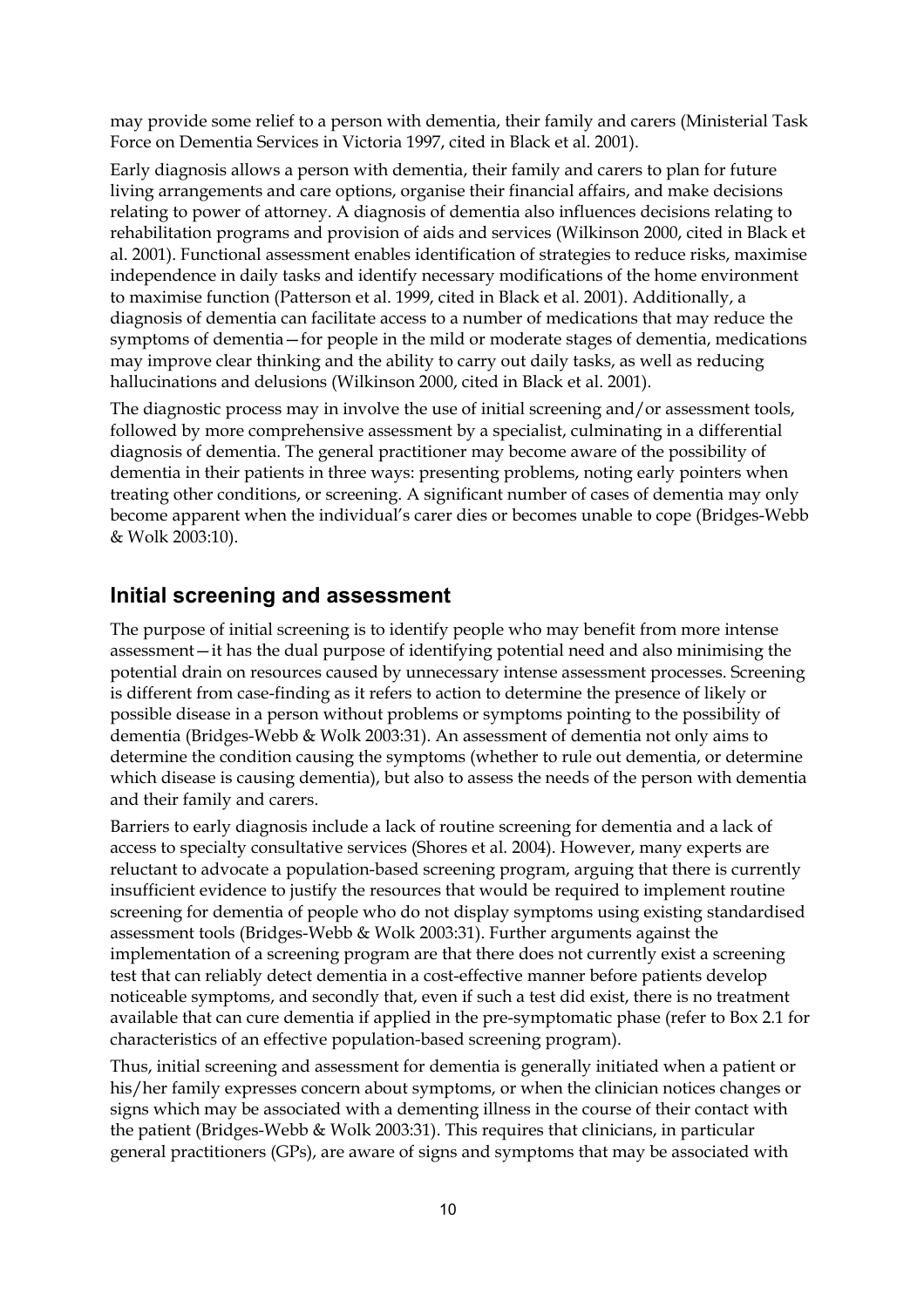dementia and are open to identifying and discussing these with patients and their families if and when they become apparent.

#### **Box 2.1: Criteria for an effective population-based screening program**

*A screening program must meet certain criteria before it can be considered useful. Important factors influencing the usefulness of a screening program include disease factors, testing factors and therapeutic factors.* 

*The disease being screened for must:* 

- *1. occur in an asymptomatic phase that lasts for a significant length of time*
- *2. represent a significant burden to the population*
- *3. lead to a bad outcome if left untreated.*
- *A screening test must be available that is:*
- *1. able to detect the disease during the asymptomatic phase*
- *2. acceptable to patients and practitioners*
- *3. cost-effective*
- *4. highly sensitive and reasonably specific for the target disease.*

*In addition, there must be value in identifying the disease in the asymptomatic phase, that is:* 

*1. There must be an effective treatment available that can cure or improve the outcome.* 

*2. The outcome for the disease must be better if the treatment is applied during the asymptomatic period than later in the course of the disease. Ideally there should be a chance for cure if treatment is given at an early stage of disease.* 

*Source:* Adapted from IAM 2006.

#### **Assessment and screening instruments**

A variety of assessment tools exist which may be helpful in screening for, diagnosing and/or monitoring dementia. In the context of dementia, assessment tools are employed for two basic purposes:

- 1. to screen people for the likely presence/absence of cognitive impairment which may be indicative of dementia
- 2. for in-depth assessment for the purposes of formal diagnosis, care planning, and monitoring of disease progression or treatment efficacy.

As dementia is a syndrome with several characteristic features (not all of which may be present in any one case), most assessment instruments include separate components, subscales or domains. Few tests are capable of discriminating across all types and levels of dementia. For example, tests that are capable of identifying mild cognitive impairment may not be suitable for differentiating among more advanced stages of dementia and vice versa. Thus, assessment tools are often best used in combination and in the context of other forms of assessment such as clinical interview, informant interview and biological testing (McDowell & Newell 1996:289; Meade & Bowden 2005). A combination of screening tests may be used to increase the rate of diagnosis for those who have dementia, and reduce the likelihood of falsely diagnosing dementia (Flicker et al. 1997, cited in Black et al. 2001), and clinicians are generally encouraged to look for other evidence of symptoms or functional change in everyday life (Meade & Bowden 2005).

Diagnosis cannot be made purely on the basis of screening. People who screen positive for cognitive impairment must undergo further clinical evaluation to confirm or reject a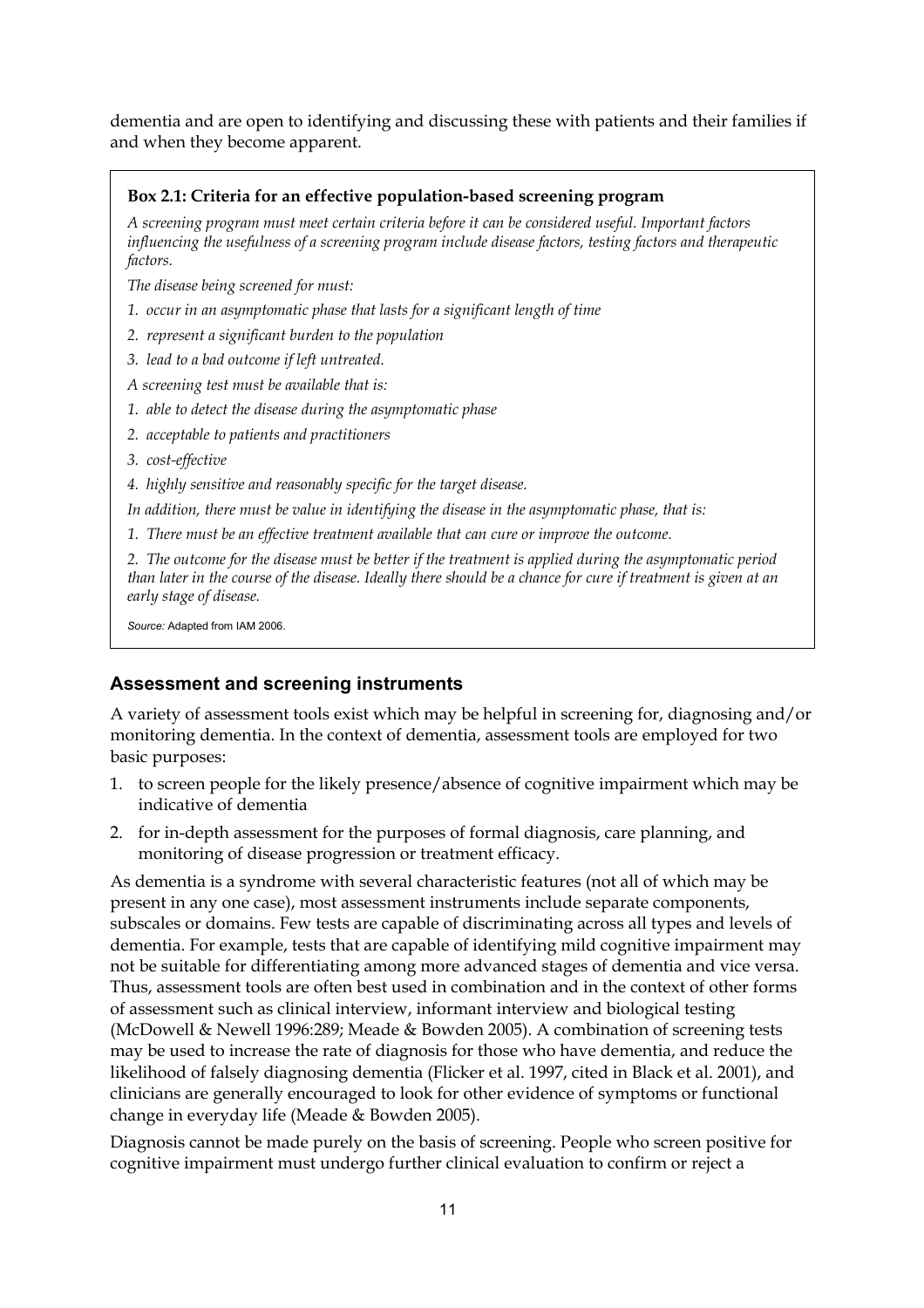differential diagnosis of dementia (Black et al. 2001). Thus, though GPs may often be the first port of call for people who are worried about their own or a loved one's cognitive functioning, the final diagnosis of dementia is usually made by a neurologist, geriatrician or psychogeriatrician (Wilkinson et al. 2004, cited in Brodaty et al. 2006).

Initial assessment/screening tools must achieve a balance between comprehensiveness and clinical utility. Many standardised tools were initially intended to be a component of a battery of tests in the full assessment and diagnosis of dementia. In applying such items and subscales to initial assessment and screening rather than to diagnosis, a balance must be found between minimising test length and complexity, evaluating total cognitive function and maintaining test accuracy (Boustani et al. 2003). In their entirety, these instruments have more in common with diagnostic protocols (discussed below) than screening instruments.

#### **Box 2.2: Requirement for use of MMSE and/or ADAS-Cog and CIBIC to access subsidised anticholinesterase medication through the PBS**

*The use of some standard assessment tools is enshrined in administrative requirements of some aspects of Australia's health and aged care systems. For example, some anticholinesterase medication used in the treatment of mild to moderate dementia, donepezil hydrochloride (Aricept), rivastigmine hydrogen tartate (Exelon), and galantamine hydrobromide (Remilyn), are approved for listing on the Pharmaceutical Benefits Scheme (PBS) for people with Alzheimer's disease who meet specific criteria (Alzheimer's Australia 2004).* 

*People who have a diagnosis of mild to moderately severe Alzheimer's disease are able to access Aricept, Exelon or Remilyn at a subsidised cost through the PBS provided that certain criteria are met. In order to establish eligibility for this subsidy, the client must have a diagnosis of mild to moderately severe Alzheimer's disease confirmed by a neurologist, psychogeriatrician, psychiatrist, geriatrician or consultant physician, and a written application for subsidised treatment must be made to Medicare Australia. This application must include the results of a baseline Mini-Mental State Examination (MMSE) test, and to be eligible the client must score 10 or higher, and if the score is 25 points or above, the results of a baseline Alzheimer's Disease Assessment Scale, cognitive subscale (ADAS-Cog), must also be specified. In order to receive continuing subsidised access to the medication beyond the initial six month treatment period, it must be demonstrated that the client has benefited from the pharmacotherapy. The requisite proof of improvement in cognitive function is an increase of at least 2 points from baseline on the MMSE or a decrease of at least 4 points from baseline on the ADAS-Cog for patients with an MMSE baseline score of 25 points or higher (DoHA 2006).* 

*Access to subsidised Aricept, Exelon or Remilyn may be granted to people who score lower than 10 points on the MMSE under the following circumstances, which are non-cognitive factors accepted as limiting the person's ability to complete the MMSE. These are where the patient (DoHA 2006):* 

- *is from a culturally and linguistically diverse background and has limited English language skills*
- *has less than six years of formal education, and/or is illiterate or innumerate*
- *is an Aboriginal or Torres Strait Islander*
- *has an intellectual disability (developmental or acquired), e.g. Down's syndrome*
- *has significant sensory impairment, despite best correction, which precludes completion of an MMSE test and/or*
- *has prominent dysphasia, out of proportion to other cognitive and functional impairment.*

*In such cases, access to continuing subsidised pharmacotherapy requires demonstration of improvement in cognitive function, based on a rating of 'very much improved' or 'much improved' on the Clinician's Interview-Based Impression of Change (CIBIC) scale, which must be completed by the same clinician who initiated treatment (DoHA 2006).* 

*As at April 2006, other tests cannot be used to demonstrate initial or ongoing eligibility for PBS-subsidised pharmacotherapy.*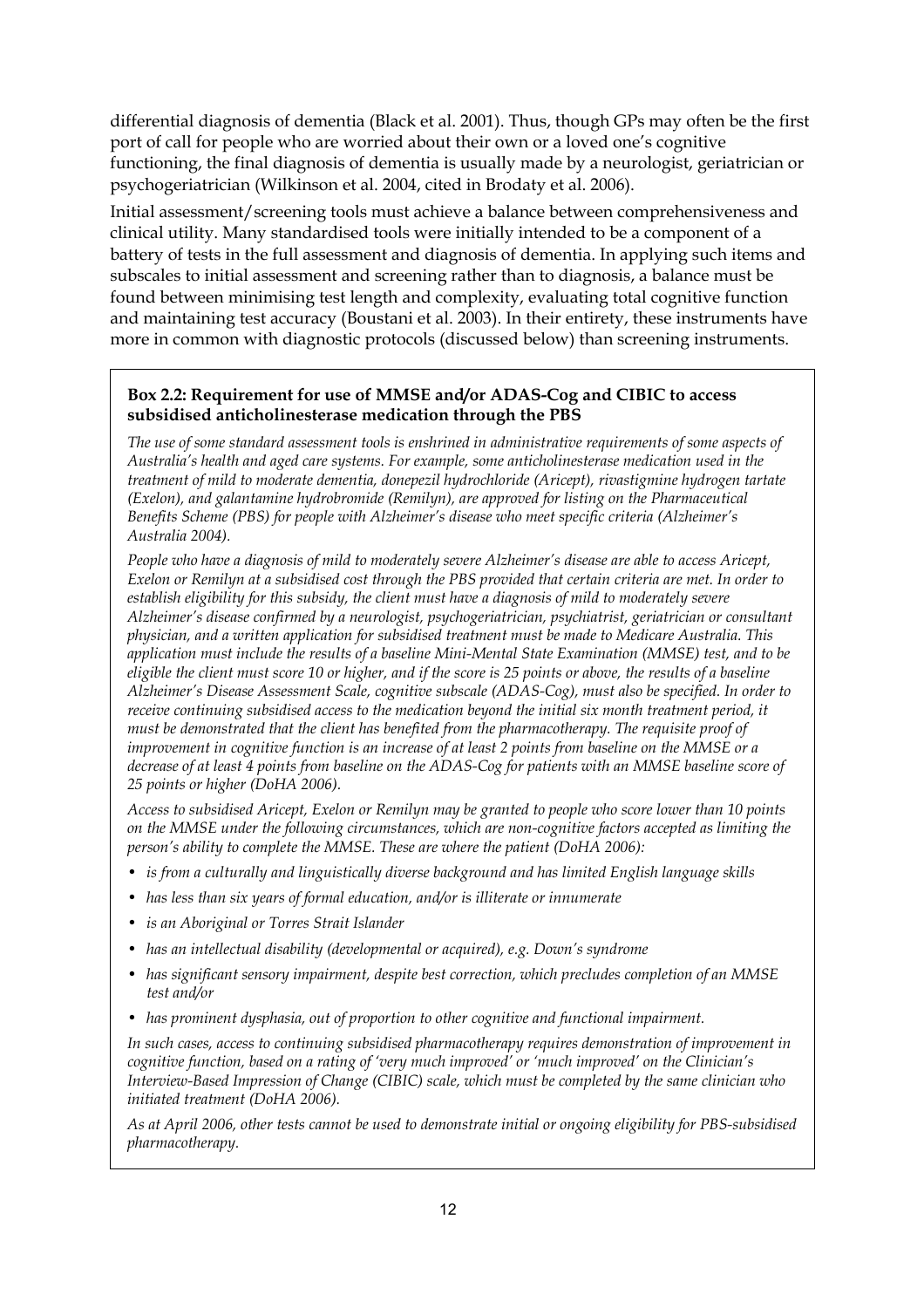The most widely used cognitive assessment tool in primary care settings is the MMSE (Folstein et al. 1975). The extent to which the MMSE is an effective screening tool depends on the prevalence of dementia within the target population and the cut-off points at which the screening result is determined to be positive or negative (Boustani et al. 2003). Despite its shortcomings (see Table 2.3), the MMSE remains the best-studied clinically feasible cognitive assessment for screening purposes (Boustani et al. 2003), is often incorporated in diagnostic assessments, and is recognised as a method of demonstrating treatment efficacy by the Australian Government (see Box 2.2).

Table 2.3 includes information about the most commonly used tools in Australia, including their application, strengths and weaknesses. A summary of the applications of these tools is in Table 2.2 below.

| <b>Screening test</b>                                  | <b>Provisional diagnosis</b>                           | Diagnostic suite                                      | <b>Clinical monitoring</b>                               |  |
|--------------------------------------------------------|--------------------------------------------------------|-------------------------------------------------------|----------------------------------------------------------|--|
| Mini-Mental State<br>Examination                       | Alzheimer's Disease<br>Assessment Scale                | Kimberley Indigenous<br><b>Cognitive Assessment</b>   | MMSE<br>CogHealth                                        |  |
| <b>General Practitioner</b><br>Assessment of Cognition | Informant Questionnaire of<br>Cognitive Decline in the | Psychogeriatric Assessment<br>Scales Cambridge Mental | Dementia Rating Scale                                    |  |
| CogHealth Memory<br><b>Monitoring System</b>           | Elderly<br>Rowland Universal                           | Disorders of the Elderly<br>Examination               | Clinician's Interview-Based<br>Impression of Change      |  |
| Clock drawing tests                                    | Dementia Assessment Scale                              | Consortium to Establish a<br>Registry for Alzheimer's | Clinician's Interview-Based<br>Impression of Change with |  |
| 7 Minute Screen                                        | Kimberley Indigenous<br><b>Cognitive Assessment</b>    | Disease                                               | Caregiver Input                                          |  |
| Mini-Cog                                               | Psychogeriatric Assessment<br><b>Scales</b>            |                                                       |                                                          |  |

|  |  | Table 2.2: Type/use of screening test or assessment tool |
|--|--|----------------------------------------------------------|
|  |  |                                                          |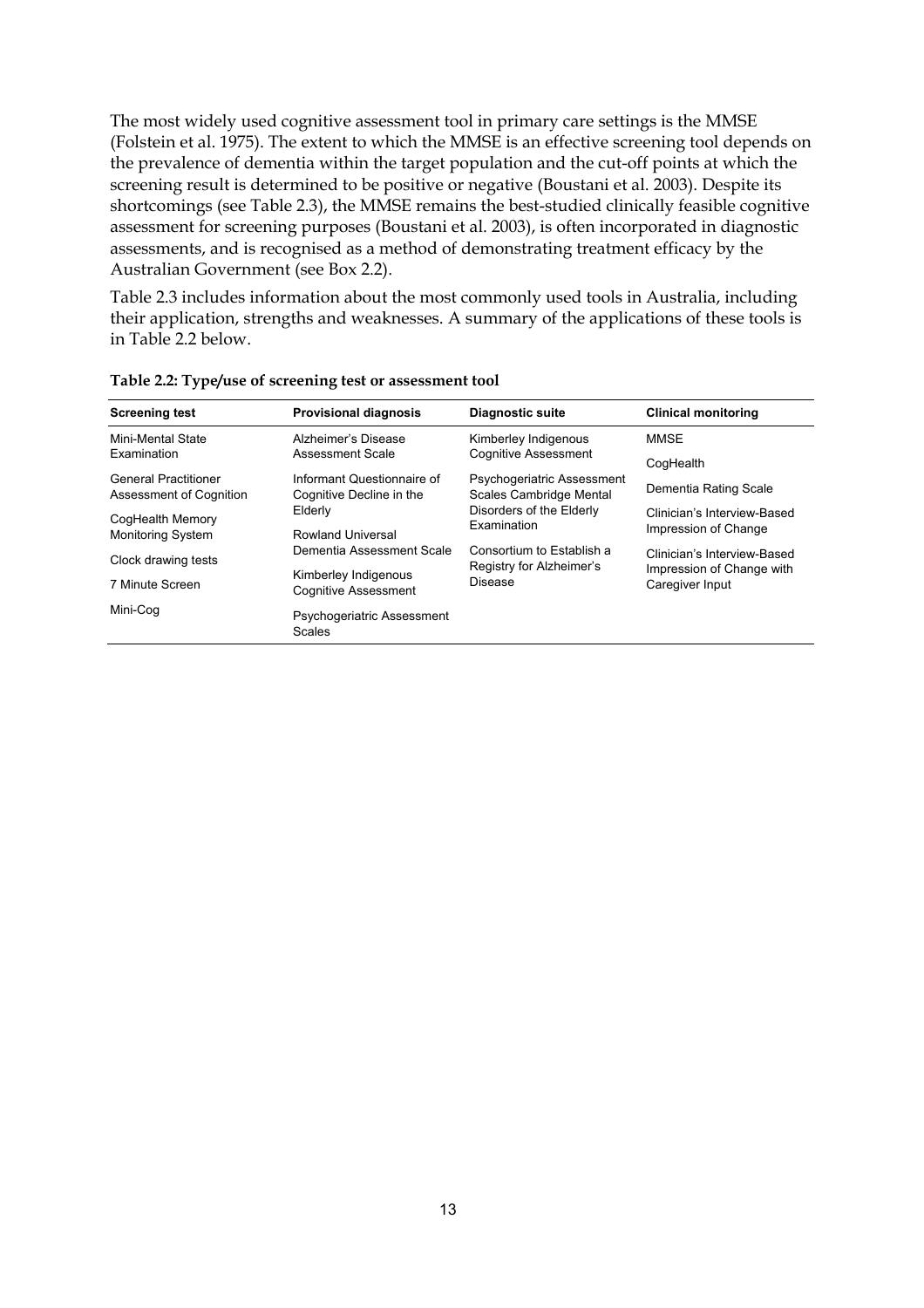| assessment tool<br>Screening test/                                               | Authors                    | Purpose & use                                                                                                                                                                                                                                                                                                                                                      | Benefits                                                                                                                                                                                                                                                                                                                                                                                                                                                                                                                                                                                              | Limitations                                                                                                                                                                                                                                                                                                                                                                                                                                                                                                                                                                                                                                                                             |
|----------------------------------------------------------------------------------|----------------------------|--------------------------------------------------------------------------------------------------------------------------------------------------------------------------------------------------------------------------------------------------------------------------------------------------------------------------------------------------------------------|-------------------------------------------------------------------------------------------------------------------------------------------------------------------------------------------------------------------------------------------------------------------------------------------------------------------------------------------------------------------------------------------------------------------------------------------------------------------------------------------------------------------------------------------------------------------------------------------------------|-----------------------------------------------------------------------------------------------------------------------------------------------------------------------------------------------------------------------------------------------------------------------------------------------------------------------------------------------------------------------------------------------------------------------------------------------------------------------------------------------------------------------------------------------------------------------------------------------------------------------------------------------------------------------------------------|
| Mini-Mental State<br>Examination<br>(MMSE)                                       | Folstein et<br>al. (1975)  | Most widely used & widely researched cognitive<br>Used to screen for entry into dementia research<br>Can be used as a clinical screening instrument<br>A MMSE score is usually required to establish<br>assessment tool in primary care settings<br>anticholinesterases through the PBS<br>eligibility for access to subsidised<br>studies                         | therefore be used by a wide variety of personnel in various settings<br>Screens orientation, memory, attention, naming, comprehension &<br>Brief, structured mental status examination, requiring 10-15<br>Does not require specific qualifications to administer & can<br>Provides a unitary score which is often used as a basis for<br>Portable—requires only a pen & paper for administration<br>Scoring system is helpful in following change over time<br>classifying severity of cognitive impairment<br>Free for research purposes<br>minutes to administer<br>(with some training)<br>praxis | Some doubt about the ability to monitor change in individuals<br>10-15 minutes administration time makes the tool impractical<br>Influenced by premorbid intelligence, social class, physical<br>missed in some individuals & individuals without dementia<br>Does not take into account levels of education, premorbid<br>over time, due to the relatively high measurement error<br>disability, age, gender & education-dementia may be<br>Insensitive to patients with mild cognitive impairment<br>for use within a standard GP consultation<br>ability & cultural & linguistic diversity<br>Lacks frontal lobe domain tests<br>acks diagnostic specificity<br>may be misclassified |
| Assessment Scale<br>(e.g. ADAS-Cog)<br>Alzheimer's<br>Disease                    | Rosen et al<br>(1984)      | Used as the primary outcome measure in many<br>anticholinesterases through the PBS (see Box<br>8t<br>Developed to sample the cognitive functions<br>May be used as supplementary evidence to<br>express these as an overall summary score<br>typically impaired in Alzheimer's disease<br>establish eligibility for access to<br>antidementia drug trials<br>(2.2) | Effective, brief examination for study of language & memory skills<br>Assesses cognitive function & non-cognitive features associated<br>More thorough than the MMSE<br>with dementia                                                                                                                                                                                                                                                                                                                                                                                                                 | Takes approximately 30 minutes to administer & is therefore<br>impractical for use as a screening tool within a standard GP<br>Shares many of the limitations reported for the MMSE, with<br>Requires purchase of a special kit that costs in excess of<br>similarly variable scores for individuals<br>consultation<br>\$400                                                                                                                                                                                                                                                                                                                                                           |
| Cognitive Decline<br>Questionnaire of<br>in the Elderly<br>(IQCODE)<br>Informant | Jacomb<br>Jorm &<br>(1989) | Designed to elicit information about the elderly<br>screening as compared with 10 years before<br>person's memory & thinking at the time of                                                                                                                                                                                                                        | to-evaluate patients, administrative ease, longitudinal perspective &<br>everyday life, acceptability by subjects, flexibility to assess difficult-<br>Collects structured informant-based information in the context of a<br>Advantages of informant-based assessments include relevance to<br>Not under copyright; however, author requests information about<br>Appears to be unaffected by patient's education levels<br>research projects that use the tool<br>quantitative survey instrument<br>cross-cultural portability                                                                      | Informant reports are subjective & may be influenced by the<br>Requires responses from someone close to the person with<br>Some functions associated with dementia are not assessed<br>There is mixed evidence about the usefulness of informant-<br>suspected dementia-some patients have no suitable<br>May be influenced by age & gender of the patient<br>patient's or informant's emotional states<br>based assessment tools<br>informant available                                                                                                                                                                                                                                |

Table 2.3: Summary of selected cognitive assessment and screening tools **Table 2.3: Summary of selected cognitive assessment and screening tools**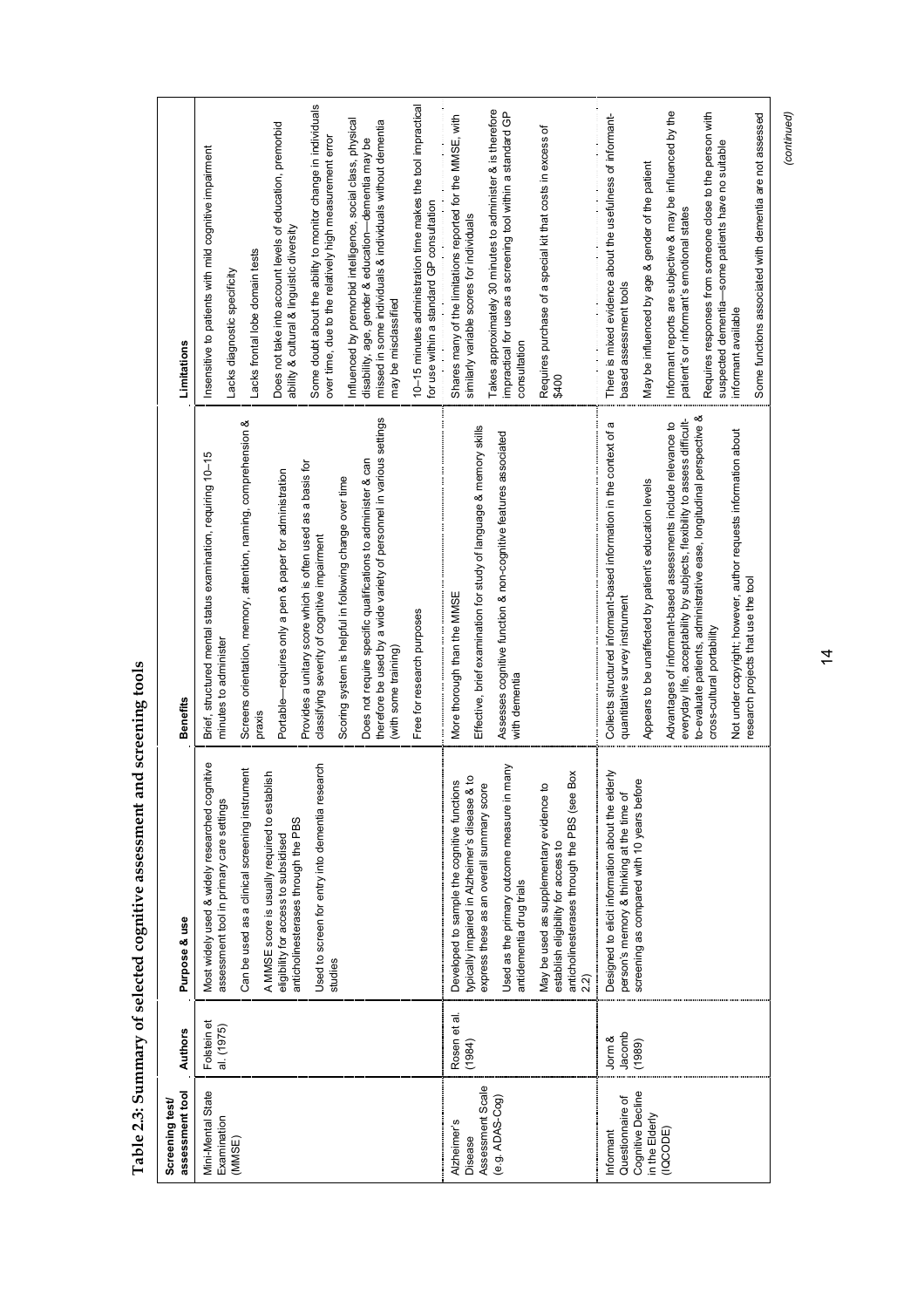Table 2.3 (continued): Summary of selected cognitive assessment and screening tools **Table 2.3 (continued): Summary of selected cognitive assessment and screening tools** 

| assessment tool<br>Screening test/                               | Authors                    | Purpose & use                                                                                                                                                                                                                          | Benefits                                                                                                                                                                                                                                                                                                                                                                                                                                                                                                                                                                                                                                                                                   | Limitations                                                                                                                                                                                                                                                                                                                                                                                                                                                                                               |
|------------------------------------------------------------------|----------------------------|----------------------------------------------------------------------------------------------------------------------------------------------------------------------------------------------------------------------------------------|--------------------------------------------------------------------------------------------------------------------------------------------------------------------------------------------------------------------------------------------------------------------------------------------------------------------------------------------------------------------------------------------------------------------------------------------------------------------------------------------------------------------------------------------------------------------------------------------------------------------------------------------------------------------------------------------|-----------------------------------------------------------------------------------------------------------------------------------------------------------------------------------------------------------------------------------------------------------------------------------------------------------------------------------------------------------------------------------------------------------------------------------------------------------------------------------------------------------|
| Psychogeriatric<br>Scales (PAS)<br>Assessment                    | Jorm et al.<br>(1995)      | Designed to assess two major psychogeriatric<br>disorders: dementia & depression                                                                                                                                                       | The patient & informant interviews give independent perspectives<br>interviewed separately-discrepancies between the two sources<br>impairment, depression & stroke; the informant interview covers<br>on the subject's behaviour, provided the subject & informant are<br>Consists of 6 scales: the patient interview covers cognitive<br>The 6 scales can be treated as independent modules<br>Can be used by non-medical staff after brief training<br>cognitive decline, behaviour change & stroke<br>can be informative                                                                                                                                                               | decline scale is not influenced by education or intelligence<br>Only suitable for use with people who are fluent in English<br>emotional state, particularly if the informant is depressed<br>symptomatic of cognitive decline (though the cognitive<br>Informant reports can be influenced by the informant's<br>The cognitive impairment scale may be influenced by<br>education & premorbid intelligence rather than be<br>earlier in life)                                                            |
| Assessment of<br>Practitioner<br>(GPCOG)<br>Cognition<br>General | Brodaty et<br>al. (2002)   | Designed for use as a brief screening tool in<br>Recommended in the NSW Health Care of<br>patients with dementia in general practice<br>general practice in Australia<br>guidelines                                                    | Includes a cognitive test & informant questionnaire—either can be<br>The informant section can be used alone if language problems<br>Assesses cognitive impairment & allows a brief assessment of<br>used alone with only a slight loss in psychometric properties<br>Can be administered within a standard GP consultation<br>(approximately 7 minutes to administer)<br>preclude cognitive testing<br>functional status                                                                                                                                                                                                                                                                  | poor educational level, cultural factors & awareness of being<br>performance due to dysphasia, sight impairment, deafness,<br>య<br>decreased cognition such higher pre-morbid intelligence<br>Floor effect so that poor discrimination of low & very low<br>tested or fear of testing; or factors that may overcome<br>May have insufficient range as measure of change;<br>Results of the test may be influenced by: impaired<br>designed as a screening instrument<br>functioning patients<br>education |
| Assessment<br>Indigenous<br>Kimberley<br>Cognitive<br>(KICA)     | LoGiudice et<br>al. (2006) | widely spread Indigenous population comprising<br>Currently being trialled in the Northern Territory<br>Designed for use in the Kimberley region of<br>Western Australia, an area with a diverse &<br>approximately 30 language groups | assessment of the client & family reports), as well as assessment of<br>groups in the Kimberley region, for whom mainstream assessment<br>Comprises a medical history, smoking & alcohol history, cognitive<br>Developed in conjunction with communities, Indigenous health &<br>Valid for use within various Indigenous communities & language<br>aged care organisations, language centres & older people in the<br>region-has higher community acceptance & support than other<br>assessment & assessment of emotional well-being (through<br>behaviour & activities of daily living (through family reports)<br>dementia screening & assessment protocols<br>tools may not be suitable | Labour-intensive to administer-requires specific language<br>Versions are specific to particular Indigenous communities<br>skills & cultural knowledge<br>Currently being validated<br>&/or language groups                                                                                                                                                                                                                                                                                               |
|                                                                  |                            |                                                                                                                                                                                                                                        | Presented in simple English, enabling it to be translated directly by<br>an interpreter when required                                                                                                                                                                                                                                                                                                                                                                                                                                                                                                                                                                                      |                                                                                                                                                                                                                                                                                                                                                                                                                                                                                                           |

15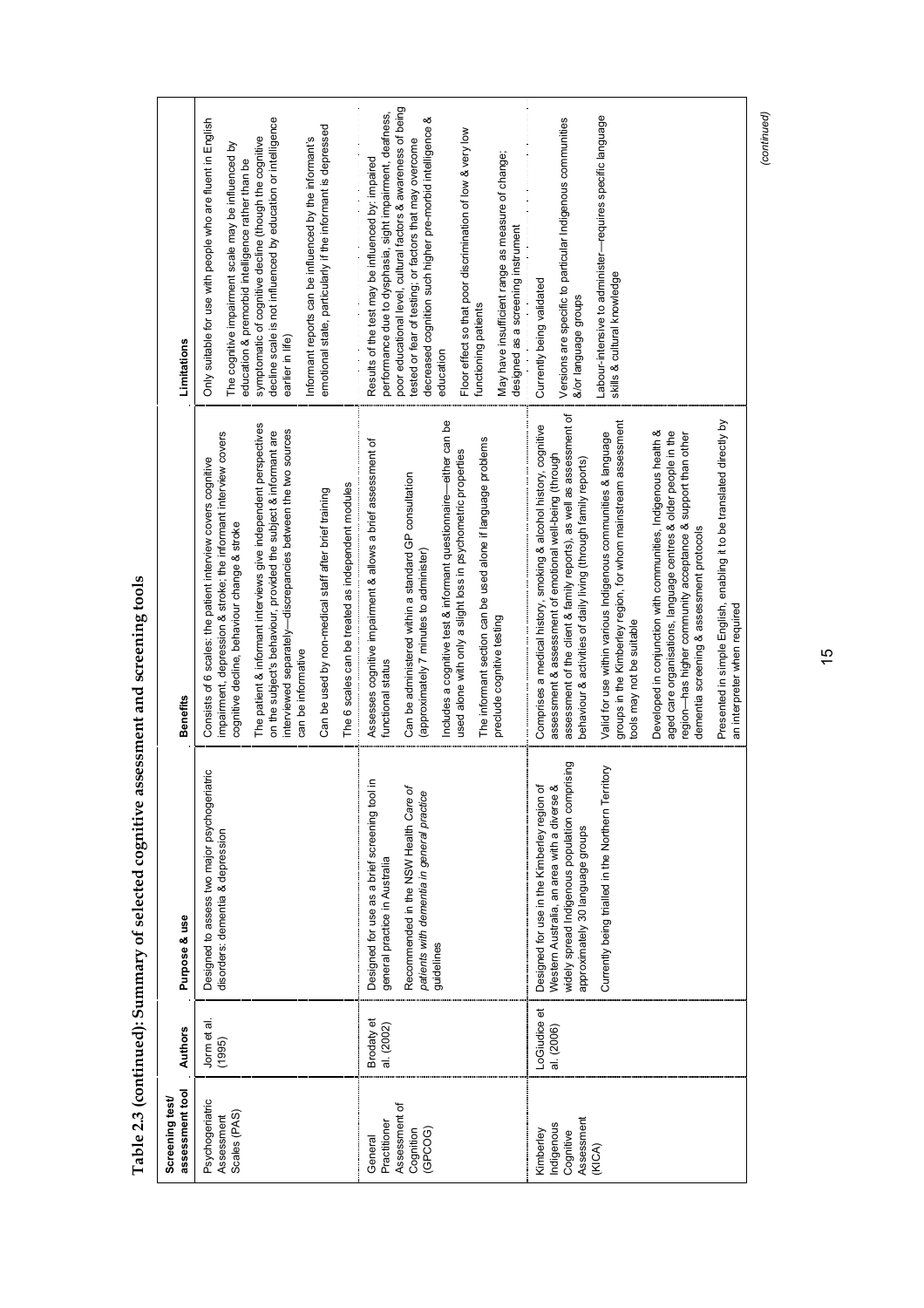| assessment tool<br>Screening test/ | Authors                                 | Purpose & use                                                                                                          | <b>Benefits</b>                                                                                                                                    | Limitations                                                                                                                                                         |
|------------------------------------|-----------------------------------------|------------------------------------------------------------------------------------------------------------------------|----------------------------------------------------------------------------------------------------------------------------------------------------|---------------------------------------------------------------------------------------------------------------------------------------------------------------------|
| Rowland                            | Storey et al.                           | Developed as a valid cognitive assessment tool                                                                         | Tests multiple cognitive domains                                                                                                                   |                                                                                                                                                                     |
| Dementia<br>Universal              | (2004)                                  | for use with people across cultural & language<br>groups                                                               | Portable & easily administered by primary health care clinicians                                                                                   |                                                                                                                                                                     |
| Scale (RUDAS)<br>Assessment        |                                         | Used clinically in New South Wales, South<br>Australia, Victoria & New Zealand                                         | differential performance factors, or preferred language (Rowland et<br>Appears not to be affected by gender, years of education,<br>al. 2006)      |                                                                                                                                                                     |
|                                    |                                         | Follow-up studies are currently being conducted<br>in New South Wales, South Australia & Victoria                      | Easily administered in languages other than English & appears to<br>be culturally fair, provided suitable interpreter services are<br>available    |                                                                                                                                                                     |
| Clock drawing<br>tests             | authors,<br>Various<br>1986             | treening<br>Tests cognitive function, proposed as a sci<br>Initially introduced as an indicator of<br>est for dementia | Provides a rapid screening method that respondents may find more<br>nteresting (& less insulting) than 'childish' items included in other<br>tools | Easily differentiates 'grossly abnormal' performance from<br>performance are difficult & subjective to establish<br>'normal' performance but gradations of abnormal |
|                                    | McDowell &<br>onwards<br>Newell<br>(see | Used as a subscale in some other tests, such as<br>the 7 Minute Screen & Mini-Cog<br>constructional apraxia            | linguistically diverse backgrounds than verbally-based items in other<br>May be more suitable for use with people from culturally and<br>tools     | Creation of a reliable numerical scoring system for distortions<br>in clock drawing is complex & many scoring systems have<br>been proposed                         |
|                                    | 1996:297-<br>300)                       |                                                                                                                        | May be useful as an adjunct to other assessment tools &/or as part<br>of the diagnosis & care planning process                                     | Unsuitable for people with visual impairments or non-<br>cognitive motor impairments                                                                                |
|                                    |                                         |                                                                                                                        |                                                                                                                                                    | May be affected by education & pre-morbid intelligence level                                                                                                        |
|                                    |                                         |                                                                                                                        |                                                                                                                                                    | Is unlikely to suffice as a screen for dementia in isolation                                                                                                        |
| Dementia Rating<br>Scale (DRS)     | $(1973)$ , cited<br>Mattis              | nstitutionalised patients for whom standard<br>Intended for use with severely affected                                 | Covers attention, preservation, construction, conceptualisation &<br>verbal & non-verbal memory                                                    | Principally useful as a research instrument-not suitable as a<br>Must be administered by a clinician                                                                |
|                                    | n McDowel<br>& Newell                   | neurological tests would be too demanding                                                                              | Can be used to differentiate severity of dementia                                                                                                  | screening instrument                                                                                                                                                |
|                                    | 1996)                                   |                                                                                                                        | Appropriate where a clinical rating scale is needed for use for<br>severely ill patients in institutional settings                                 |                                                                                                                                                                     |
| 7 Minute Screen                    | Solomon                                 | Brief cognitive assessment for use in primary<br>care settings                                                         | Incorporates the Clock Drawing Test, Temporal Orientation Test,<br>Enhanced Cued Recall Test & Verbal Fluency Test                                 |                                                                                                                                                                     |
|                                    |                                         |                                                                                                                        | Can be administered in less than 10 minutes by anyone with an<br>hour of basic training                                                            |                                                                                                                                                                     |
|                                    |                                         |                                                                                                                        | A useful screening tool for discriminating patients with dementia<br>from cognitively intact patients                                              |                                                                                                                                                                     |

Table 2.3 (continued): Summary of selected cognitive assessment and screening tools **Table 2.3 (continued): Summary of selected cognitive assessment and screening tools** 

16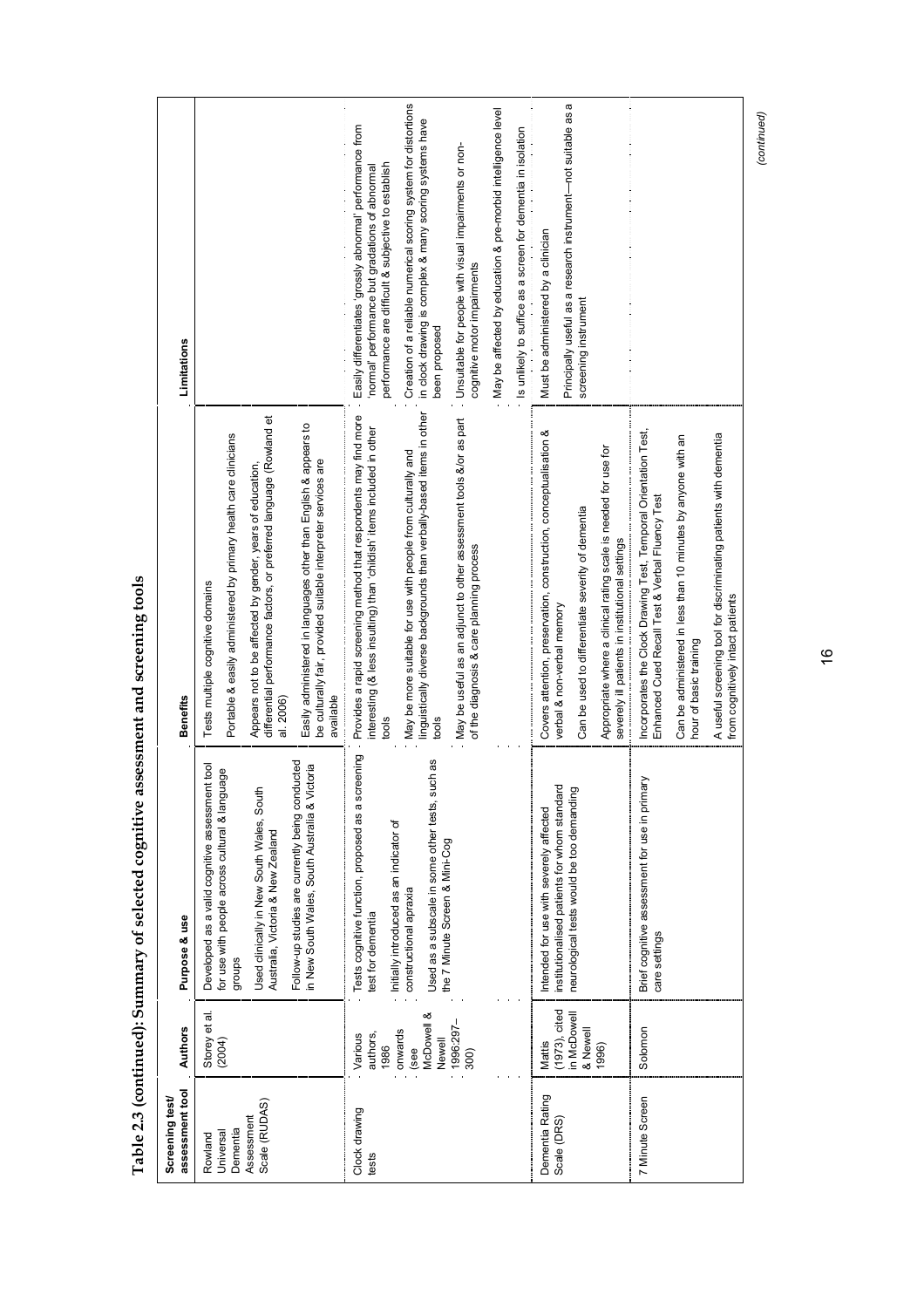| ļ             |
|---------------|
|               |
|               |
|               |
|               |
| $-25$ $-25$   |
|               |
|               |
|               |
|               |
|               |
| $\frac{1}{2}$ |
|               |
|               |
| i<br>I        |
|               |
| i             |
| $\frac{1}{2}$ |
| ì<br>I        |
|               |
|               |
| ļ             |
|               |
|               |
|               |
|               |
|               |
|               |
|               |
|               |
| i<br>I<br>֕   |

| Limitations                        | dementia. There is a risk that individuals may misinterpret<br>Sensitive to cognitive change from any cause, not just<br>connection & means to pay in order to access scoring<br>Requires a computer for administration, & an internet<br>results, especially if medical supervision is absent<br>services                                          | Designed to identify intra-individual changes in performance<br>over time, rather than classification/diagnosis of cognitive<br>Costs to have the test scored are \$70 + GST per test for<br>individuals & between \$25 + GST & \$45 + GST per test<br>submitted by a medical practitioner<br>function based on a single score | Performance may be impaired by non-cognitive factors such<br>as fatigue, visual impairment or physical limitations | People wishing to download & use the test are encouraged<br>effects may not be adequately controlled in the absence of<br>to practise before submitting the test for scoring-practice<br>medical supervision |                                                                                                                                                             | repeat measures should be conducted by the same clinician<br>Must be performed by a clinician with appropriate expertise-<br>Global ratings may be more subjective than quantitative<br>Not suitable as a screening instrument, or to establish<br>severity of cognitive impairment<br>assessments                                                                                                                                                                                                                                                                                                                                                                                                                 |                             |
|------------------------------------|-----------------------------------------------------------------------------------------------------------------------------------------------------------------------------------------------------------------------------------------------------------------------------------------------------------------------------------------------------|--------------------------------------------------------------------------------------------------------------------------------------------------------------------------------------------------------------------------------------------------------------------------------------------------------------------------------|--------------------------------------------------------------------------------------------------------------------|--------------------------------------------------------------------------------------------------------------------------------------------------------------------------------------------------------------|-------------------------------------------------------------------------------------------------------------------------------------------------------------|--------------------------------------------------------------------------------------------------------------------------------------------------------------------------------------------------------------------------------------------------------------------------------------------------------------------------------------------------------------------------------------------------------------------------------------------------------------------------------------------------------------------------------------------------------------------------------------------------------------------------------------------------------------------------------------------------------------------|-----------------------------|
| <b>Benefits</b>                    | by non-medical staff-results are returned by email within minutes<br>Takes approximately 15 minutes to complete & can be supervised<br>A computerised test designed for baseline & follow-up testing to<br>Includes reaction time, choice decision time, working memory &<br>measure change in performance over time<br>monitoring & learning tasks | Uses ordinary playing cards as stimuli, limiting reliance on verbal<br>May be useful for testing for mild cognitive impairment based on<br>tems-this may improve application across cultural & language<br>improved performance (i.e. learning) over multiple tests<br>administered on the same day<br>groups                  | May encourage people to be more active in monitoring their own<br>cognitive function                               | internet-however, CogHealth recommend that testing occur under<br>Available to anyone who has a credit card and access to the<br>medical supervision                                                         | Russian, Norwegian, Danish, Finnish, Greek, Hungarian, Japanese<br>Can be administered in English, German, Spanish, French, Italian,<br>or Chinese Mandarin | cognition, & a 7-point clinical global impression of change scale that<br>Can be used as evidence to establish eligibility for ongoing access<br>to subsidised anticholinesterases through the PBS, under certain<br>major areas of patient function: general, cognitive, behavioural &<br>changes not supported by like changes in function or behaviour<br>A semi-structured, subjective instrument intended to examine 4<br>Includes clinicians' notes about patients' behaviour, function &<br>May help to identify 'meaningful' cognitive improvements, as<br>clinicians may be sceptical of (& less likely to rate) cognitive<br>summarises patients' changes during treatment<br>activities of daily living | circumstances (see Box 2.2) |
| Purpose & use                      | designed to detect mild cognitive impairment prior<br>under<br>to the patient developing significant symptoms or<br>A commercially developed assessment tool<br>Designed to be used directly by individuals<br>the supervision of a medical practitioner<br>morbidity                                                                               | about or may be at risk of developing dementia to<br><b>orried</b><br>performance & monitor any changes over time<br>Promoted as a means for anyone who is w<br>establish a baseline for their own cognitive<br>Used in some drug trials to test efficacy of<br>pharmacotherapy                                                | Currently available for use around Australia                                                                       |                                                                                                                                                                                                              |                                                                                                                                                             | change that cannot be obtained from quantitative<br>Most often used to assess efficacy of treatments<br>input from caregivers or other family informants<br>$\overline{5}$<br>gu<br>provide an index of the clinical importance of<br>৳<br>The CIBIC is a global rating scale intended<br>assessment measures such as mental stat<br>The CIBIC-plus is the CIBIC with inclusion<br>Widely used in antidementia drug trials<br>examinations                                                                                                                                                                                                                                                                         |                             |
| Authors                            | CogState<br><u>raj</u>                                                                                                                                                                                                                                                                                                                              |                                                                                                                                                                                                                                                                                                                                |                                                                                                                    |                                                                                                                                                                                                              |                                                                                                                                                             |                                                                                                                                                                                                                                                                                                                                                                                                                                                                                                                                                                                                                                                                                                                    |                             |
| assessment tool<br>Screening test/ | Monitoring System<br>(CogHealth)<br>CogHealth<br>Memory                                                                                                                                                                                                                                                                                             |                                                                                                                                                                                                                                                                                                                                |                                                                                                                    |                                                                                                                                                                                                              |                                                                                                                                                             | Interview-Based<br>Change (CIBIC)<br>Interview-Based<br>Caregiver Input<br>Impression of<br>Impression of<br>Change with<br>(CIBIC-plus)<br>Clinician's<br>Clinician's<br>య                                                                                                                                                                                                                                                                                                                                                                                                                                                                                                                                        |                             |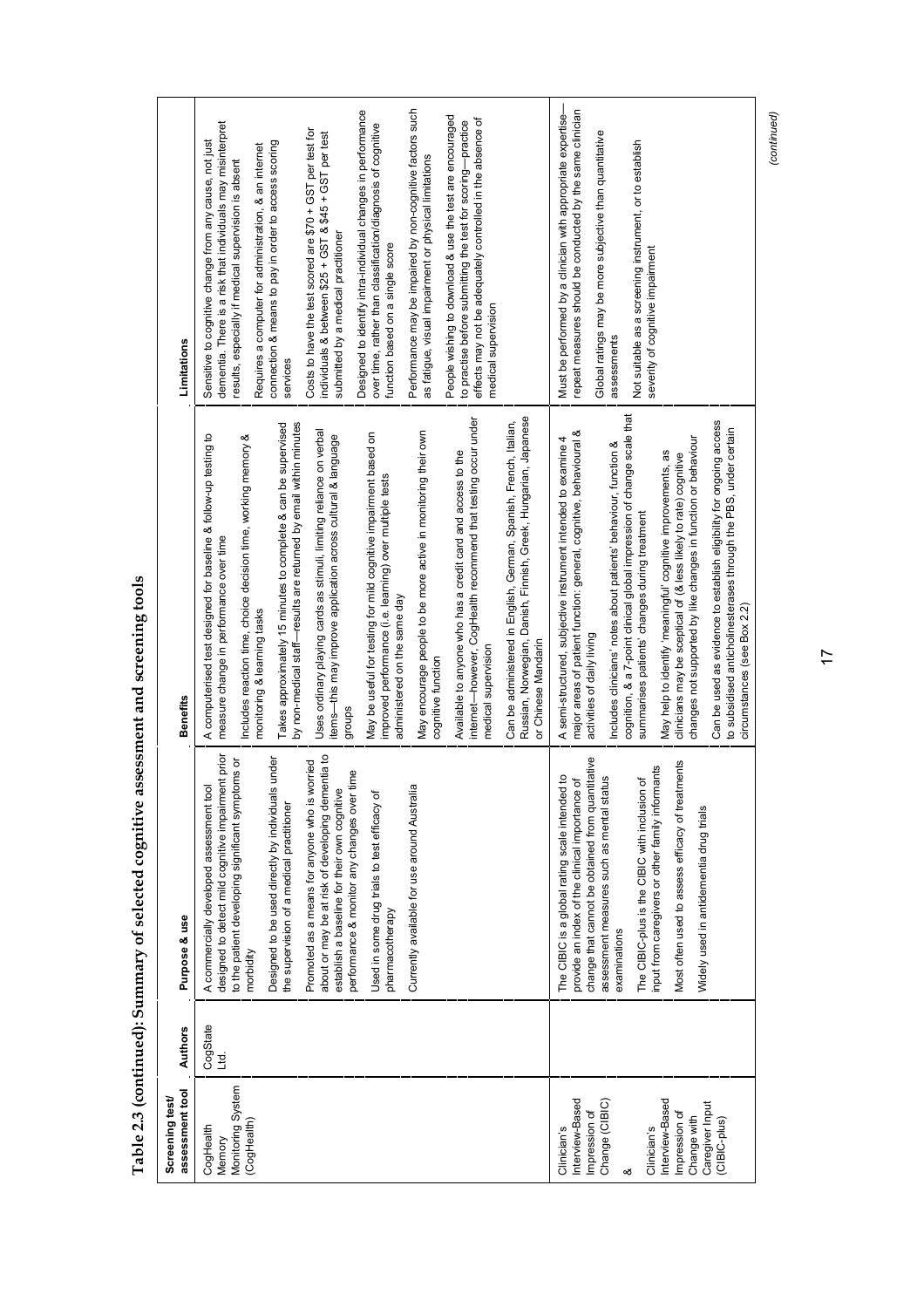| assessment tool<br>Screening test/                                             | Authors                 | Purpose & use                                                                                                                                                                                                                                                                                                                                                                                                      | <b>Benefits</b>                                                                                                                                                                                                                                                                                                                                                                                                                                                                                                                                                                                                                                                                                                                                                                                                                                                                                                                                                                                                                                                                                                                                                                          | Limitations                                                                                                                                                                                                                    |
|--------------------------------------------------------------------------------|-------------------------|--------------------------------------------------------------------------------------------------------------------------------------------------------------------------------------------------------------------------------------------------------------------------------------------------------------------------------------------------------------------------------------------------------------------|------------------------------------------------------------------------------------------------------------------------------------------------------------------------------------------------------------------------------------------------------------------------------------------------------------------------------------------------------------------------------------------------------------------------------------------------------------------------------------------------------------------------------------------------------------------------------------------------------------------------------------------------------------------------------------------------------------------------------------------------------------------------------------------------------------------------------------------------------------------------------------------------------------------------------------------------------------------------------------------------------------------------------------------------------------------------------------------------------------------------------------------------------------------------------------------|--------------------------------------------------------------------------------------------------------------------------------------------------------------------------------------------------------------------------------|
| Mini-Cog                                                                       | Borson et<br>al. (2000) | functioning where there is a clinical suspicion of<br>Brief screening tool designed for use in primary<br>Used as a screening test or to test executive<br>cognitive impairment<br>care settings                                                                                                                                                                                                                   | Incorporates a 3 item word learning & recall task & a clock drawing<br>Not as susceptible as the MMSE to bias from cultural background,<br>Requires less time (approximately 3 minutes) to administer than<br>Can detect mild cognitive impairment & a range of types of<br>task (as a distracter before the word recall)<br>the MMSE with similar effectiveness<br>language & education<br>dementia                                                                                                                                                                                                                                                                                                                                                                                                                                                                                                                                                                                                                                                                                                                                                                                     | May not be useful in patients with visual impairment or<br>difficulty holding a writing implement<br>Only tests executive functioning                                                                                          |
| Cambridge Mental<br>Disorders of the<br>Examination<br>(CAMDEX)<br>Elderly     | Roth et al.<br>(1988)   | ৳<br>One of the eight sections is the CAMCOG,<br>Provides a formal diagnosis in a number<br>designed to assess cognitive function<br>categories one of which is dementia                                                                                                                                                                                                                                           | Covers a wider range of cognitive functions & is able to detect mild<br>Semi-structured diagnostic interviews may be used as a more<br>comprehensive alternative to the MMSE<br>evels of impairment                                                                                                                                                                                                                                                                                                                                                                                                                                                                                                                                                                                                                                                                                                                                                                                                                                                                                                                                                                                      | Lengthy & time-consuming to administer-may be used on a<br>more routine basis in specialist settings (e.g. memory clinics)<br>Provides systematic procedures for the diagnosis of<br>dementia-not suitable as a screening tool |
| Disease (CERAD)<br>Consortium to<br>Alzheimer's<br>Registry for<br>Establish a | CERAD                   | Can be used to gather data on normal persons as<br>ral &/or<br>eliable<br>based<br>well as on cognitively impaired or behaviourally<br>procedures for the evaluation & diagnosis of<br>patients with Alzheimer's disease & other<br>disturbed individuals to identify dementia<br>on clinical, neuropsychological, behaviou<br>Developed as a suite of standardised & r<br>neuropathological criteria<br>dementias | Covers a wider range of cognitive functions & can detect mild levels<br>Clinical Dementia Rating scale & finally, a diagnostic impression of<br>fluency, confrontational naming (15-item Boston Naming Test), the<br>The neuropsychological assessment includes measures of verbal<br>either Alzheimer's disease alone, Alzheimer's disease associated<br>cerebrovascular disease, parkinsonism, depression, the Blessed<br>Dementia Rating Scale, Short Blessed Test, calculation, clock &<br>Can be administered in languages other than English, including<br>Can be used for research purposes as well as for patient care<br>Semi-structured diagnostic interviews may be used as a more<br>language tests, physical examination, laboratory studies, the<br>Includes clinical history, informant report, systemic disorders,<br>Bulgarian, Chinese, Dutch, Finnish, French, German, Italian,<br>MMSE, measures of verbal learning, recall & recognition &<br>with other disorders, or non-Alzheimer's disease dementia<br>Japanese, Korean, Portuguese & Spanish<br>constructional praxis performance & recall<br>comprehensive alternative to the MMSE<br>of cognitive impairment | Lengthy & time-consuming to administer-may be used on a<br>more routine basis in specialist settings (e.g. memory clinics)<br>Provides systematic procedures for the diagnosis of<br>dementia-not suitable as a screening tool |

|            | こうりょう きょうりょうじ かんきょう                   |
|------------|---------------------------------------|
|            | ししょ                                   |
|            | :<br>: 242222<br>$\ddot{\phantom{0}}$ |
|            |                                       |
| ,<br> <br> | $\vdots$                              |

18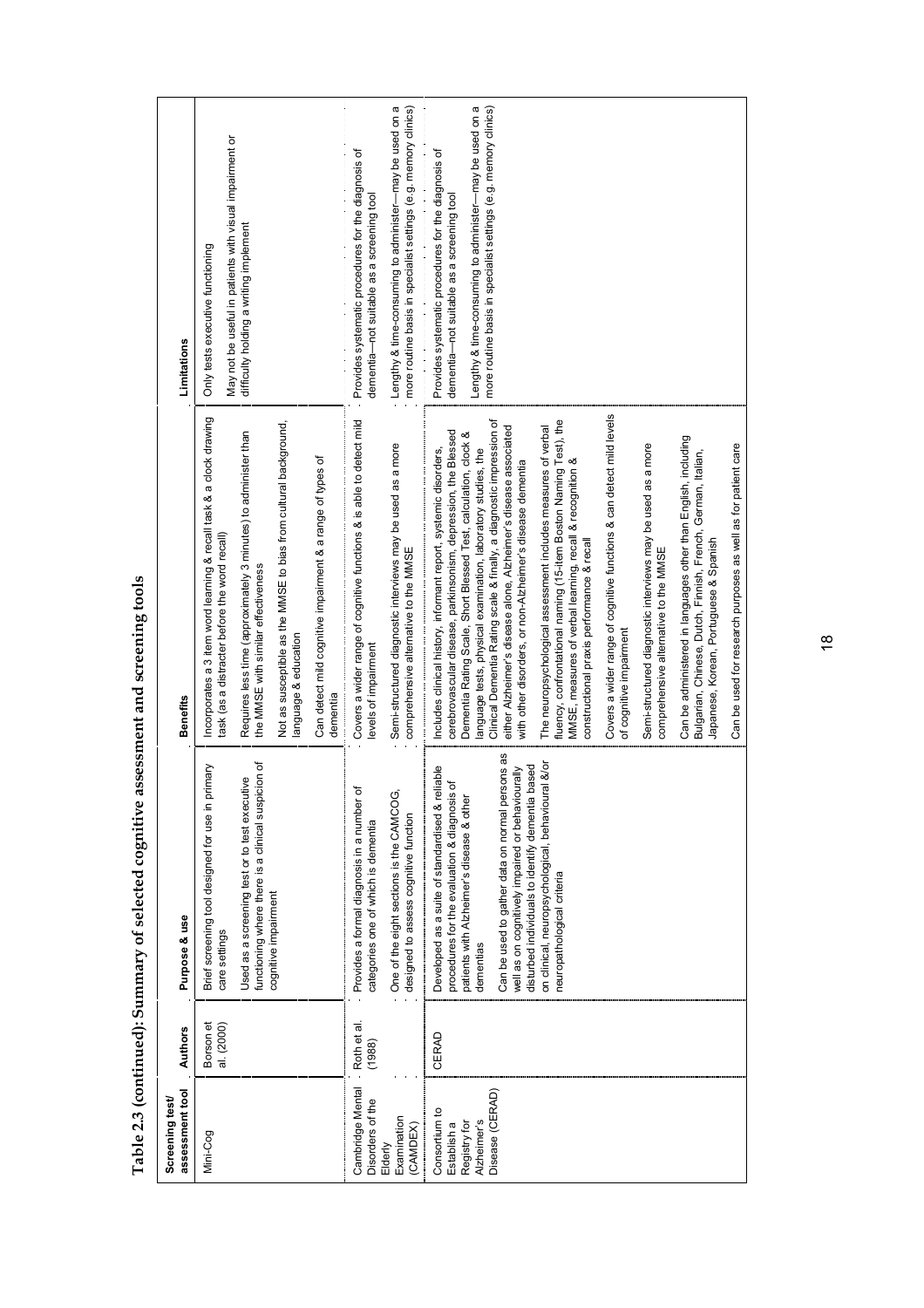## **Comprehensive assessment**

### **Diagnostic protocols**

Diagnostic protocols are standardised forms of major clinical assessments that can be used in diagnosing dementia. They generally include clinical interview (e.g. covering patient history and current situation), standardised testing of cognitive performance, and a series of diagnostic algorithms to guide differential diagnosis. They tend to be time-consuming and are required to be administered by a specialist who is qualified to make a formal diagnosis of dementia. Examples include (McDowell & Newell 1996:332–3):

- Structured Interview for the Diagnosis of Dementia
- British Present State Examination
- American Diagnostic Interview Schedule
- Geriatric Mental State Examination
- Canberra Interview for the Elderly
- Comprehensive Assessment and Referral Evaluation.

### **Neuropsychological, behavioural and functional assessments**

Generally, a clinical diagnosis of dementia is made following a combination of neuropsychological, behavioural and functional assessments. Neuropsychological assessments are usually questionnaires, and are distinguished from screening tests by focusing on specific domains of cognition, rather than performing a broader assessment of cognitive functioning.

Functional and behavioural assessments may be particularly useful in the moderate or more severe stages of dementia. Behavioural assessment considers the non-cognitive aspects of dementia which include personality, mood, psychotic symptoms and behaviours of concern, as well as sleep, eating and sexual disorders. These non-cognitive characteristics can be used to improve diagnostic accuracy and to distinguish different causes of dementia (Mirea & Cummings 2000, cited in Black et al. 2001). Behaviours may be assessed by direct observation, interviews, questionnaires or case notes.

A functional assessment aims to determine a person's ability to complete activities of daily living and instrumental activities of daily living, and the type and amount of assistance needed to complete these tasks. A functional assessment can be a self-report, a report by a carer or an observation of performance (Black et al. 2001), although the latter methods are preferred as people with dementia tend to exaggerate their ability to complete activities of daily living and instrumental activities of daily living (Carswell & Spiegel 1999, cited in Black et al. 2001).

Blood screening, computed tomography or MRI may be used to confirm or eliminate other (and potentially reversible) causes of cognitive impairment. MRI may also be used to differentiate between mild cognitive impairment and Alzheimer's disease, and single photon emission computed tomography (SPECT) may be used in early differentiation of frontal dementias from Alzheimer's disease. However, SPECT, as well as functional magnetic resonance imaging (fMRI), positron emission tomography (PET), electroencephalography (EEG), biomarkers and genetic testing are predominantly used in the research setting rather than as diagnostic tools.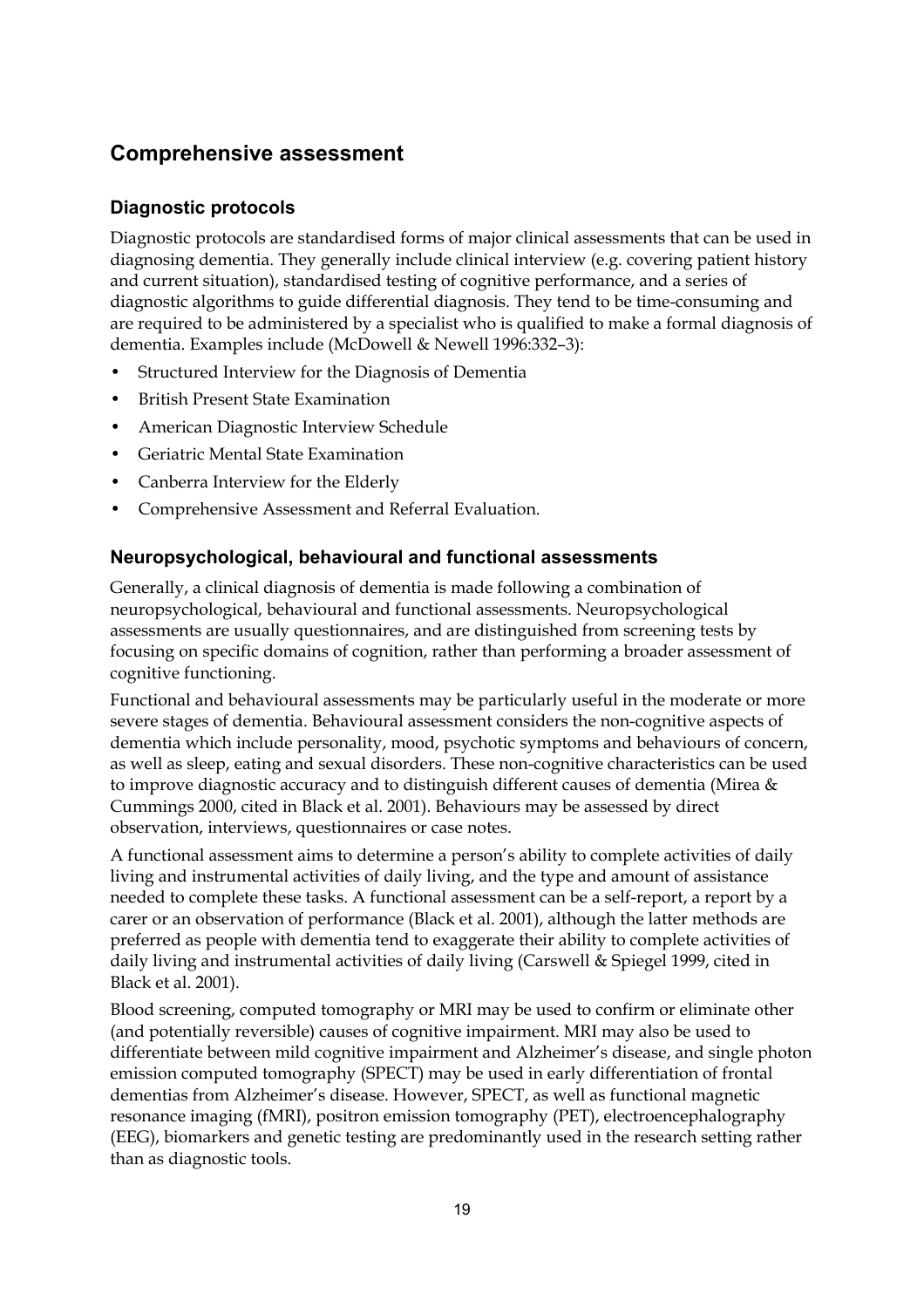#### **Differential diagnosis**

There are many conditions other than dementia that may have cognitive impairment as part of their presentation. It is therefore imperative that comprehensive assessment culminates in a differential diagnosis of dementia. By way of illustration, Table 2.4 provides a summary of how dementia can be differentiated from a range of other conditions using the DSM-IV, as described by First et al. (1995).

| Dementia (memory and other<br>cognitive impairments) must be<br>differentiated from  | In contrast to dementia, the other condition                                                                                                                                                                                                                                         |
|--------------------------------------------------------------------------------------|--------------------------------------------------------------------------------------------------------------------------------------------------------------------------------------------------------------------------------------------------------------------------------------|
| Delirium                                                                             | Is characterised by a disturbance in consciousness and a fluctuating course.<br>Dementia is not diagnosed if the cognitive deficits occur exclusively during delirium.<br>However, periods of delirium can occur in the context of a dementia and should be<br>diagnosed if present. |
| Amnestic disorder                                                                    | Is characterised by memory impairment occurring in the absence of other cognitive<br>deficits (i.e. aphasia, agnosia, apraxia, executive functioning). Amnestic disorder is<br>not diagnosed if the memory disturbance occurs exclusively during dementia.                           |
| Cognitive impairment in substance<br>intoxication or substance withdrawal            | Remits when the acute effects of intoxication or withdrawal subside. In contrast,<br>substance-induced persisting dementia may be diagnosed if the dementia persists<br>long beyond the period of intoxication or withdrawal.                                                        |
| Mental retardation                                                                   | Must have an onset before age 18 years.                                                                                                                                                                                                                                              |
| Cognitive impairment and deterioration<br>in functioning in Schizophrenia            | Has a generally earlier age at onset, less severe cognitive impairment, a<br>characteristic symptom pattern (e.g. delusions and hallucinations), and is not due to<br>the direct effects of a general medical condition or substance use.                                            |
| Memory deficits and difficulty<br>concentrating in Major depressive<br>disorder      | Improves when the depression remits, is associated with other characteristic<br>depressive symptoms, is often associated with prior history (or family history) of<br>depression, and is not due to the direct effects of a general medical condition or<br>substance use.           |
| Age-related cognitive decline                                                        | Is characterised by cognitive impairment that is in keeping with what would be<br>expected for the individual's age and is not due to the direct effects of a general<br>medical condition or substance use.                                                                         |
| Mild neurocognitive disorder (i.e.<br>cognitive disorder not otherwise<br>specified) | Does not meet the severity threshold for dementia.                                                                                                                                                                                                                                   |

*Source:* First et al. 1995.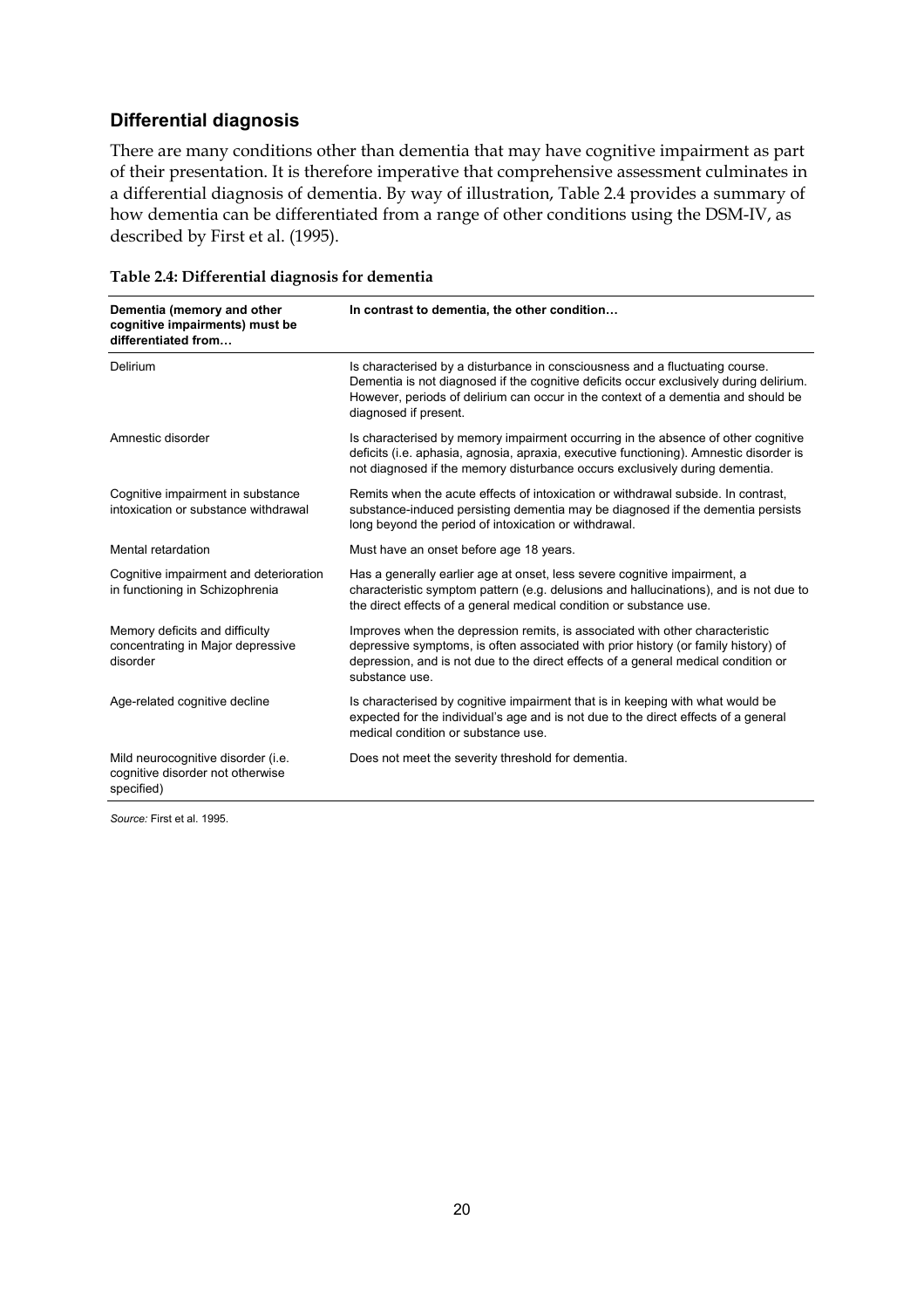# **2.3 Defining and classifying dementia and its outcomes**

### **International classifications of dementia**

A number of international classifications assist with identifying and classifying dementia. These include the ICD, which approaches dementia from a disease perspective, attempting to identify the underlying aetiology; and the DSM and International Classification of Functioning, Disability and Health (ICF) which both approach dementia from a perspective of functional outcomes. The International Classification of Primary Care (ICPC) is used as a classification for general practice or primary care, wherever applicable.

Most existing Australian data sources define, diagnose, classify and/or measure dementia using one or more of these classifications.

#### **International Statistical Classification of Diseases and Related Health Problems**

The purpose of the ICD is to permit the systematic recording, analysis, interpretation and comparison of mortality and morbidity data collected in different countries or areas and at different times. However, in practice the ICD has become the international standard diagnostic classification for all general epidemiological and many health management purposes. These include the analysis of the general health situation of population groups and monitoring of the incidence and prevalence of diseases and other health problems in relation to other variables such as the characteristics and circumstances of the individuals affected.

It is used to classify diseases and other health problems recorded on many types of health and vital records including death certificates and hospital records. In addition to enabling the storage and retrieval of diagnostic information for clinical and epidemiological purposes, these records also provide the basis for the compilation of national mortality and morbidity statistics.

The ICD-10 (WHO 1992a:312) and ICD-10-AM (NCCH 2002b:99) define dementia (F00–F03) as:

*a syndrome due to disease of the brain, usually of a chronic or progressive nature, in which there is disturbance of multiple higher cortical functions, including memory, thinking, orientation, comprehension, calculation, learning capacity, language, and judgement. Consciousness is not clouded. The impairments of cognitive function are commonly accompanied, and occasionally preceded, by deterioration in emotional control, social behaviour, or motivation. This syndrome occurs in Alzheimer's disease, in cerebrovascular disease, and in other conditions primarily or secondarily affecting the brain.* 

Diagnostic guidelines for dementia are included the clinical descriptions and diagnostic guidelines accompanying the ICD-10 in (WHO 1992b:46) and in the mental health manual accompanying the ICD-10-AM (NCCH 2002a:38), which state:

*the primary requirement for diagnosis is evidence of a decline in both memory and thinking which is sufficient to impair personal activities of daily living. The impairment of memory typically affects the registration, storage, and retrieval of new information, but previously learned and familiar material may also be lost, particularly in the later stages. Dementia is more than dysmnesia: there is also impairment of thinking and of reasoning capacity, and a reduction in the flow of ideas. The processing of incoming information is impaired, in that the individual finds it increasingly difficult to attend to more than one stimulus at one time, such as taking part in a conversation with several persons, and to shift the focus of*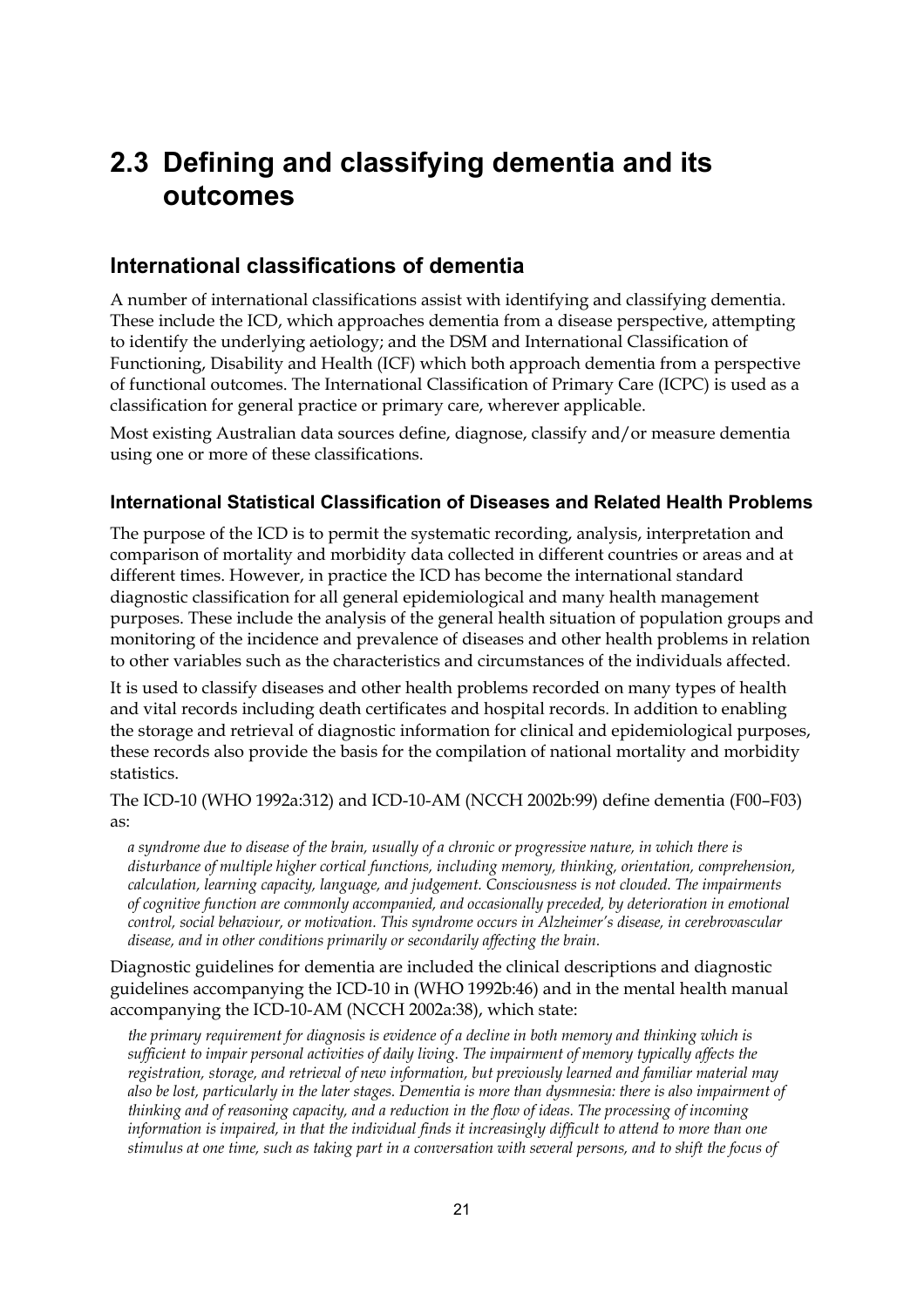*attention from one topic to another. If dementia is the sole diagnosis, evidence of clear consciousness is required. However, a double diagnosis of delirium superimposed upon dementia is common (F05.1). The above symptoms and impairments should have been evident for at least 6 months for a confident clinical diagnosis of dementia to be made.* 

ICD-10 codes are used in the classification of mortality and morbidity in hospitals in Australia. The ICD-10 and ICD-10-AM also form the basis of health condition codes used in the Aged Care Assessment Program (ACAP), and the Australian Bureau of Statistics (ABS) National Health Survey (NHS) and Survey of Disability, Ageing and Carers (SDAC).

#### **Diagnostic and Statistical Manual of Mental Disorders**

The DSM, published by the American Psychiatric Association, contains a listing of mental disorders and corresponding diagnostic codes, as well as diagnostic criteria and information about each disorder, including associated features, complications, course and differential diagnosis. It is utilised by mental health professionals from a variety of disciplines for a range of clinical, research, administrative and educational purposes. The DSM allows for a multiaxial assessment:

- Axis I—clinical disorders and other conditions that may be a focus of clinical attention
- Axis II—personality disorders and mental retardation
- Axis III general medical conditions

 $\overline{a}$ 

- Axis IV—psychosocial and environmental problems
- Axis V-global assessment of functioning.

The use of a multiaxial system in the DSM facilitates comprehensive and systematic evaluation with attention to the various mental disorders and general medical conditions, psychosocial and environmental problems, and level of functioning that might be overlooked if the focus were on assessing a single presenting problem (American Psychiatric Association 2000). The DSM describes diagnoses in terms of patterns of symptoms that tend to cluster together—the symptoms can be observed by the clinician or reported by the patient or family members. This also avoids incorporating unproven theories into diagnostic definitions, where the cause of most mental disorders is currently unknown and subject to speculation. However, this is also an important limitation, as patients sharing the same diagnostic label do not necessarily have disturbances that share the same aetiology and do not necessarily respond to the same treatment.

Although particular types of dementia are defined, the DSM-IV-TR2 does not provide a concise definition of dementia itself, simply stating that the disorders in the *Dementia* section are characterised by the development of multiple cognitive deficits (including memory impairment) that are due to the direct physiological effects of a general medical condition, to the persisting effects of a substance, or to multiple aetiologies (e.g. the combined effects of cerebrovascular disease and Alzheimer's disease). The disorders in this section share a common symptom presentation but are differentiated based on aetiology (American Psychiatric Association 2000).

However, the essential feature of a dementia is described as the development of multiple cognitive deficits that include memory impairment and at least one of the following cognitive disturbances: aphasia, apraxia, agnosia, or a disturbance in executive functioning

<sup>2</sup> There is no difference between the diagnostic criteria for dementia in the DSM-IV and DSM-IV-TR (Pioggiosi et al. 2003).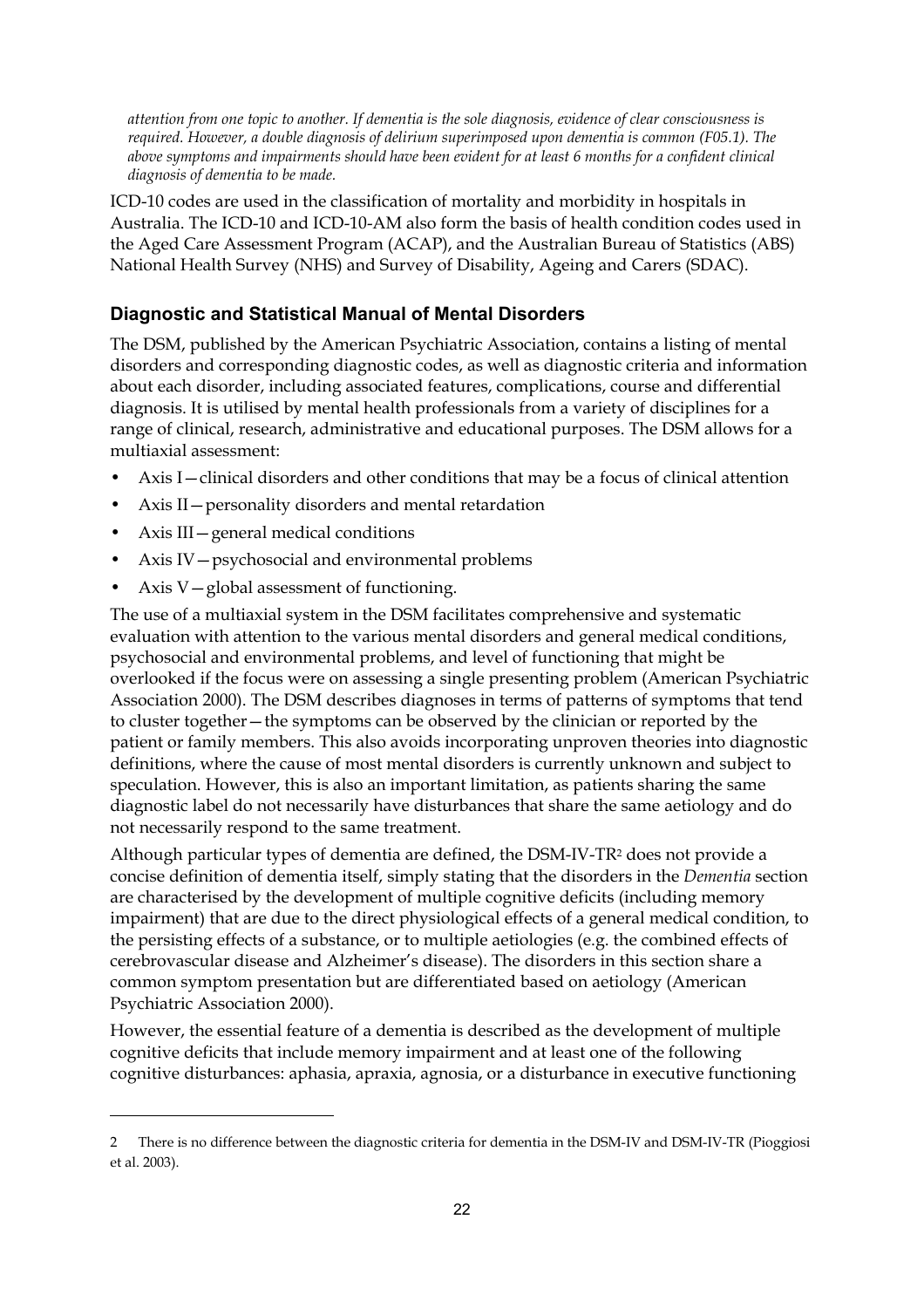(American Psychiatric Association 2000). Memory impairment and intellectual impairment must be sufficiently severe to cause significant social and occupational impairments and must represent a decline from a previously higher level of functioning.

The DSM-IV is the international classification used by most clinicians. However, it is evident from the literature that the DSM-III-R is still in use and this edition of the classification will also be discussed, where appropriate.

### **International Classification of Primary Care**

The second edition of the International Classification of Primary Care (ICPC-2) classifies patient data and clinical activity in the domains of general/family practice and primary care, taking into account the frequency distribution of problems seen in these domains. It allows classification of the patient's reason for encounter, the problems/diagnosis managed, interventions, and the ordering of these data in an episode of care structure.

It has a biaxial structure and consists of 17 chapters, each divided into seven components which deal with: symptoms and complaints; diagnostic, screening and preventive procedures; medication, treatment and procedures; test results; administrative; referrals and other reasons for encounter; and diseases. The chapter titled *Psychological* contains codes for dementia and other organic psychosis.

Data about patients seen, reasons people seek medical care, problems managed and treatments provided in general practice in Australia collected by the Bettering the Evaluation and Care of Health (BEACH) survey are coded using ICPC-2 Plus codes.

### **International Classification of Functioning, Disability and Health**

Key to diagnosing dementia according to the ICD and the DSM is that cognitive impairment is 'sufficient to impair personal activities of daily living', or causes significant social and occupational impairments. The ICF provides a framework for the conceptualisation, classification and measurement of functioning (AIHW 2003c). The ICF does not define dementia, but provides a framework for understanding and measuring the functional outcomes of dementia in terms of three components: body functions and structures; activities and participation; and environmental factors (Figure 2.1).

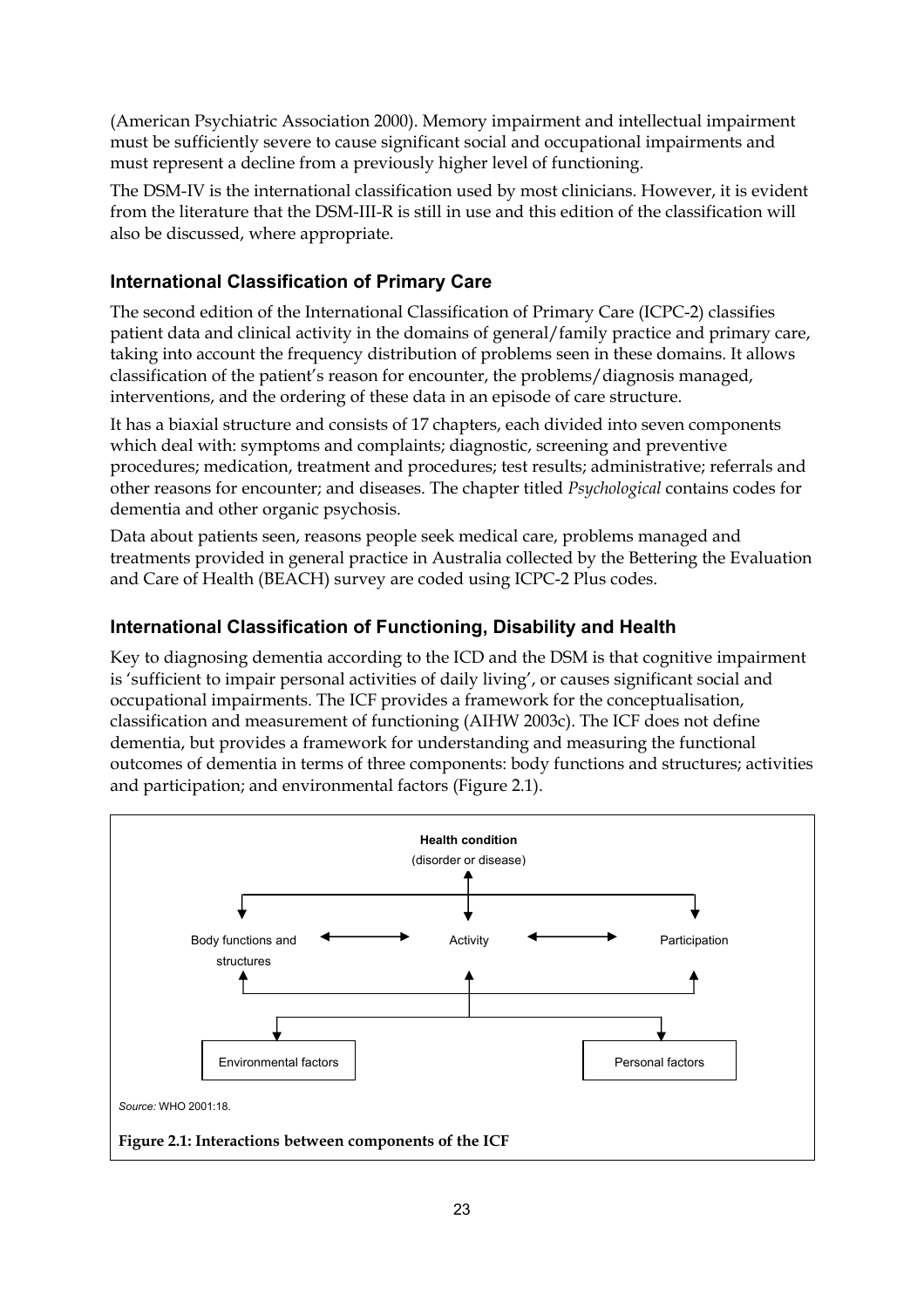Within each component, a classification structure is provided, which can be used to organise information on various domains of the disability experience. The framework provides a means of describing human functioning on a continuum, with *functioning* used to describe the neutral or positive health states of body functions and structures and activities and participation, and *disability* used to describe impairments, activity limitations or participation restrictions.

#### **Box 2.3: Definitions used in the International Classification of Functioning, Disability and Health**

*Body functions are the physiological functions of body systems (including psychological functions) Body structures are anatomical parts of the body such as organs, limbs and their components Impairments are problems in body function and structure as a significant deviation or loss Activity is the execution of a task or action by an individual Participation is involvement in a life situation Activity limitations are difficulties an individual may have in executing activities* 

*Participation restrictions are problems an individual may experience in involvement in life situations Environmental factors make up the physical, social and attitudinal environment in which people live and conduct their lives.* 

*Source:* WHO 2001.

Under the ICF framework, different diseases and injuries may cause cognitive impairment which impact on functioning and disability as illustrated with examples in the diagram below (Figure 2.2)—the dementia syndrome can be considered to be a particular type of cognitive impairment. The suggested ICF minimum data requirements for cognition come from the *Body functions* chapter, and include: b140 *attention functions*; b144 *memory functions*; and b164 *higher-level cognitive functions* (WHO 2001:253). The code b117 *intellectual functions* also lists dementia as an inclusion. Additionally, the *Body structures* chapter includes 10 codes for different parts of the brain structure; the *Activities and participation* chapter includes a number of codes that describe activities of daily living and instrumental activities of daily living; and the *Environmental factors* chapter includes codes describing facilitators and barriers.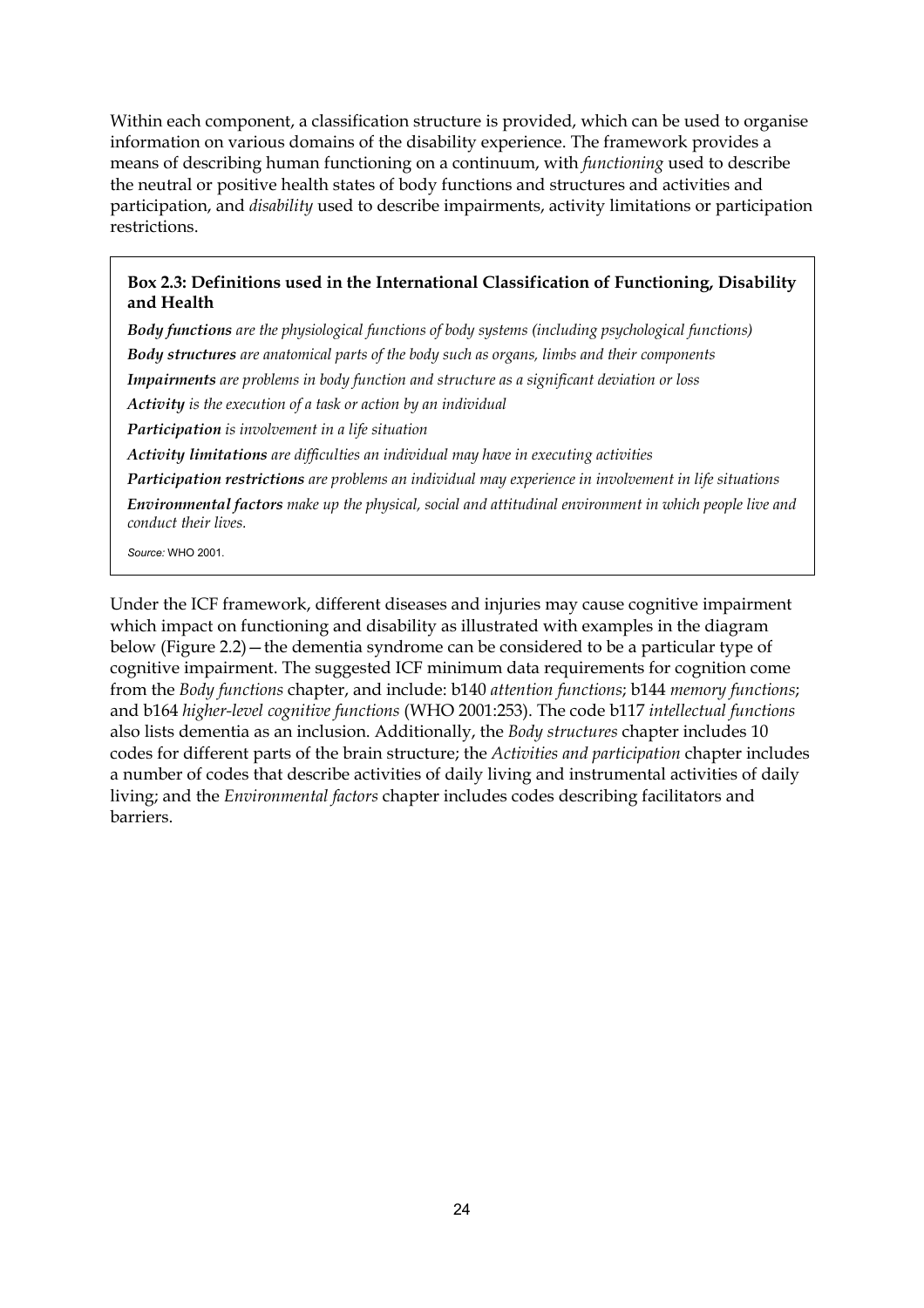

Muo et al. (2005) recently reported that the ICF is a useful tool to describe health status in patients with Alzheimer's disease in that it underlies important aspects of daily living generally not considered by activity of daily living scales, such as communication, social relationships and recreation and leisure. Its inclusion of environmental factors also encourages consideration of these important factors in the care of people with dementia.

However, use of the ICF as a practical tool to measure behavioural outcomes associated with the syndrome of dementia may have limitations. These would be largely associated with the need to make choices on which ICF domains to focus assessment; the multi-dimensional nature of the ICF may increase user burden in assessment of impairments associated with dementia. At the same time, the multi-dimensional nature of the ICF may improve the extent to which the complexity of dementia and its outcomes is described. This may help with the diagnosis of different types of dementia, describing exactly what is happening for the person with dementia, and examining possible environmental determinants.

On the face of it, the ICF appears not to describe or classify behavioural symptoms of dementia in a way which is helpful for diagnosis, treatment or management. However, it may be useful to differentiate impairments or other functional limitations (e.g. mobility) from signs and symptoms that arise from impairments or other functional limitations (e.g. wandering). For example, wandering and getting lost may be an indication that someone has an impairment of orientation, or possibly a new environment with which they are not familiar. While the behaviour is visible and measurable, it is not actually a function. Similarly, a person may have communication difficulties because of problems with speech, but problems may also be environmentally determined. By separating communication from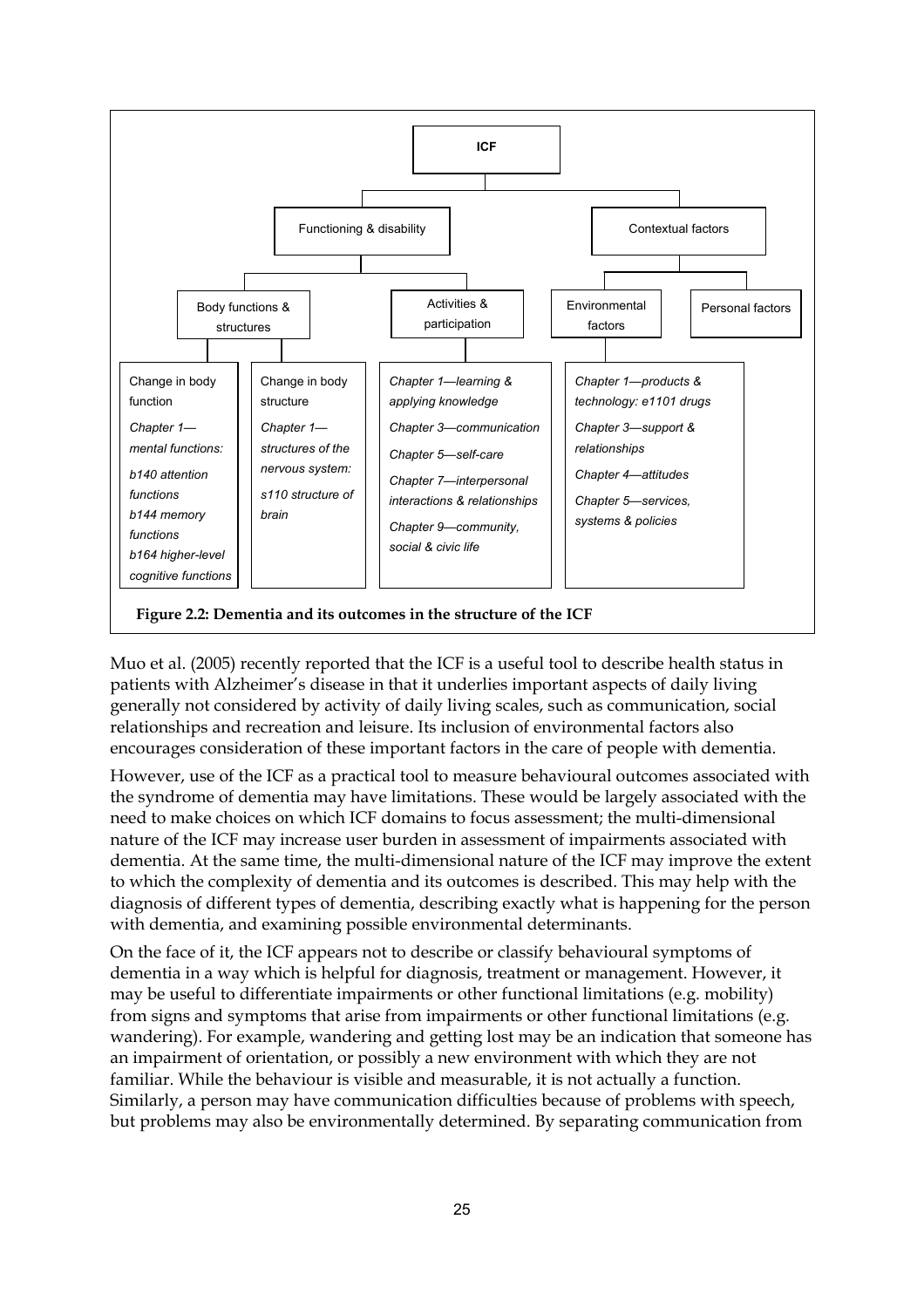speech, one can examine the aetiology of the limitations and possible interventions can be better aligned.

The ICF is used to support consistency of data relating to support needs for people with disability between the ABS SDAC, the Commonwealth-State/Territory Disability Agreement National Minimum Data Set (CSTDA NMDS), the National Community Services Data Dictionary and the 2006 Census of Population and Housing.

Both the ICD and ICF belong to the family of international classifications developed by the World Health Organization (WHO) for application to various aspects of health, and are complementary. In a recent presentation, Madden (2006) mapped the components of the ICD definition of dementia (i.e. higher cortical function, emotional control, social behaviour and motivation) to domains within the mental functions chapter of the ICF. Table 2.5 provides an example of this mapping. Madden (2006) noted that ICF domains including temperament and personality (b126), energy and drive functions (b130), attention (b140), psychomotor (b147), perceptual (b156) and higher level cognitive functions (b164) were not included in the ICD definition.

AIHW (2004c) also identify a number of codes in the learning and applying knowledge chapter that are relevant to cognitive functioning, for example focusing attention (d160), thinking (d163), reading (d166), writing (d170), calculating (d172), solving problems (d175) and making decisions (d177), but note that registration is not coded in the ICF. Additionally, they note that although behaviour is not separately included in the ICF classification, several codes describe components of behaviour and mental functions relevant to behaviour, for example temperament and personal functions (b126), emotional functions (b152) and complex interpersonal interaction (d720).

| <b>Components of ICD definition</b> | <b>Mapped ICF domains</b>                    | <b>ICF codes</b> |
|-------------------------------------|----------------------------------------------|------------------|
| Memory                              | Memory                                       | b144             |
| Thinking                            | Thought                                      | b160             |
| Orientation                         | Orientation                                  | b114             |
| Comprehension                       | Mental functions of language                 | b167             |
|                                     | Reading                                      | d166             |
| Calculation                         | Calculation                                  | b172             |
| Learning capacity                   | Learning and applying knowledge              | d110-d199        |
| Language                            | Mental functions of language                 | b167             |
| Judgement                           | Higher level cognitive functions: Judgement  | b164: b1645      |
| Emotional control                   | Emotional                                    | b152             |
| Social behaviour                    | Interpersonal interactions and relationships | d710-d799        |
| Motivation                          | Energy and drive functions: Motivation       | b130: b1301      |

#### **Table 2.5: Mapping the ICD definition of dementia to the ICF**

*Source:* Based on Madden 2006 and advice from AIHW Functioning and Disability Unit.

#### **Comparison of the ICD and DSM classifications of dementia**

Each of these classifications has certain limitations in relation to measuring and diagnosing dementia. For example, the ICD-10 and DSM-IV tend to focus on Alzheimer's disease, with memory loss (along with impairment in other cognitive domains) a requirement for a diagnosis of dementia. Chui (2005) argues that benchmarking other forms of dementia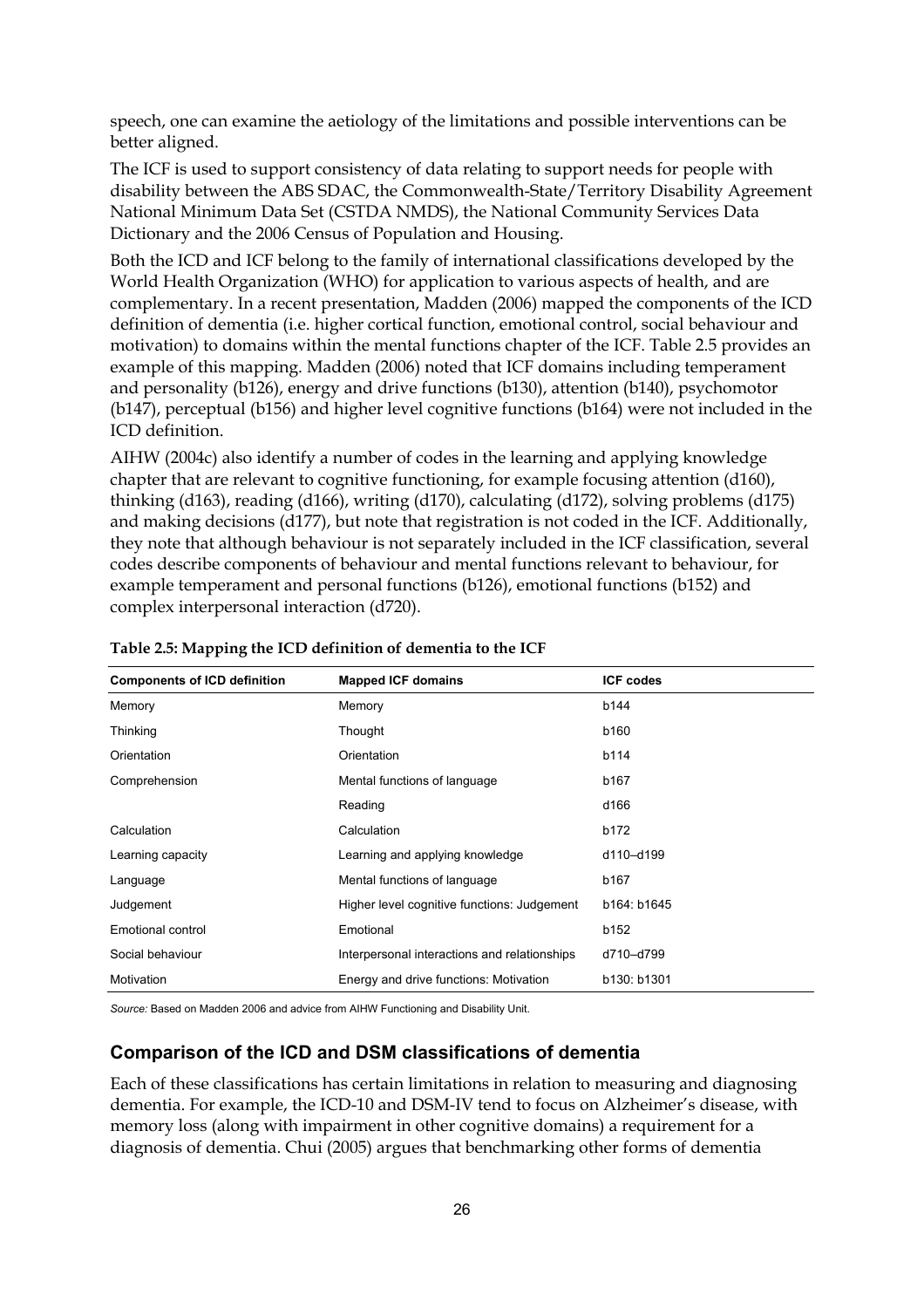against Alzheimer's disease leads to a marginalisation of non-Alzheimer's disorders and a restriction of the clinical use of both the ICD-10 and DSM-IV. Although the ICD-10 and DSM-IV definitions aim to distinguish dementia from delirium and restricted cognitive impairments such as aphasia or amnestic syndrome, Sachdev (2000) argues that the emphasis on memory loss is restrictive and may delay diagnosis of dementias such as vascular dementia and frontotemporal dementia, where impairment of other cognitive domains may be more prominent in the early stages of the disease. Additionally, memory loss may be present for some time in someone with Alzheimer's disease before other cognitive deficits become apparent, warranting a diagnosis of amnestic syndrome rather than dementia at the early stages of the disease.

Furthermore, the diagnostic guidelines accompanying the ICD-10 do not specify criteria for dementia in Lewy body disease, or frontotemporal dementia, which are no longer rare conditions—DSM-IV mentions them as requiring further research (Chui 2005). Dementia is also difficult to verify using the ICD without the presence of an informant.

The preparation of the DSM-IV was closely coordinated with the preparation of Chapter V (Mental and behavioural disorders) of the ICD-10—consultations between the American Psychiatric Association and the World Health Organization attempted to develop DSM-IV codes and terms that are fully compatible with those of the ICD-10 (American Psychiatric Association 2000). However, the full compatibility of the two systems is fairly limited due to inconsistency of the diagnostic criteria/guidelines between them. Table 2.6 provides a comparison of the classification of dementia in recent versions of the ICD and DSM.

| ICD-10: Organic, including symptomatic<br>mental disorders | DSM-III-R: Organic mental<br>disorders                                             | DSM-IV: Delirium, dementia<br>& amnestic & other cognitive<br>disorders               | DSM-IV-TR: Delirium,<br>dementia & amnestic & other<br>cognitive disorders                    |  |  |
|------------------------------------------------------------|------------------------------------------------------------------------------------|---------------------------------------------------------------------------------------|-----------------------------------------------------------------------------------------------|--|--|
| F00 Dementia in Alzheimer's disease                        | 290.1x Primary degenerative                                                        | 290.1x Dementia of the                                                                | 294.1x Dementia of the                                                                        |  |  |
| F00.0 Dementia in Alzheimer's disease<br>with early onset  | dementia of the Alzheimer<br>type, presenile onset (also<br>code 331.0 Alzheimer's | Alzheimer's type, with early<br>onset (also code 331.0<br>Alzheimer's disease on Axis | Alzheimer's type, with early<br>onset (also code 331.0<br>Alzheimer's disease on Axis<br>III) |  |  |
| F00.1 Dementia in Alzheimer's disease                      | disease on Axis III)                                                               | III)                                                                                  |                                                                                               |  |  |
| with late onset                                            | 290.10 Uncomplicated                                                               | 290.10 Uncomplicated                                                                  | 294.10 Without behavioural                                                                    |  |  |
| F00.2 Dementia in Alzheimer's disease.                     | 290.11 With delirium                                                               | 290.11 With delirium                                                                  | disturbance                                                                                   |  |  |
| atypical or mixed type                                     | 290.12 With early onset, with                                                      | 290.12 With early onset, with                                                         | 294.11 With behavioural                                                                       |  |  |
| F00.9 Dementia in Alzheimer's disease.                     | delusions                                                                          | delusions                                                                             | disturbance                                                                                   |  |  |
| unspecified                                                | 290.13 With depressed mood                                                         | 290.13 With depressed mood                                                            | 294.1x Dementia of the<br>Alzheimer's type, with late<br>onset (also code 331.0               |  |  |
| Specify if (optional):                                     |                                                                                    |                                                                                       |                                                                                               |  |  |
| .x0 without additional symptoms                            | 290.xx Primary degenerative<br>dementia of the Alzheimer                           | 290 xx Dementia of the<br>Alzheimer's type, with late                                 | Alzheimer's disease on Axis<br>III)                                                           |  |  |
| .x1 with other symptoms, predominantly<br>delusional       | type, senile onset (also code<br>331.0 Alzheimer's disease on                      | onset (also code 331.0<br>Alzheimer's disease on Axis                                 | 294.10 Without behavioural                                                                    |  |  |
|                                                            | Axis III)                                                                          | III                                                                                   | disturbance                                                                                   |  |  |
| .x2 with other symptoms, predominantly<br>hallucinatory    | 290.00 Uncomplicated                                                               | 290.00 Uncomplicated                                                                  | 294.11 With behavioural<br>disturbance                                                        |  |  |
| .x3 with other symptoms, predominantly                     | 290.20 With delusions                                                              | 290.20 Delusions                                                                      |                                                                                               |  |  |
| depressive                                                 | 290.21 With depression                                                             | 290.21 With depressed mood                                                            |                                                                                               |  |  |
| .x4 with other mixed symptoms                              | 290.30 With delirium                                                               | 290.3 With delirium                                                                   |                                                                                               |  |  |

#### **Table 2.6: Comparison of classification of dementia in the ICD and DSM**

*(continued)*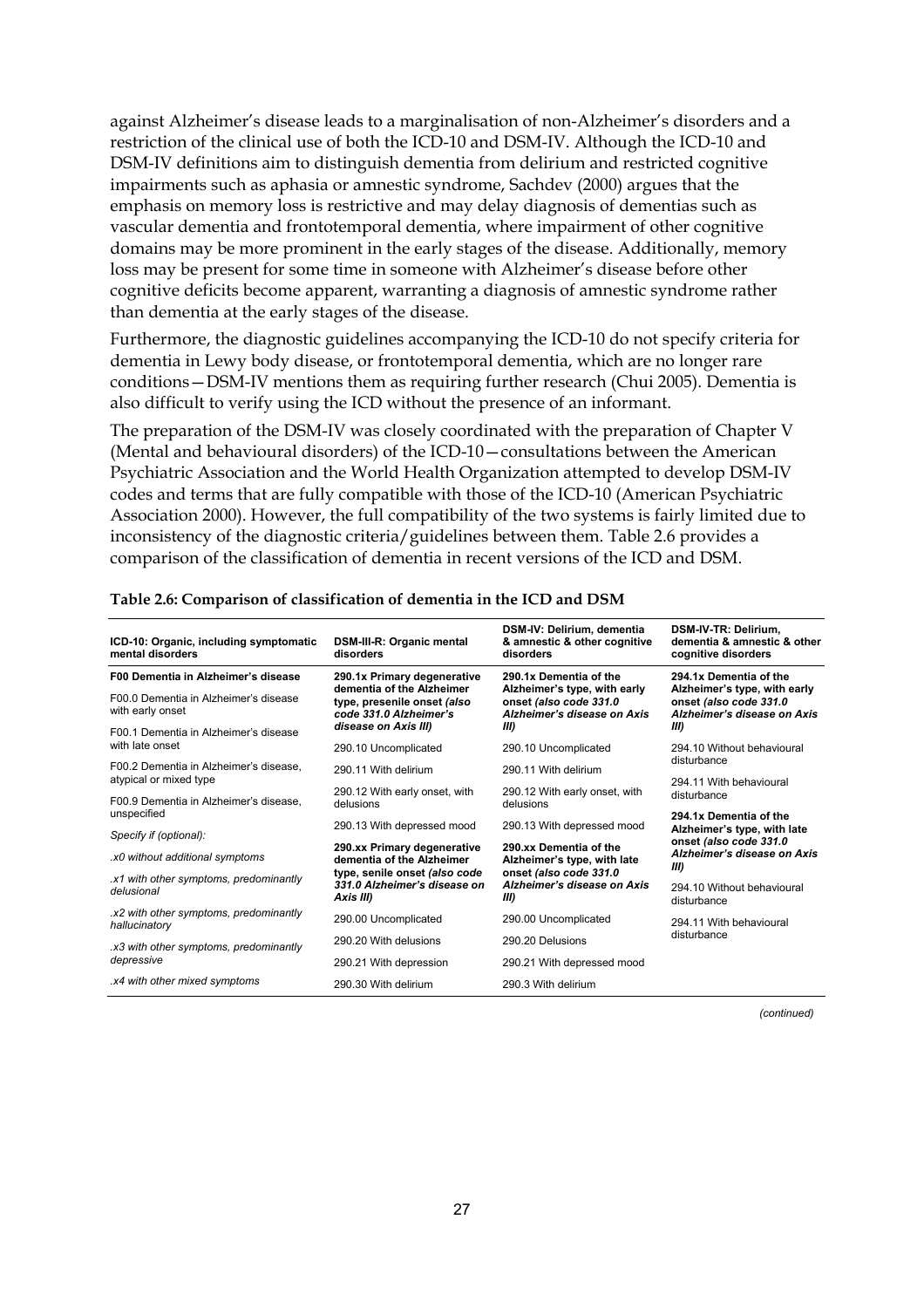### **Table 2.6 (continued): Comparison of classification of dementia in the ICD and DSM**

| ICD-10: Organic, including symptomatic<br>mental disorders                                                                                                      | DSM-III-R: Organic mental<br>disorders                                        | DSM-IV: Delirium, dementia<br>& amnestic & other cognitive<br>disorders                                                  | DSM-IV-TR: Delirium,<br>dementia & amnestic &<br>other cognitive disorders                                                             |  |  |
|-----------------------------------------------------------------------------------------------------------------------------------------------------------------|-------------------------------------------------------------------------------|--------------------------------------------------------------------------------------------------------------------------|----------------------------------------------------------------------------------------------------------------------------------------|--|--|
| F01 Vascular dementia                                                                                                                                           | 290.4x Multi-infarct dementia                                                 | 290.4x Vascular dementia                                                                                                 | 290.4x Vascular dementia                                                                                                               |  |  |
| F01.0 Vascular dementia of acute onset                                                                                                                          | 290.40 Uncomplicated                                                          | 290.40 Uncomplicated                                                                                                     | 290.40 Uncomplicated                                                                                                                   |  |  |
| F01.1 Multi-infarct dementia                                                                                                                                    | 290.41 With delirium                                                          | 290.41 With delirium                                                                                                     | 290.41 With delirium                                                                                                                   |  |  |
| F01.2 Subcortical vascular dementia                                                                                                                             | 290.42 With delusions                                                         | 290.42 With delusions                                                                                                    | 290.42 With delusions                                                                                                                  |  |  |
| F01.3 Mixed cortical & subcortical vascular<br>dementia                                                                                                         | 290.43 With depression                                                        | 290.43 With depressed mood                                                                                               | 290.43 With depressed mood                                                                                                             |  |  |
| F01.8 Other vascular dementia                                                                                                                                   |                                                                               |                                                                                                                          | Specify if: with behavioural<br>disturbance                                                                                            |  |  |
| F01.9 Vascular dementia, unspecified                                                                                                                            |                                                                               |                                                                                                                          |                                                                                                                                        |  |  |
| Specify if (optional):                                                                                                                                          |                                                                               |                                                                                                                          |                                                                                                                                        |  |  |
| .x0 without additional symptoms                                                                                                                                 |                                                                               |                                                                                                                          |                                                                                                                                        |  |  |
| x1 with other symptoms, predominantly.<br>delusional                                                                                                            |                                                                               |                                                                                                                          |                                                                                                                                        |  |  |
| x2 with other symptoms, predominantly.<br>hallucinatory                                                                                                         |                                                                               |                                                                                                                          |                                                                                                                                        |  |  |
| x3 with other symptoms, predominantly.<br>depressive                                                                                                            |                                                                               |                                                                                                                          |                                                                                                                                        |  |  |
| x4 with other mixed symptoms.                                                                                                                                   |                                                                               |                                                                                                                          |                                                                                                                                        |  |  |
| .xx0 mild                                                                                                                                                       |                                                                               |                                                                                                                          |                                                                                                                                        |  |  |
| .xx1 moderate                                                                                                                                                   |                                                                               |                                                                                                                          |                                                                                                                                        |  |  |
| .xx2 severe                                                                                                                                                     |                                                                               |                                                                                                                          |                                                                                                                                        |  |  |
| F02 Dementia in other diseases<br>classified elsewhere                                                                                                          | Organic mental disorders<br>associated with Axis III<br>physical disorders or | 294.xx Dementia due to other<br>general medical conditions                                                               | 294.1x Dementia due to other<br>general medical conditions<br>294.1x Dementia due to HIV<br>disease (also code 042 HIV on<br>Axis III) |  |  |
| F02.0 Dementia in Pick's disease<br>F02.1 Dementia in Creutzfeldt-Jakob                                                                                         | conditions or whose<br>aetiology is unknown                                   | 294.9 Dementia due to HIV<br>disease (also code 042 HIV on<br>Axis III)                                                  |                                                                                                                                        |  |  |
| disease                                                                                                                                                         | 294.10 Dementia                                                               | 294.1 Dementia due to head                                                                                               | 294.1x Dementia due to head<br>trauma (also code 854.00<br>Head injury on Axis III)                                                    |  |  |
| F02.2 Dementia in Huntington's disease                                                                                                                          |                                                                               | trauma (also code 854.00                                                                                                 |                                                                                                                                        |  |  |
| F02.3 Dementia in Parkinson's disease                                                                                                                           |                                                                               | Head injury on Axis III)                                                                                                 |                                                                                                                                        |  |  |
| F02.4 Dementia in HIV disease                                                                                                                                   |                                                                               | 294.1 Dementia due to<br>Parkinson's disease (also code                                                                  | 294.1x Dementia due to<br>Parkinson's disease (also code                                                                               |  |  |
| F02.8 Dementia in other specified<br>diseases classified elsewhere                                                                                              |                                                                               | 331.82 Dementia with Lewy<br>bodies on Axis III)                                                                         | 331.82 Dementia with Lewy<br>bodies on Axis III)                                                                                       |  |  |
| Dementia in: cerebral lipidosis; epilepsy;<br>hepatolenticular degeneration;<br>hypercalcaemia; hypothyroidism; acquired,<br>intoxications; multiple sclerosis; |                                                                               | 294.1 Dementia due to<br>Huntington's disease (also<br>code 333.4 Huntington's<br>disease on Axis III)                   | 294.1x Dementia due to<br>Huntington's disease (also<br>code 333.4 Huntington's<br>disease on Axis III)                                |  |  |
| neurosyphilis; niacin deficiency (pellagra);<br>polyarteritis nodosa; systemic lupus<br>erythematosus; trypanosomiasis; vitamin<br>$\mathsf B_{12}$ deficiency  |                                                                               | 290.10 Dementia due to Pick's<br>disease (also code 331.11<br>Pick's disease on Axis III)                                | 294.1x Dementia due to Pick's<br>disease (also code 331.11<br>Pick's disease on Axis III)                                              |  |  |
| Specify if (optional):                                                                                                                                          |                                                                               | 290.10 Dementia due to<br>Creutzfeldt-Jakob disease                                                                      | 294.1x Dementia due to<br>Creutzfeldt-Jakob disease                                                                                    |  |  |
| .x0 without additional symptoms                                                                                                                                 |                                                                               | (also code 046.1 Creutzfeldt-<br>Jakob disease on Axis III)                                                              | (also code 046.1 Creutzfeldt-<br>Jakob disease on Axis III)                                                                            |  |  |
| x1 with other symptoms, predominantly.<br>delusional                                                                                                            |                                                                               | 294.1x Dementia due to                                                                                                   | 294.1x Dementia due to                                                                                                                 |  |  |
| x2 with other symptoms, predominantly.<br>hallucinatory                                                                                                         |                                                                               | findicate the general medical<br>condition not listed above]<br>(also code the general medical<br>condition on Axis III) | findicate the general medical<br>condition not listed above]<br>(also code the general medical<br>condition on Axis III)               |  |  |
| x3 with other symptoms, predominantly.<br>depressive                                                                                                            |                                                                               |                                                                                                                          | Code presence or absence of a                                                                                                          |  |  |
| x4 with other mixed symptoms.                                                                                                                                   |                                                                               |                                                                                                                          | behavioural disturbance in the<br>fifth digit for dementia due to a<br>general medical condition                                       |  |  |
| .xx0 mild                                                                                                                                                       |                                                                               |                                                                                                                          | 0=without behavioural                                                                                                                  |  |  |
| .xx1 moderate                                                                                                                                                   |                                                                               |                                                                                                                          | disturbance                                                                                                                            |  |  |
| .xx2 severe                                                                                                                                                     |                                                                               |                                                                                                                          | 1=with behavioural disturbance                                                                                                         |  |  |

*(continued)*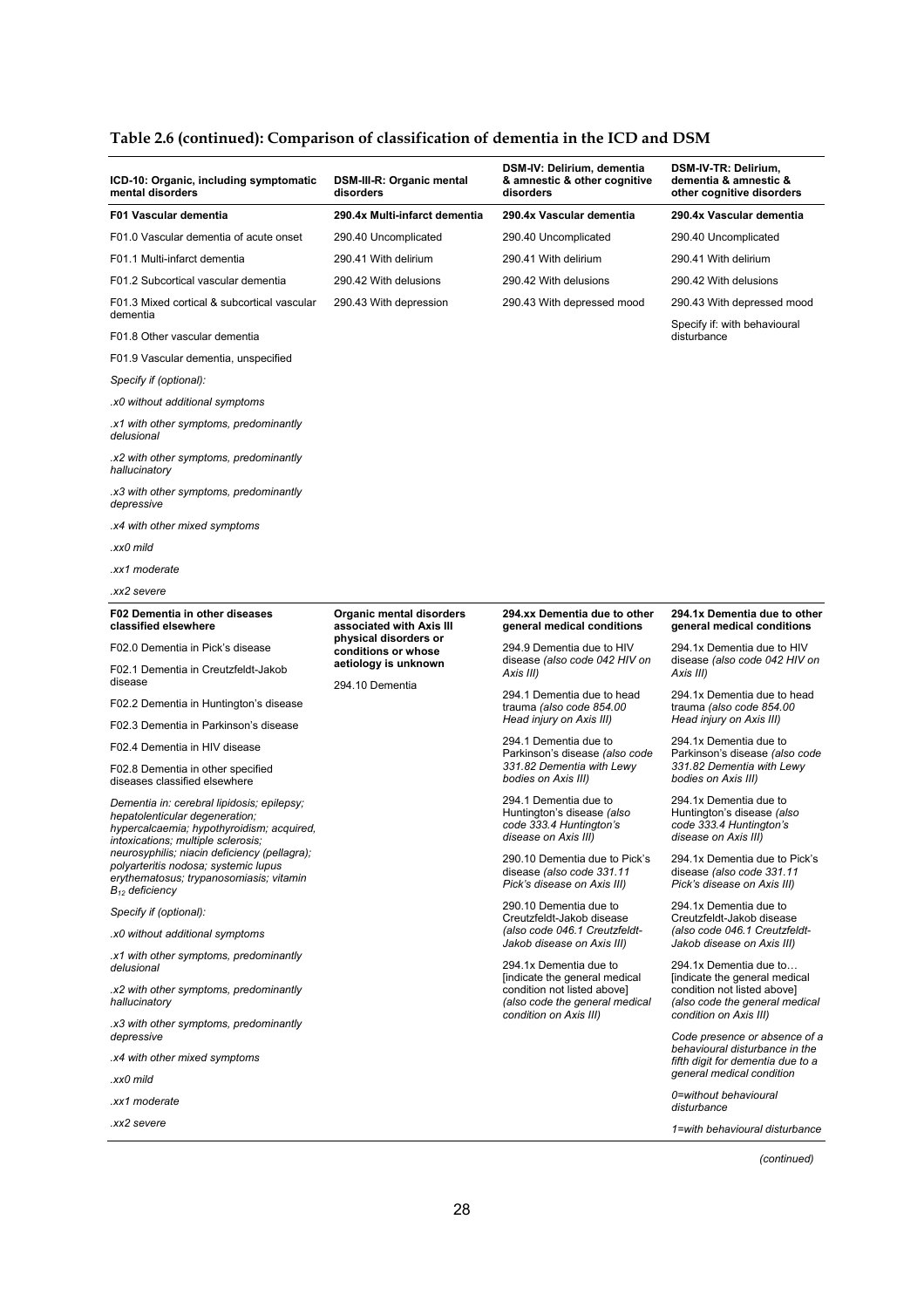|  |  |  |  |  |  | Table 2.6 (continued): Comparison of classification of dementia in the ICD and DSM |  |
|--|--|--|--|--|--|------------------------------------------------------------------------------------|--|
|--|--|--|--|--|--|------------------------------------------------------------------------------------|--|

| ICD-10: Organic, including symptomatic<br>mental disorders                | DSM-III-R: Organic mental<br>disorders                                                   | DSM-IV: Delirium, dementia<br>& amnestic & other cognitive<br>disorders                | DSM-IV-TR: Delirium,<br>dementia & amnestic &<br>other cognitive disorders |  |  |
|---------------------------------------------------------------------------|------------------------------------------------------------------------------------------|----------------------------------------------------------------------------------------|----------------------------------------------------------------------------|--|--|
| F1x.7 Residual and late-onset psychotic<br>disorder                       | 291.20 Dementia associated<br>with alcoholism                                            | - --- Substance-induced<br>persisting dementia (refer to                               | - ---- Substance-induced<br>persisting dementia (refer to                  |  |  |
| F1x.70 Flashbacks                                                         | 292.82 Other or unspecified                                                              | substance-related disorders<br>for substance-specific                                  | substance-related disorders<br>for substance-specific<br>codes)            |  |  |
| F1x.71 Personality or behaviour disorder                                  | psychoactive substance<br>dementia                                                       | codes)                                                                                 |                                                                            |  |  |
| F1x.72 Residual affective disorder                                        |                                                                                          | 291.2 Alcohol-induced<br>persisting dementia                                           | 291.2 Alcohol-induced<br>persisting dementia                               |  |  |
| F1x.73 Dementia                                                           |                                                                                          | 292.82 Substance (Inhalant,                                                            | 292.82 Inhalant-induced                                                    |  |  |
| F1x.74 Other persisting cognitive<br>impairment                           |                                                                                          | sedative, hypnotic & anxiolytic,<br>other (or unknown))-induced<br>persisting dementia | persisting dementia<br>292.82 Sedative-, hypnotic- or                      |  |  |
| F1x.73 Late-onset psychotic disorder                                      |                                                                                          |                                                                                        | anxiolytic-induced persisting<br>dementia                                  |  |  |
| For use with mental and behavioural<br>disorders due to                   |                                                                                          |                                                                                        | 292.82 Other (or unknown)<br>substance-induced persisting                  |  |  |
| F10 use of alcohol                                                        |                                                                                          |                                                                                        | dementia                                                                   |  |  |
| F11 use of opioids                                                        |                                                                                          |                                                                                        |                                                                            |  |  |
| F12 use of cannabinoids                                                   |                                                                                          |                                                                                        |                                                                            |  |  |
| F13 use of sedatives or hypnotics                                         |                                                                                          |                                                                                        |                                                                            |  |  |
| F14 use of cocaine                                                        |                                                                                          |                                                                                        |                                                                            |  |  |
| F15 use of other stimulants, including<br>caffeine                        |                                                                                          |                                                                                        |                                                                            |  |  |
| F16 use of hallucinogens                                                  |                                                                                          |                                                                                        |                                                                            |  |  |
| F17 use of tobacco                                                        |                                                                                          |                                                                                        |                                                                            |  |  |
| F18 use of volatile solvents                                              |                                                                                          |                                                                                        |                                                                            |  |  |
| F19 due to multiple drug use & use of<br>other psychoactive substances    |                                                                                          |                                                                                        |                                                                            |  |  |
| <b>F03 Unspecified dementia</b>                                           | 290.00 Senile dementia nos                                                               | - --- Dementia due to                                                                  | - --- Dementia due to                                                      |  |  |
| Presenile: dementia nos, psychosis nos                                    | (specify aetiology on Axis III<br>if known)                                              | multiple aetiologies (code<br>each of the specific                                     | multiple aetiologies (code<br>each of the specific                         |  |  |
| Primary degenerative dementia nos                                         | 290.10 Presenile dementia                                                                | aetiologies)                                                                           | aetiologies)                                                               |  |  |
| Senile: dementia nos; (depressed or<br>paranoid type, nos), psychosis nos | nos (specify aetiology on<br>axis III if known e.g. Pick's<br>disease, Jakob-Creutzfeldt | 294.8 Dementia nos                                                                     | 294.8 Dementia nos                                                         |  |  |
| Specify if (optional):                                                    | disease)                                                                                 |                                                                                        |                                                                            |  |  |
| x0 without additional symptoms.                                           |                                                                                          |                                                                                        |                                                                            |  |  |
| .x1 with other symptoms, predominantly<br>delusional                      |                                                                                          |                                                                                        |                                                                            |  |  |
| x2 with other symptoms, predominantly.<br>hallucinatory                   |                                                                                          |                                                                                        |                                                                            |  |  |
| x3 with other symptoms, predominantly<br>depressive                       |                                                                                          |                                                                                        |                                                                            |  |  |
| .x4 with other mixed symptoms                                             |                                                                                          |                                                                                        |                                                                            |  |  |
| .xx0 mild                                                                 |                                                                                          |                                                                                        |                                                                            |  |  |
| .xx1 moderate                                                             |                                                                                          |                                                                                        |                                                                            |  |  |
| xx2 severe.                                                               |                                                                                          |                                                                                        |                                                                            |  |  |
| F05.1 Delirium superimposed on<br>dementia                                |                                                                                          | 294.9 Cognitive disorder not<br>other specified                                        | 294.9 Cognitive disorder not<br>other specified                            |  |  |
| F06.7 Mild cognitive disorder                                             |                                                                                          | Mild neurocognitive disorder,<br>postconcussional disorder                             | Mild neurocognitive disorder,<br>postconcussional disorder                 |  |  |
| Specify if (optional):                                                    |                                                                                          | Other conditions that may be                                                           | Other conditions that may be                                               |  |  |
| .70 not associated with a systemic<br>physical disorder                   |                                                                                          | a focus of clinical attention<br>780.9 Age-related cognitive                           | a focus of clinical attention                                              |  |  |
| .71 associated with a systemic physical<br>disorder                       |                                                                                          | decline                                                                                | 780.93 Age-related cognitive<br>decline                                    |  |  |

*Sources:* American Psychiatric Association 1986, 1994, 2000; WHO 1992a.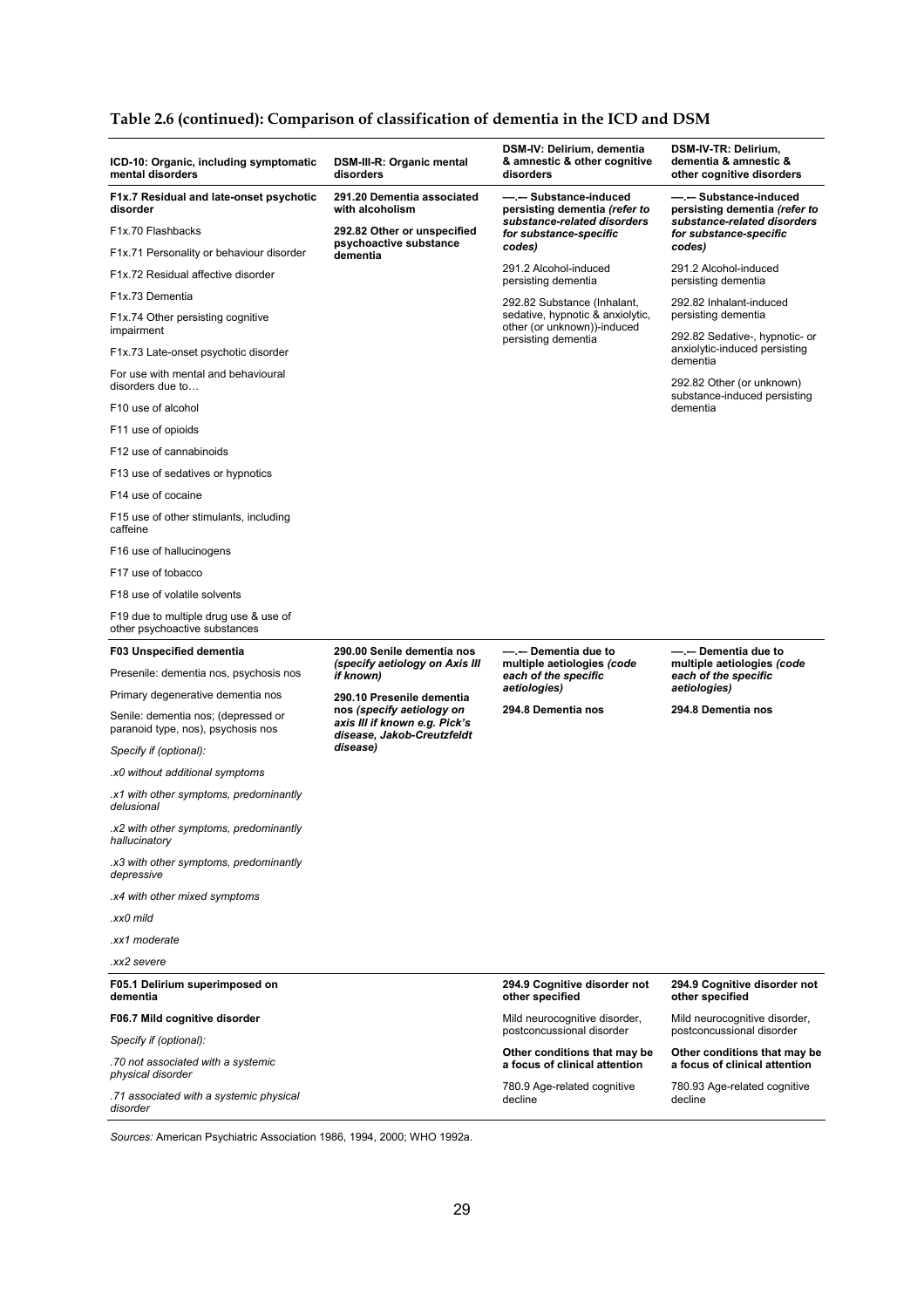Differences between the various classification systems may yield different prevalence estimates when used in the same population (Henderson 1994b). In a survey of 1,045 persons aged 70 years and over, Henderson et al. (1994) found that the ICD-10 identified many fewer cases of dementia (3.2% of the sample), compared with the DSM-III-R (7.3% of the sample). In a study of only 34 nonagenarians and centenarians, Pioggiosi et al. (2003) found that the DSM-III-R and DSM-IV identified 47.1% and 41.2% people as having dementia, whereas the ICD-10 only identified 29.4% as having dementia.

Erkinjuntti et al. (1997) also investigated the effect of different diagnostic criteria on the estimates of dementia prevalence in a sample of 1,879 people. Figure 2.2 shows that the DSM-IV identified 256 people (13.7% of the sample) as having dementia; although not shown in Figure 2.2, the DSM-III-R identified 326 people (17.3% of the sample). In comparison, the ICD-10 only identified 58 people (3.1% of the sample) as having dementia. Despite substantial overlap between the two classifications only 48 people were diagnosed under both criteria.



Although the DSM-III-R and DSM-IV identified many more cases of dementia in the study sample<sup>3</sup> (e.g. the DSM classification systems included more cases with mild dementia<sup>4</sup> and there was a trend toward detecting a shorter mean duration of symptoms), the difference is not simply due to the ICD-10 being more restrictive than the DSM-III-R and DSM-IV. The systems identify different individual subjects as having dementia. Erkinjuntti et al. (1997) identified the factors that best predicted disagreement between the DSM-IV and ICD-10 as:

 $\overline{a}$ 

<sup>3</sup> The DSM is generally broader than the ICD, and tends to be more inclusive of some types of dementias.

<sup>4</sup> The ICD classification systems are more likely to identify advanced cases of dementia in which the diagnosis is quite apparent (Erkinjuntti et al. 1997).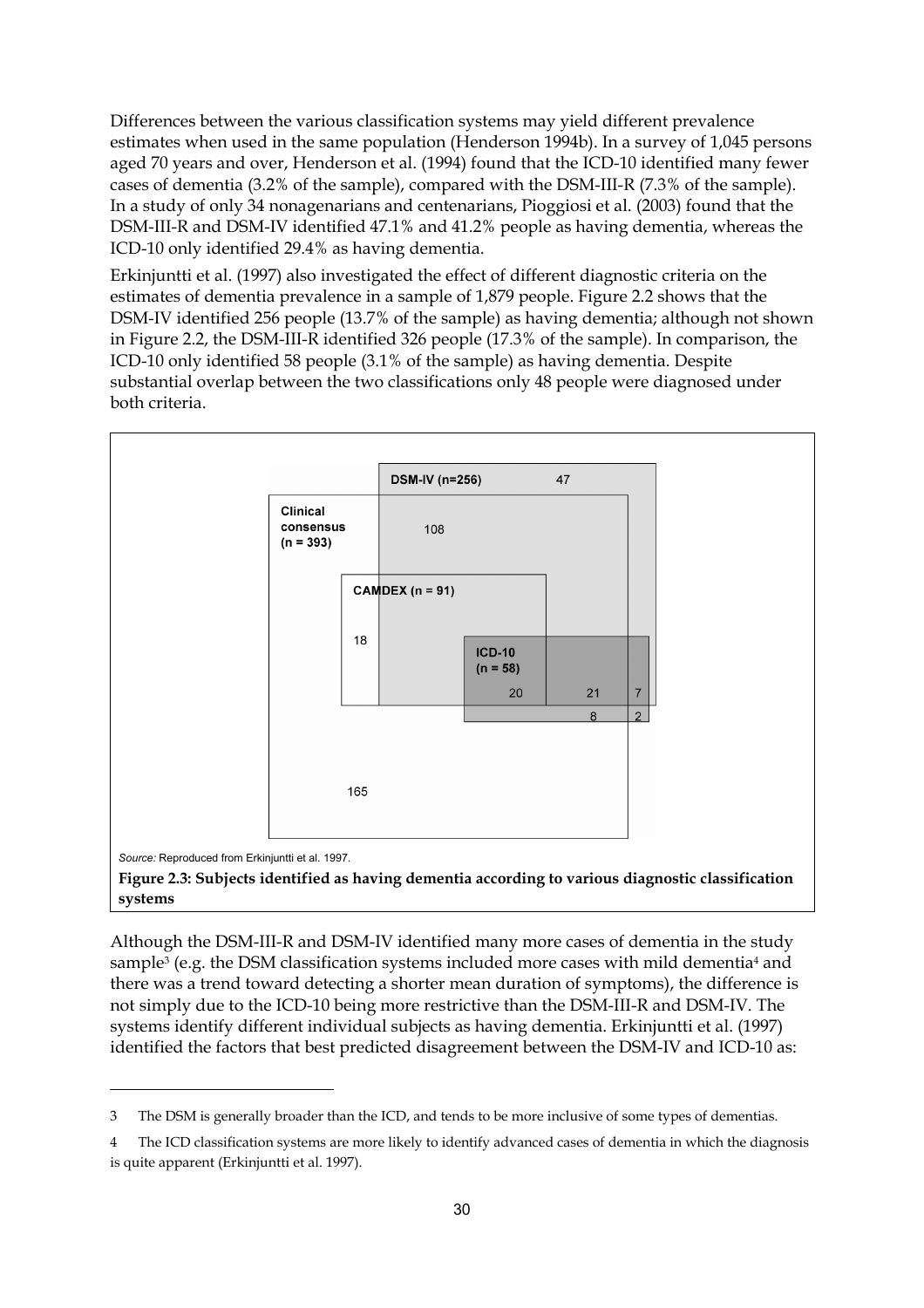- impairment of long-term memory (as well as short-term memory) in the DSM-IV (and DSM-III-R)
- executive function the ICD is stricter in requiring there to be impairment of all three executive functions of abstract thinking, judgement and problem-solving, whereas the DSM only requires there to be impairment of abstract thinking or judgement (or other higher cortical function or behavioural and emotional function)
- the presence or absence of aphasia

 $\overline{a}$ 

- impairment of work or social activities in the DSM-IV (and DSM-III-R) versus impairment of activities of daily living in the ICD-105
- duration of symptoms—although the DSM-IV (and DSM-III-R) requires a decline in functioning before dementia is diagnosed, a six-month history (like that used by the ICD-10) is not imposed. 6

The factors that best predicted disagreement between the classification systems in the study by Pioggiosi et al. (2003) differed from those reported by Erkinjuntti et al. (1997), although this may be due to the higher cognitive and functional impairment in nonagenarians and centenarians (also, the diagnostic difficulty for dementia increases with age). For example, Pioggiosi et al. (2003) did not find significant differences related to long-term memory impairment, impairment of activities of daily living (versus social function) or to the duration of symptoms. Additionally, all the subjects identified as having dementia by the other classification systems were also identified as having dementia by the DSM-III-R criteria, indicating that the differences were due to the more restrictive nature of the other classifications rather than identifying different individuals. Concordance and agreement between the DSM-III-R and ICD-10 was weaker than that between the other classification systems. As indicated by the study by Erkinjuntti et al. (1997), the DSM-III-R and ICD-10 were differentiated by the weight given to cognitive impairment—all three executive functions have to be impaired according to the ICD-10.

In general, Pioggiosi et al. (2003) reported that there was good concordance and agreement between the DSM-III-R and the DSM-IV. Both Erkinjuntti et al. (1997) and Pioggiosi et al. (2003) reported a similar proportion of cases using the DSM-III-R as compared with using the DSM-IV. Pioggiosi et al. (2003) noted that the factors that best predicted disagreement between DSM-III-R and DSM-IV were calculation impairment and the absence of personality changes. In a study of ageing in Sydney, Waite et al. (2001) (cited in Chui 2005) reported that the DSM-III criteria were more inclusive that the DSM-IV criteria.

Table 2.7 shows that differences also exist when comparing results from the DSM-III, the ICD-9 and the CAMDEX. For example, Erkinjuntti et al. (1997) noted each successive revision of the DSM appeared to extend the diagnosis to fewer subjects with dementia—the inclusion of long-term memory impairment as a requirement for the diagnosis of dementia in the DSM-III-R and DSM-IV had a particularly substantial effect on the prevalence. Sachdev (2000) also noted the problematic nature of memory loss in the DSM classification systems.

<sup>5</sup> The ICD-10 does not include impairment of social function as a criterion for assessing dementia (Pioggiosi et al. 2003).

<sup>6</sup> Chui (2005) notes that the six-month time limit demanded by the ICD-10 criteria indicates the statistical median but does not address outliers whose cognitive impairment may be less than the six months (e.g. Creutzfeldt-Jakob disease).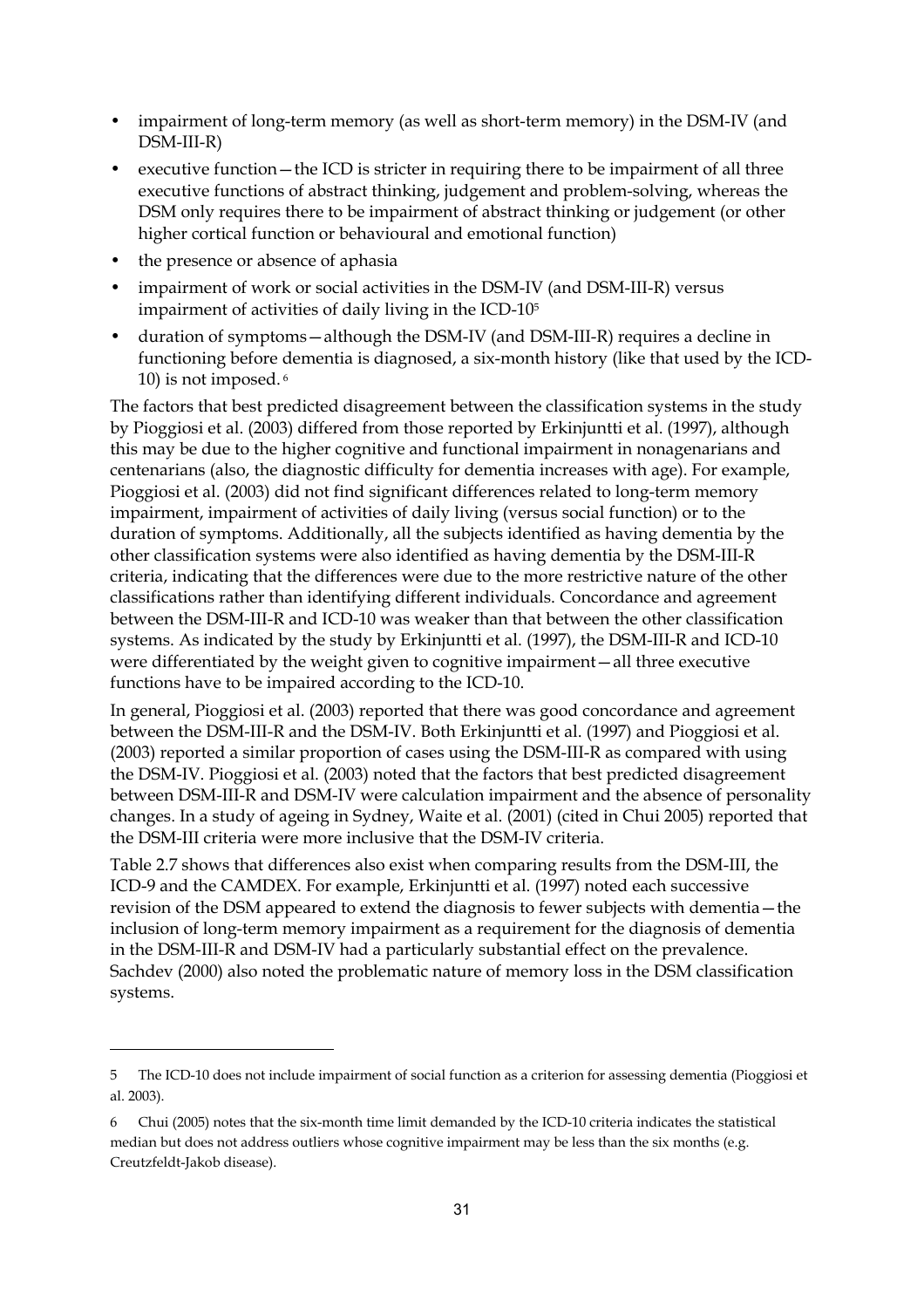| Domain in which impairment is required                                                        |                 | DSM-III DSM-III-R DSM-IV ICD-9 |           |                   | $ICD-10$    |           | <b>Clinical</b><br><b>CAMDEX consensus</b> |
|-----------------------------------------------------------------------------------------------|-----------------|--------------------------------|-----------|-------------------|-------------|-----------|--------------------------------------------|
| <b>Memory</b>                                                                                 |                 |                                |           |                   |             |           |                                            |
| Short-term memory (learning skills)                                                           |                 | +                              |           | $\ddot{}$         | +           | +         |                                            |
| Long-term memory                                                                              |                 | $\ddot{}$                      | $\ddot{}$ | $(\bullet)$       | $(\bullet)$ | +         |                                            |
| Executive function (planning, abstraction or<br>problem-solving ability)                      |                 |                                |           |                   |             |           |                                            |
| Abstract thinking                                                                             |                 |                                |           | $\ddot{}$         | +           |           |                                            |
| Judgement                                                                                     |                 |                                |           | +                 | +           |           |                                            |
| Problem solving                                                                               |                 |                                |           | +                 | +           |           |                                            |
| Other higher cortical function                                                                | $\bullet$       | $\bullet$                      | $\bullet$ |                   |             | $\bullet$ |                                            |
| Aphasia (language disturbance)                                                                |                 |                                |           |                   | $(\bullet)$ |           |                                            |
| Apraxia (impairment of the ability to perform<br>coordinated movements or manipulate objects) |                 |                                |           |                   |             |           |                                            |
| Agnosia (inability to interpret sensory stimuli)                                              |                 |                                |           |                   |             |           |                                            |
| Constructional abilities                                                                      |                 |                                |           |                   |             |           |                                            |
| Calculation                                                                                   |                 |                                |           |                   | $(\bullet)$ |           |                                            |
| <b>Behavioural &amp; emotional function</b>                                                   |                 |                                |           |                   |             | $\bullet$ |                                            |
| Personality                                                                                   |                 |                                |           | $(\bullet)$       |             |           |                                            |
| <b>Emotional control</b>                                                                      |                 |                                |           | $(\bullet)$       | $(\bullet)$ |           |                                            |
| Motivation                                                                                    |                 |                                |           |                   | $(\bullet)$ |           |                                            |
| Social behaviour                                                                              |                 |                                |           |                   | $(\bullet)$ |           |                                            |
| <b>Social function</b>                                                                        |                 |                                |           |                   |             |           |                                            |
| Work                                                                                          |                 |                                |           |                   |             | +         |                                            |
| Social activities                                                                             |                 | $\bullet$                      |           | ڑ , ڑ             |             |           |                                            |
| Activities of daily living                                                                    |                 |                                |           |                   | $\ddot{}$   | +         |                                            |
| Relationships with others                                                                     |                 |                                |           |                   |             |           |                                            |
| Other features incorporated into criteria                                                     |                 |                                |           |                   |             |           |                                            |
| Impairment                                                                                    |                 | $\ddot{}$                      |           |                   |             |           |                                            |
| Progressive deterioration                                                                     |                 |                                |           |                   | $(\bullet)$ | +         |                                            |
| Decline from function before illness                                                          | $\ddot{}$       | $\ddot{}$                      | $\ddot{}$ | $\ddot{}$         | $\ddot{}$   | $\ddot{}$ |                                            |
| Duration of symptoms $\geq 6$ months                                                          |                 |                                |           |                   | $\ddot{}$   | +         |                                            |
| Normal consciousness                                                                          | +               | $\ddot{}$                      | $\ddot{}$ |                   | $\ddot{}$   | +         |                                            |
| Assumed organic cause                                                                         | $\ddot{}$       | $\ddot{}$                      |           |                   | $\ddot{}$   |           |                                            |
| Mental retardation as cause                                                                   |                 |                                |           |                   | $(\bullet)$ |           |                                            |
| Prevalence of dementia (%)                                                                    |                 |                                |           |                   |             |           |                                            |
| CHSA sample (Erkinjuntti et al. 1997)                                                         | 29.1            | 17.3                           | 13.7      | 5.0               | 3.1         | 4.9       | 20.9                                       |
| Nonagenarians & centenarians (Pioggiosi et al. 2003)                                          | $\qquad \qquad$ | 47.1                           | 41.2      | $\qquad \qquad -$ | 29.4        | 38.2      |                                            |

#### **Table 2.7: Criteria for dementia in the classification systems**

*Note:* + impairment in domain is always required for diagnosis; • one or more of those bracketed is required; (•) optional, strengthens the diagnosis; CSHA Canadian Study of Health and Aging.

*Source:* Reproduced from Erkinjuntti et al. 1997 and Pioggiosi et al. 2003.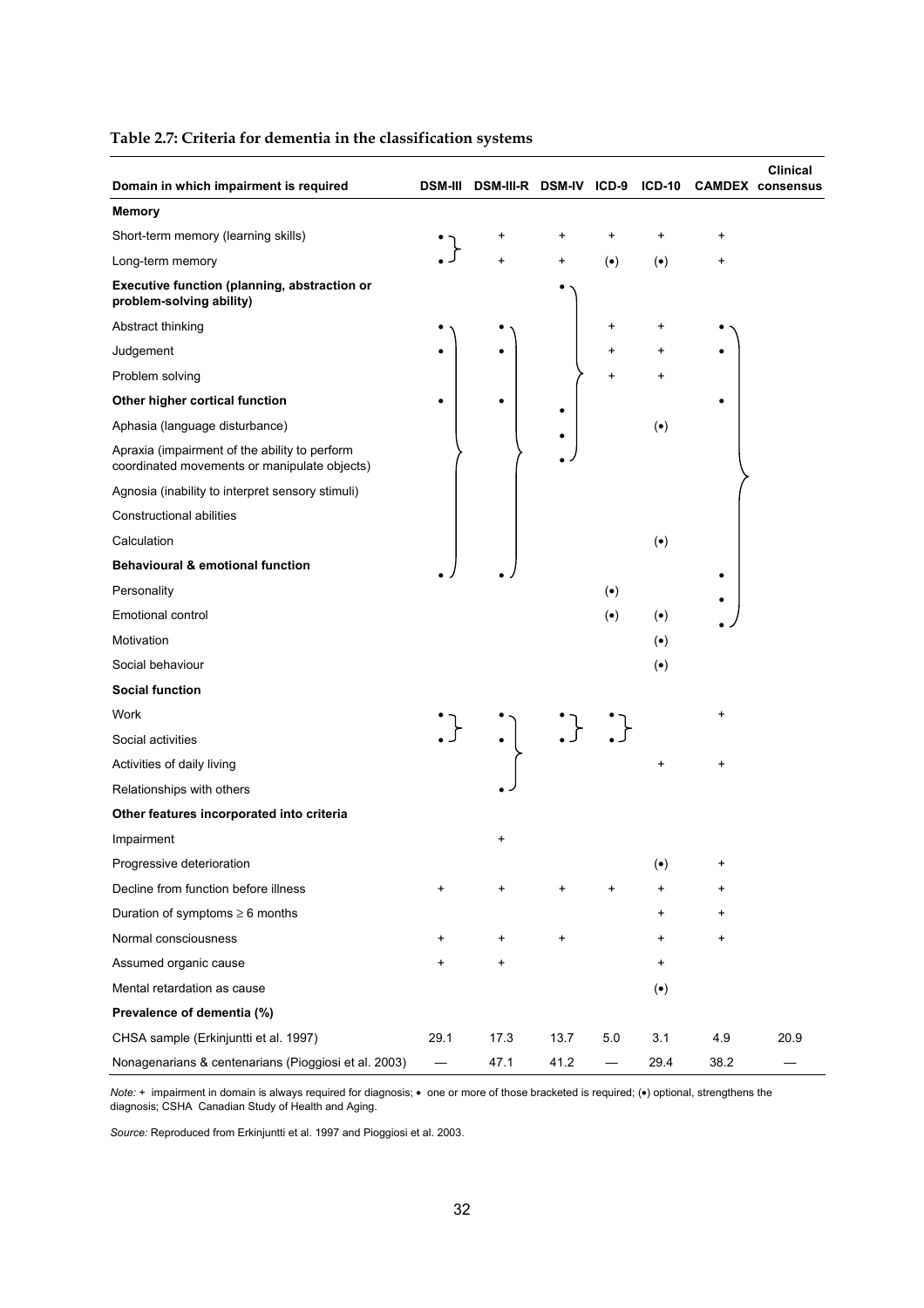Furthermore, clinicians and researchers may differ in their use of the same classification, which may also yield different results when used in the same population. However, training or further guidance in the implementation of the classifications tends to lead to greater consistency. The clinical descriptions and diagnostic guidelines accomanying the ICD-10 (WHO 1992b) were prepared with the aim of improving diagnostic practices among health services (Henderson 1994a:6–8).

# **2.4 Conclusion**

Estimates of the prevalence of dementia in a population are critical for the planning, funding and provision of appropriate treatment and care of people with dementia, whether those services are part of dementia-specific programs or where the person's dementia should be taken into account in the provision of other services. These estimates vary with the definition and diagnostic criteria used by different classifications. At the level of the individual, the use of different diagnostic criteria, and the utility and validity of the screening and assessment tools used, affect the likelihood of receiving a diagnosis, and consequently have an impact on the person's access to appropriate information, treatment and care options.

The analysis of data in Section 2 of this report is constrained by the definitions and classifications used in existing data sources. However, the major purpose of Section 3 of this report is to recommend data elements that will form the basis for further work on improving dementia data and data standards. This work needs to be supported by the use of common definitions and classifications of dementia and its outcomes. This report recommends that **both** the ICD and ICF should be used in Australia for this purpose.

Both the ICD and ICF belong to the family of international classifications developed by the WHO for application to various aspects of health. The WHO family of international classifications provides a framework to code a wide range of information about health (e.g. diagnosis, functioning and disability, reasons for contact with health services) and uses a standardised common language permitting communication about health and health care across the world in various disciplines and sciences (WHO 2001:3).

Health conditions (e.g. diseases, disorders, injuries) are generally classified using the ICD, which provides diagnosis codes for diseases, disorders or other health conditions. Functioning and disability associated with health conditions are classified using the ICF. The ICD and ICF enable consistent collection of information about diagnosis as well as human functioning. The ICD and ICF are therefore complementary, and WHO encourages the use of these classifications together to provide a more meaningful and complete picture of the health needs of people and populations (WHO 2001:4).

Although the DSM appears to be the classification used by most clinicians, the ICD is used in the classification of mortality and morbidity in hospitals in Australia and forms the basis of health condition codes used in the ACAP, the NHS and the SDAC. The ICF is used to provide consistency of data relating to support needs for people with disability between the Survey of Disability Ageing and Carers, the Commonwealth-State/Territory Disability Agreement NMDS, the National Community Services Data Dictionary and the 2006 Census of Population and Housing. Additionally, the DSM requires more training and skills to use, and is therefore difficult for non-clinicians to use.

While making this recommendation, this report is not suggesting that the ICD and ICF currently capture all aspects of dementia and its outcomes completely. The WHO constitution, which governs the activities of the Classifications, Assessment and